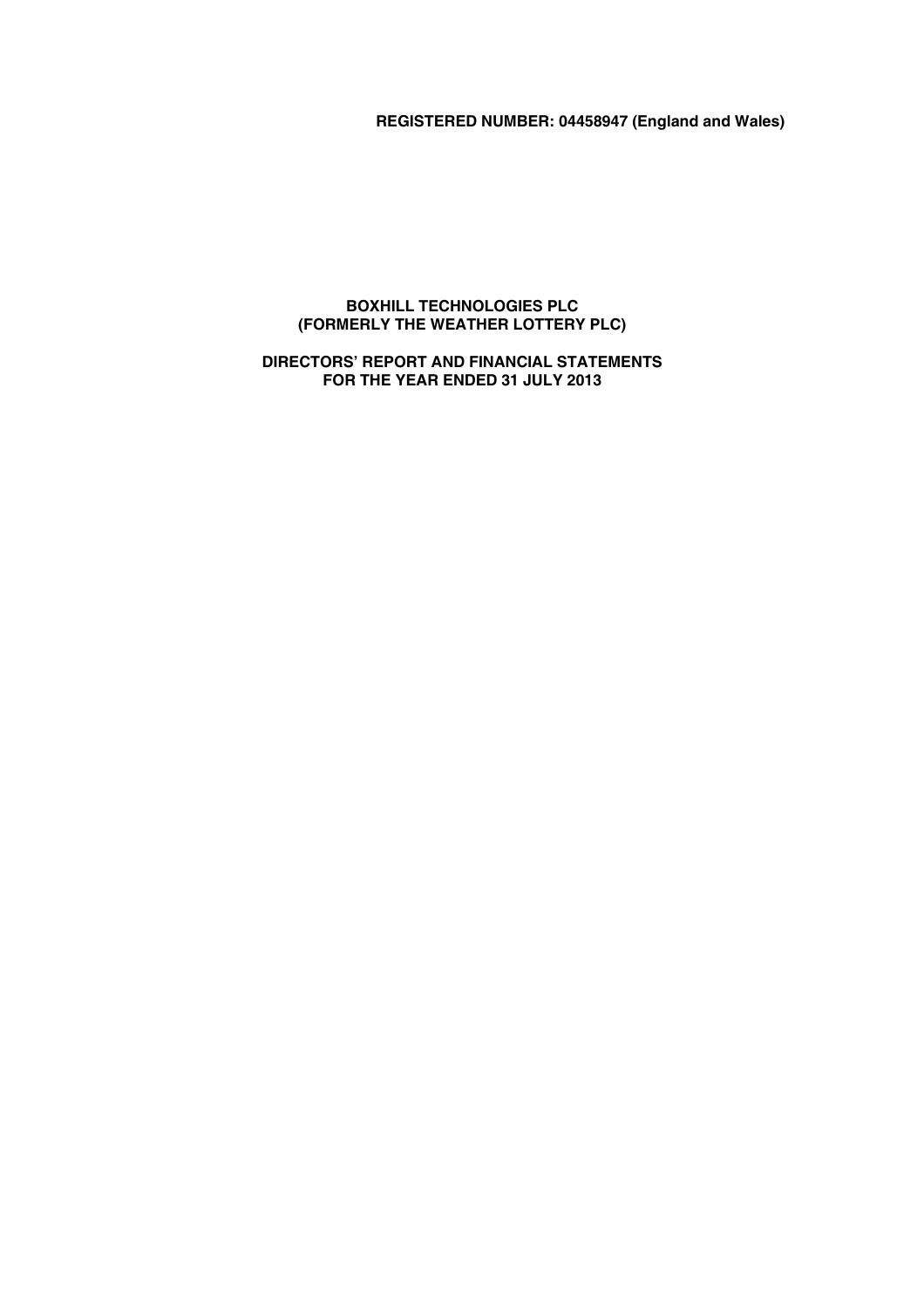# **COMPANY INFORMATION**

| <b>DIRECTORS</b>                                | Lord E T Razzall<br>A J A Flitcroft<br>P I Jackson<br>K N Dale                               |
|-------------------------------------------------|----------------------------------------------------------------------------------------------|
| <b>SECRETARY</b>                                | J M Botros                                                                                   |
| <b>COMPANY NUMBER</b>                           | 04458947                                                                                     |
| <b>REGISTERED OFFICE</b>                        | 21 Knightsbridge<br>London<br>SW1X 7LY                                                       |
| <b>NOMINATED ADVISERS AND</b><br><b>BROKERS</b> | <b>Allenby Capital Limited</b><br>3 St Helens Place<br>London<br>EC3A 6AB                    |
| <b>AUDITORS</b>                                 | Hart Shaw LLP<br>Europa Link<br><b>Sheffield Business Park</b><br>Sheffield<br><b>S9 1XU</b> |
| <b>SOLICITORS</b>                               | <b>Harrison Clark Rickerbys</b><br>5 Deansway<br>Worcester<br>WR1 2JG                        |
|                                                 | <b>Freeth Cartwright LLP</b><br>One Heddon Street<br>Mayfair<br>London<br>W1B4BD             |
| <b>REGISTRARS</b>                               | <b>SLC Registrars Limited</b><br>42-46 High Street<br>Esher<br>Surrey<br><b>KT10 9QY</b>     |
| <b>PRINCIPAL BANKERS</b>                        | Lloyds TSB Bank plc<br>134 High Street<br>Stourbridge<br><b>West Midlands</b><br>DY8 1DS     |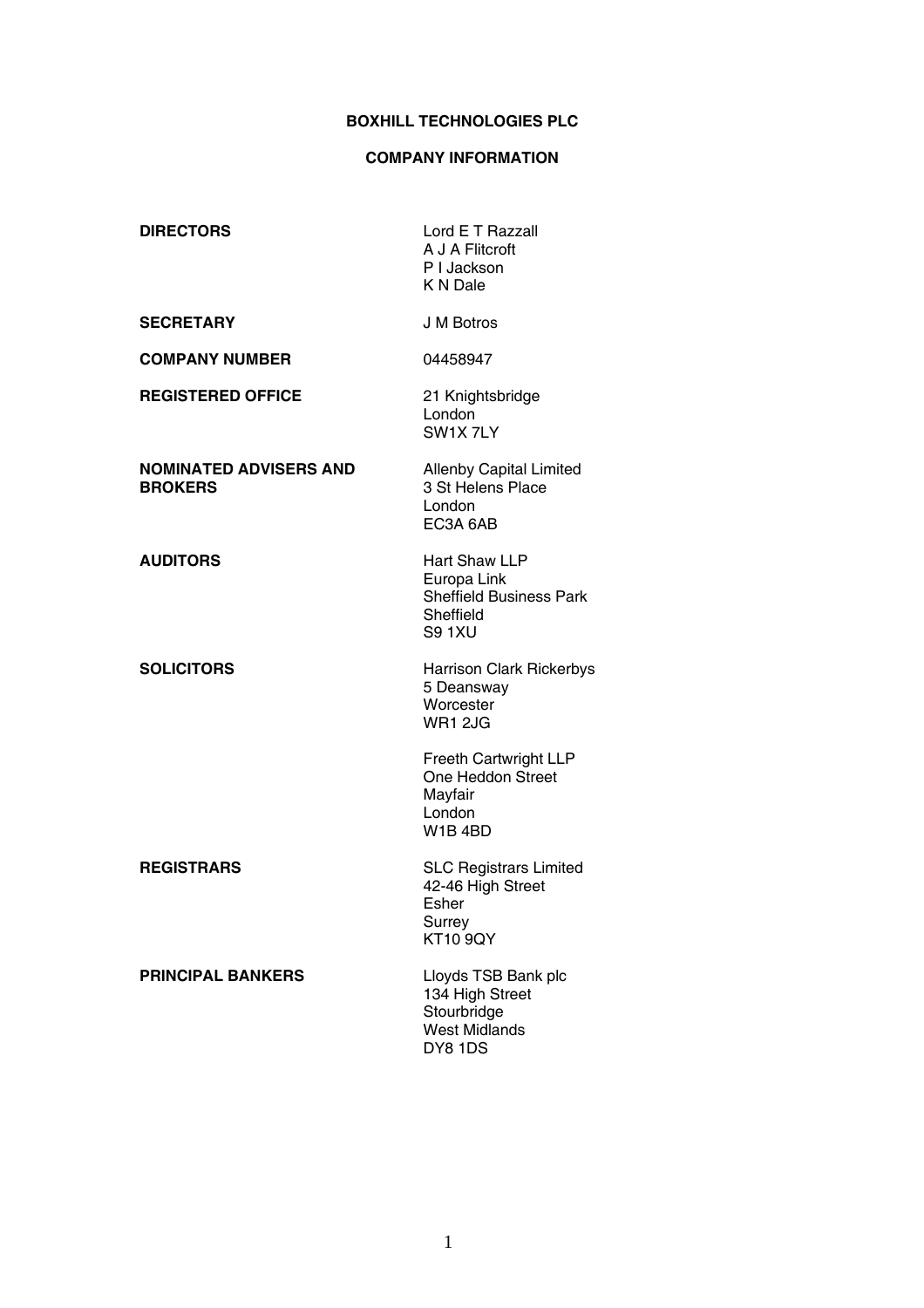# **CONTENTS**

Page

| <b>FINANCIAL STATEMENTS</b>                         |    |
|-----------------------------------------------------|----|
| Chairman's Statement                                | 3  |
| Directors' Report                                   | 5  |
| Independent Auditor's Report                        | 13 |
| <b>Consolidated Income Statement</b>                | 15 |
| <b>Consolidated Statement of Financial Position</b> | 16 |
| Consolidated Statement of Changes in Equity         | 17 |
| <b>Consolidated Cash Flow Statement</b>             | 18 |
| Notes to the Consolidated Financial Statements      | 20 |
| <b>Parent Company Balance Sheet</b>                 | 43 |
| Notes to the Parent Company Balance Sheet           | 44 |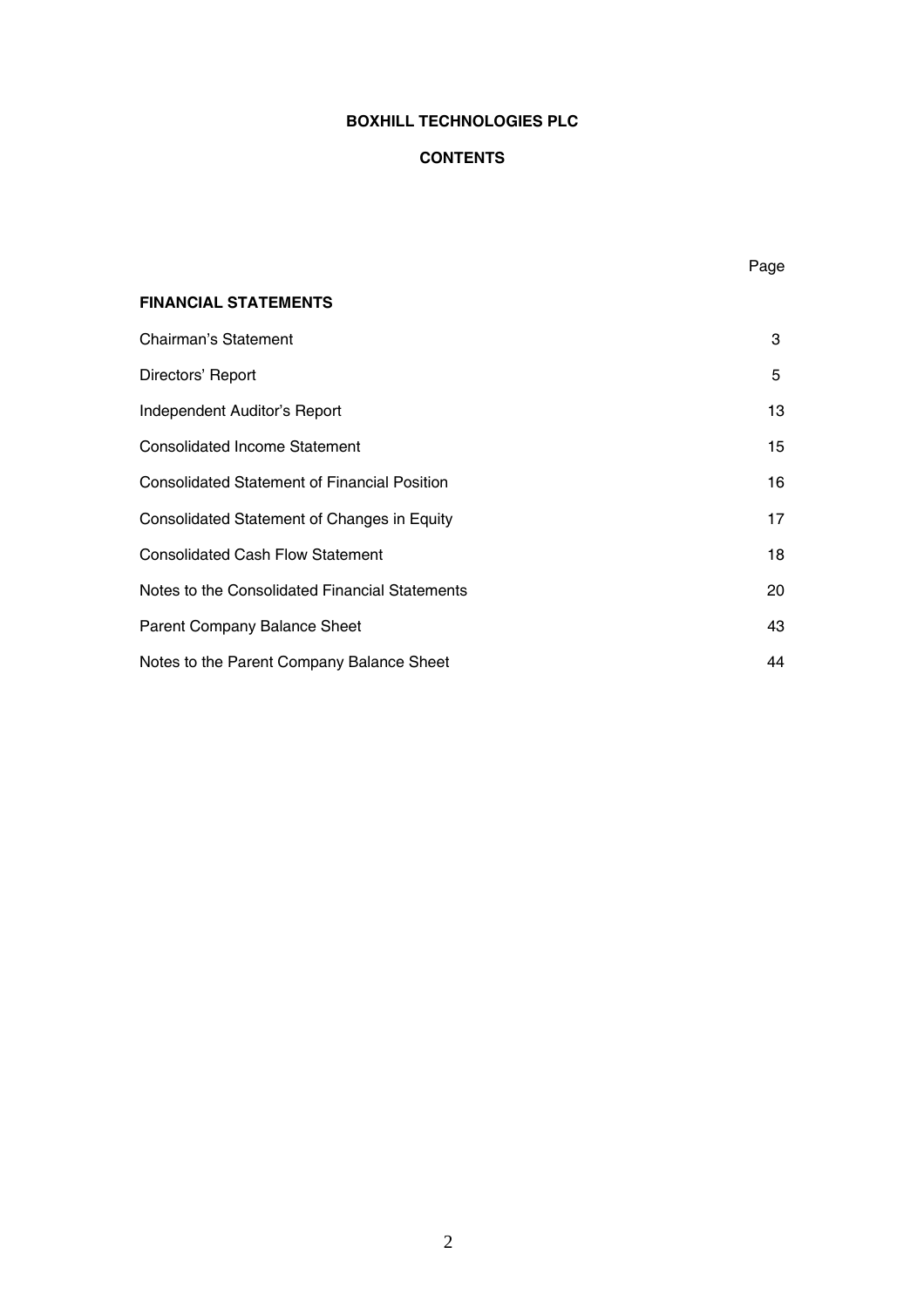### **CHAIRMAN'S STATEMENT For the year ended 31 July 2013**

# **Operating and Financial Review**

2013 has been a transitional year, not just in name but in the fundamental outlook for the Company. The change of name from The Weather Lottery PLC to Boxhill Technologies PLC reflects a confident move into new areas of business, principally ecommerce and online transactions; further the new board has made some bold moves, in closing subsidiaries that had little chance of generating meaningful revenues.

In my review of the half-year figures to 31 January 2013 the Company made losses of £88,000 (EBITDA £41,000). Whilst these were a considerable improvement on the previous very difficult year I pointed out that they included a number of legacy problems from the past and I hoped the second half would show much improvement. I am pleased to report that the operating loss before exceptional items for the full year has been cut to £34,000 against £291,000 in the year ending 31 July 2012. There is often an unavoidable impact of closing businesses and in this case resulting in an exceptional loss of £382,000 through the write down of tangible and intangible assets. Therefore in summary:

- Operating loss before exceptional items £(34,000)
- Impairment of tangible and intangible assets £382,000
- Group loss before interest £(416,000)
- Interest payable £22,000

.

Loss from ordinary activities £(438,000)

These improved underlying figures represent the continuing hard work in settling losses from the gambling sector, the focus on improving the cash position of the company and improving the balance sheet as a foundation for expanding the business into new areas.

The Board saw a few changes during the year – with Phil Jackson joining in May 2013 and Kevin Dale joining after the year end. At an operating level, Jeff Williams left the organisation in June 2013 and David Griffiths became General Manager of the lottery in November 2013. The company will make further appointments to the Board in due course, with a particular view to add experienced non-executives.

The Weather Lottery has seen change itself – with a new team at the helm, revised website, a new ability to join online, and improved services for the hundreds of societies and good causes it serves. The Weather Lottery has now raised over £5 million for good causes, a significant amount of money, often providing much needed income for very small localized charities and societies who sometimes don't have access to the large marketing budgets of bigger charities and societies. Small societies are not the only customers, and the team has been working closely with the Liberal Democrat Party with an innovative new scheme to aid fund raising at local levels – we hope this new approach will be adopted across other national societies which have a localized presence.

The site operated by Soccerdome Limited remains closed and we are working with Nottingham Council on proposals for the development of the site in conjunction with the broader development of the surrounding Harvey Hadden Sports Complex. We believe that the site would make an attractive investment opportunity for either an existing five-a-side operator or an entrepreneur wishing to enter into the sport and leisure arena. The whole development is expected to complete in 2015.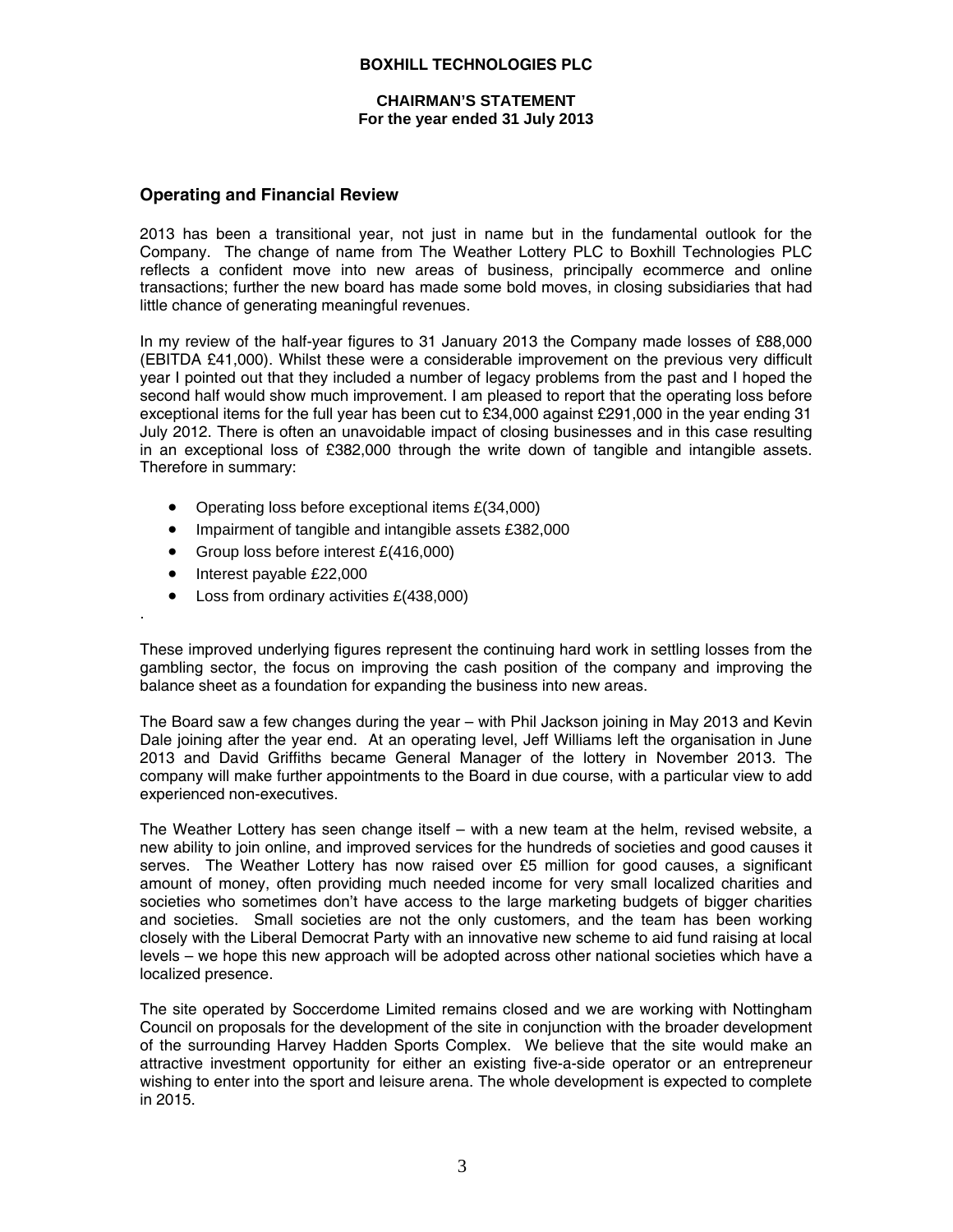### **CHAIRMAN'S STATEMENT For the year ended 31 July 2013**

The Board has concluded that The Gambling Division lacked the critical mass required to make significant returns. Activity in FC Betz has now ceased following a final wind down of operations and Devil Fish Poker was sold to Jeff Williams after the year end.

Current contracted business through the payments division continues to grow healthily; we have added a number of clients for whom we are processing payments both in the UK and across Europe. Our customers range from claims management companies, gaming and entertainment operators and resellers of services such as visa applications and congestion charges. Estimated revenues (based on seven live and seven yet to go live but signed contracts) for the final quarter of the current financial year are expected to generate circa £175,000 to £250,000 in profit (EBIT), moving the company comfortably into long term profitability.

This year has therefore seen significant changes – the lottery business is much improved from an operational point of view and winning new, as well as reinvigorating existing, customers continue to be the focus for the lottery team. The entry into ecommerce services perhaps best represents the future of the company, with existing and proposed products ranging from internet payment services provision to managing ewallet and physical and virtual prepaid services moving the company into profitability. With an improving balance sheet, new products and services the group is strongly placed to build upon these foundations and the Board continue to look for new profit sources to give much needed shareholder value, which if achieved as expected will no doubt be the most welcome change we will see in the coming twelve months.

**Lord E T Razzall**  Chairman

Date 20 December 2013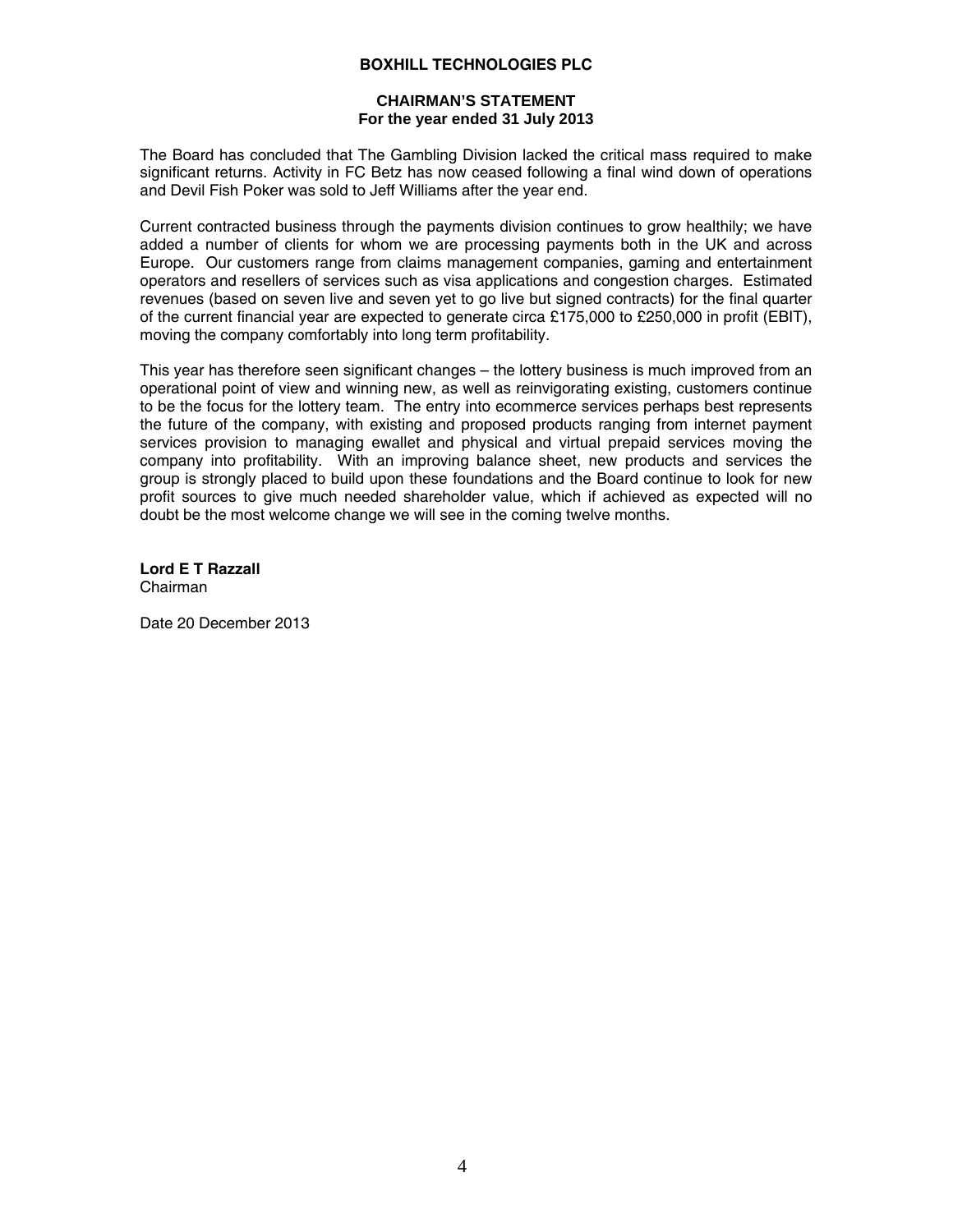### **DIRECTORS' REPORT For the year ended 31 July 2013**

The Directors present their Report and the annual Financial Statements for the year ended 31 July 2013.

#### **Principal activities**

The principal activity of the Company is that of a holding company.

The principal activity of the Group in the period was that of lottery administrators and payment processing products. During the year the Group ceased to operate its search engine operation and closed its floodlit football astro turf pitches although it still holds the lease of land at the site. In addition during the year the Group ceased to operate part of its online gaming activities and in September 2013 disposed of its remaining online gaming subsidiary.

#### **Business review and future developments**

Boxhill Technologies Plc (formerly The Weather Lottery Plc) principal activity is that of lottery administrators and following an acquisition on 23 May 2013 provides payment processing products. A review of these activities, future developments and principal risks is provided in the Chairman's Statement and the Principal risks and uncertainties section.

### **Financial key performance indicators ("KPI's")**

The key performance indicators reviewed by the Group Board are as follows:

- Turnover
- Operating profit
- Profit before taxation
- Rolling cash flow forecasts

These indicators are reviewed by the Group Board at least once a month. Explanations are sought and given for any material variances and the management are required to provide plans to recover any performance failures as they occur during the year.

### **Principal risks and uncertainties facing the Group**

#### *Management and employees*

The nature of the Group and its business model creates reliance upon retaining and incentivising its senior management and certain key employees, whose expertise will be important to the fortunes of the Group going forward. The Directors have endeavoured to ensure that the principal members of its management team are suitably incentivised, but the retention of such staff cannot be guaranteed.

The Group may need to recruit additional senior management and other staff in order to further develop its business. There can be no guarantee that such individuals will be recruited in the Group's preferred timetable or at the cost levels anticipated by the Group. Competition for staff is strong and therefore the Group may find it difficult to retain key management and staff. The loss of key personnel and the inability to recruit further key personnel could have a material adverse effect on the future of the Group through the impairment of the day-to-day running of the businesses and the inability to maintain existing client relationships.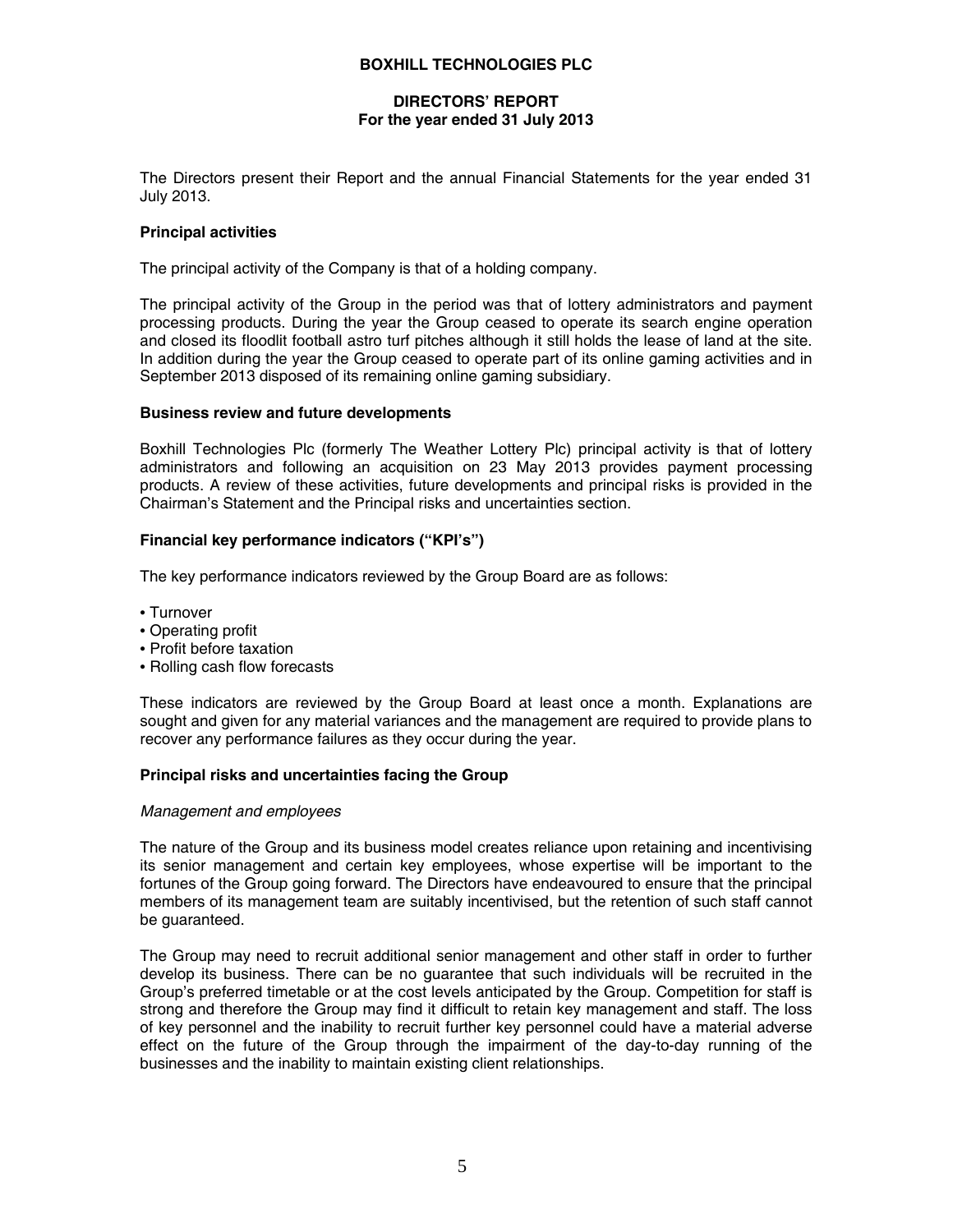### **DIRECTORS' REPORT For the year ended 31 July 2013**

#### *Exposure of the Group to UK economic conditions*

Demand for the Group's services may be significantly affected by the general level of economic activity and economic conditions in the regions and sectors in which the Group operates. Therefore, a continuation of the economic downturn, especially in regions or sectors where the Group's operations are focused, could have a material adverse effect on the Group's business and financial results.

#### *Competition*

The Group is engaged in business activities where there a number of competitors. Many of these competitors are larger than the relevant businesses carried on by the Group and have access to greater funds than the Group, which will potentially enable them to gain market share at the expense of the Group.

#### *Acquisitions*

The Directors cannot discount circumstances where an acquisition would support the Company's business strategy. However, there is no guarantee that the Company will successfully be able to identify, attract and complete suitable acquisitions or that the acquired business will perform in line with expectations.

#### *Funding and working capital*

The Group has given the usual undertakings, covenants and security for its funding facility. Maintaining a sufficient level of working capital is essential to enable the Group to meet its foreseeable obligations and achieve its strategy. Failure to manage working capital could impact upon the ability of the Group to grow.

As required by section 656 of the Companies Act 2006, the Directors are required to point out that the net assets of the Company are less than 50% of the aggregate of share capital and the share premium account. At the Company's 2014 AGM the Board will discuss this issue and the actions being taken to rectify.

### *Management of growth*

The ability of the Group to implement its strategy in an expanding market requires effective planning and management control systems. The Directors anticipate that further expansion will be required to respond to market opportunities and the potential growth in its client base. The Group's growth plans may place a significant strain on its management, operational, financial and personnel resources. The Group's future growth and prospects will, therefore, depend on its ability to manage the growth and to continue to expand and improve operational, financial and management information and quality control systems on a timely basis, whilst at the same time maintaining effective cost controls. Any failure to expand and improve operational, financial and management information and quality control systems in line with the Group's growth could have a material adverse effect on its business, financial condition and results of operations.

#### *Market developments*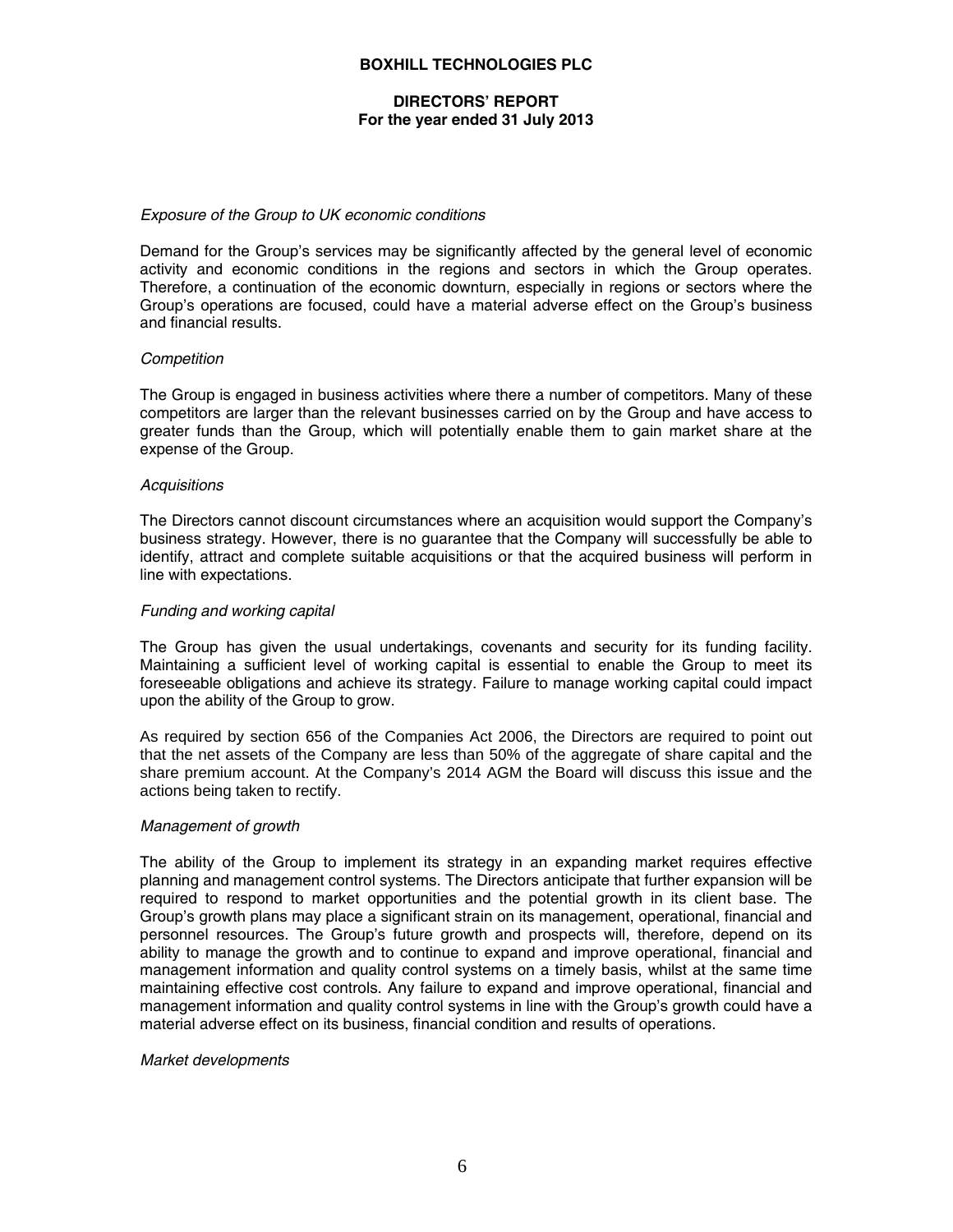# **DIRECTORS' REPORT For the year ended 31 July 2013**

Any failure to expand the Group's service offering in response to customer demand and/or industry developments may have an adverse effect on the Group's financial performance and prospects.

#### *Reliance on Partners*

Much of the Group's business is dependent on partners (charities, clubs, etc). Changes in key relationships within those partners, change of strategic direction by partner organisations, changes in the viability of partner-owned technology, economic and other business circumstances could all have an adverse effect on the financial performance of the Group.

#### *Legal and regulatory matters*

The Group is subject to a considerable degree of regulation and legislation. Changes in or extensions of laws and regulations affecting the industry in which the Group operates (or those in which its customers operate) and the rules of industry organisations could restrict or complicate the Group's business activities, with the potential to increase compliance / legal costs significantly.

As required by section 656 of the Companies Act 2006, the Directors are required to point out that the net assets of the Company are less than 50% of the aggregate of share capital and the share premium account. The Board will discuss at the AGM the ways that it seeks to rectify this position in the near future.

#### **Financial risk management**

The Group's financial risk management policies are disclosed in the accounting policies and note 20 within the financial statements.

### **Dividends**

The Directors do not recommend a dividend for the year (2012: £nil).

#### **Directors**

The following Directors held office during the financial year ended 31 July 2013:

Lord E T Razzall A J A Flitcroft P I Jackson Appointed 23 May 2013

The following directors were appointed after the year ended 31 July 2013 but before signing of this report:

K N Dale **Appointed 13 September 2013**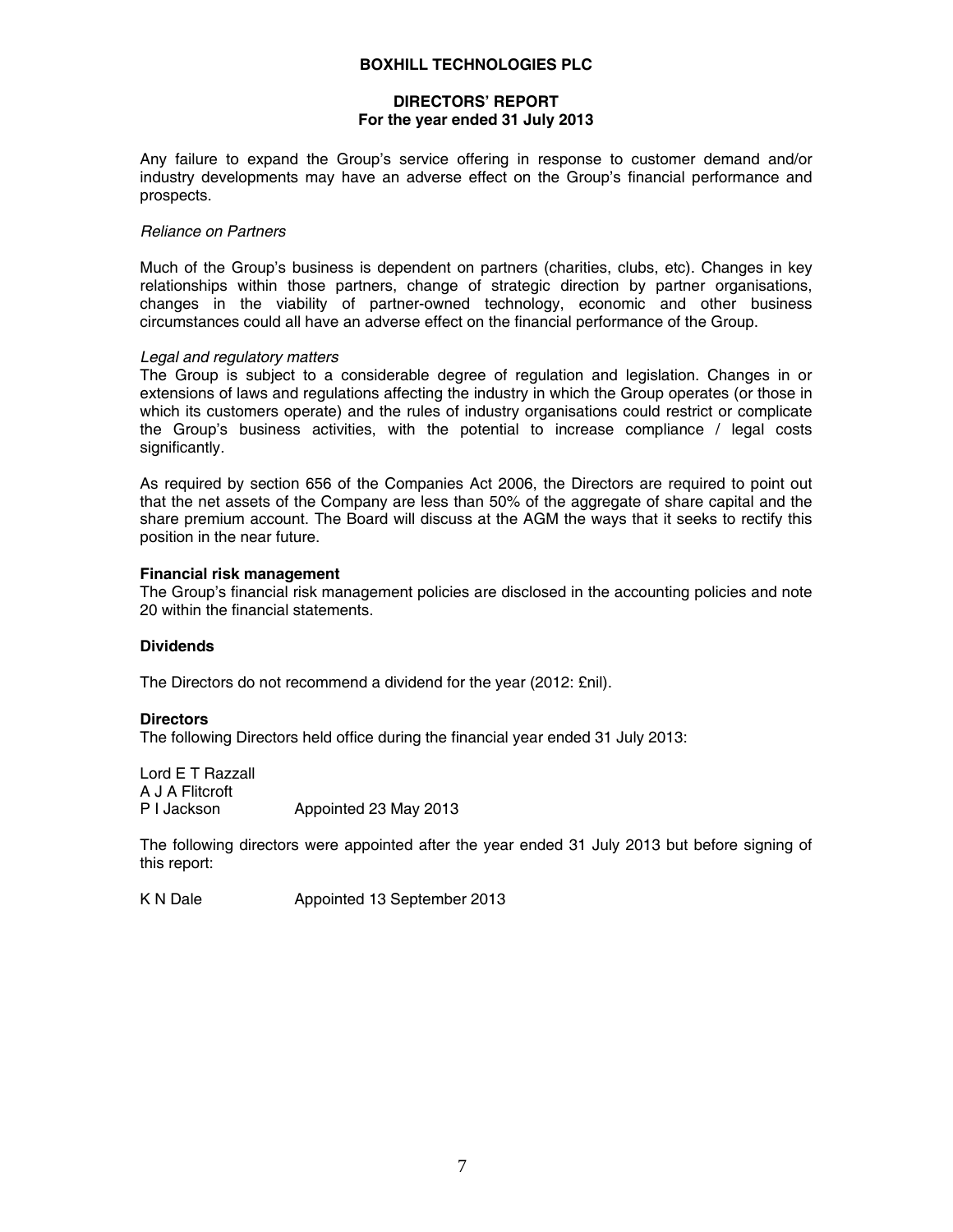### **DIRECTORS' REPORT For the year ended 31 July 2013**

### **Directors' interests in shares and warrants**

The Directors who held office at 31 July 2013 had the following interests in the shares of the Company, including family interests:

|                  |                 | Ordinary shares of 0.1p each<br>At 31 July 2012<br>(or date of |
|------------------|-----------------|----------------------------------------------------------------|
|                  | At 31 July 2013 | appointment, if later)                                         |
| Lord E T Razzall | 34,965,986      | 20,000,000                                                     |
| A J A Flitcroft  | 13,605,442      | Nil                                                            |
| P I Jackson      | Nil             | Nil                                                            |

The following share options have been issued to the Directors of the Company, none were exercised in the year to 31 July 2013 and all were still held at the year end:

|                  | Number    | <i>Exercise price</i> | Exercise period           |
|------------------|-----------|-----------------------|---------------------------|
| Lord E T Razzall | 3.200.000 | 0.75p – 1.25p         | 8 June 2010 – 2 June 2017 |

Further details of these options are given in notes 25 and 28 to the Financial Statements.

### **Directors' Remuneration**

In accordance with AIM Rule 19, the remuneration of the Directors, who served during the year is detailed below:

|                                        | Salary,<br>fees<br>& Benefits in<br>kind | Bonus          | Pension<br>contributions | Total |
|----------------------------------------|------------------------------------------|----------------|--------------------------|-------|
|                                        | £'000                                    | £'000          | £'000                    | £'000 |
| Lord E T Razzall                       | 20                                       | $\blacksquare$ | ۰                        | 20    |
| A J A Flitcroft                        | 23                                       | ۰              | ۰                        | 23    |
| P I Jackson<br>(Appointed 23 May 2013) | $\blacksquare$                           | ۰              | ۰                        |       |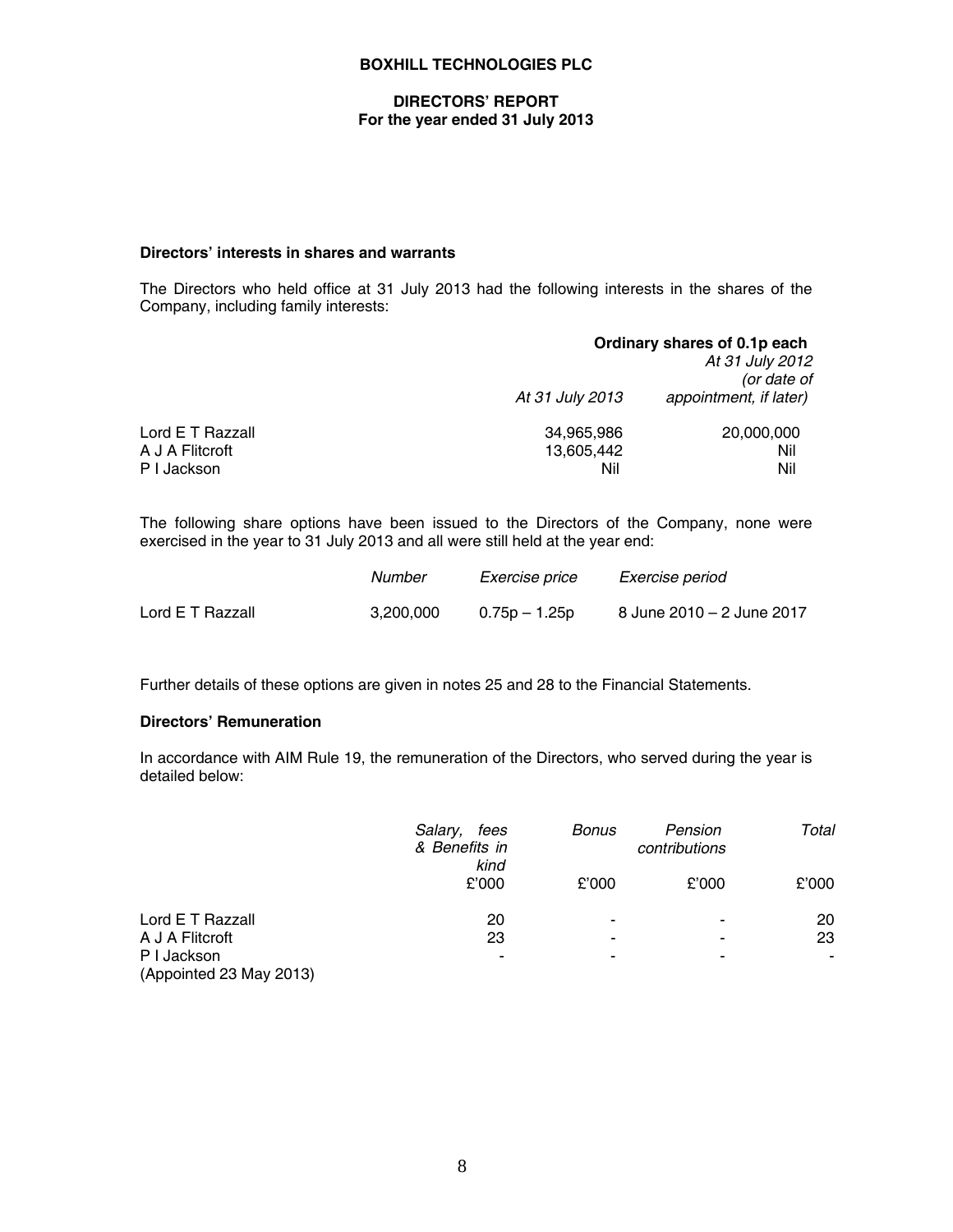#### **DIRECTORS' REPORT For the year ended 31 July 2013**

### **Substantial shareholdings**

The Company has been notified of the following substantial holdings of ordinary 0.1p shares as at 3 December 2013.

| Percentage<br>Holdina | No. of<br>shares |
|-----------------------|------------------|
| 28.82%                | 324.895.331      |
| 21.00%                | 236,656,580      |
| 7.18%                 | 80.965.986       |
| 3.89%                 | 43.903.058       |
|                       |                  |

No other person has notified an interest in the ordinary shares of the Company as required to be disclosed to the Company.

#### **Capital Structure**

Details of the issued share capital are shown in note 23. There are no special restrictions on the size of a holding nor on the transfer of shares, which are both governed by the general provisions of the Articles of Association and prevailing legislation. The Directors are not aware of any agreements between holders of the Company's shares that may result in restriction on the transfer of securities or on voting rights. No one has any special rights of control over the Company's share capital and all issued shares are fully paid.

Under its Articles of Association, the company has authority to issue the amount of shares shown in note 23.

#### **Donations**

Charitable and political donations made by the Group during the year amounted to £nil (2012: £nil).

### **Creditor payment policy and practice**

It is the Group's policy to establish terms of payments with suppliers when agreeing each transaction or series of transactions, to ensure that suppliers are aware of these terms of payment and to abide by them. At 31 July 2013, the Group had an average of 113 days (2012: 95 days) of purchases outstanding in trade creditors.

#### **Going concern**

UK Company Law requires Directors to consider whether it is appropriate to prepare the financial statements on the basis that the Company and the Group are going concerns. Throughout the financial statements there are various disclosures relating to Group funding and operational risks. The Directors' report summarises the key themes.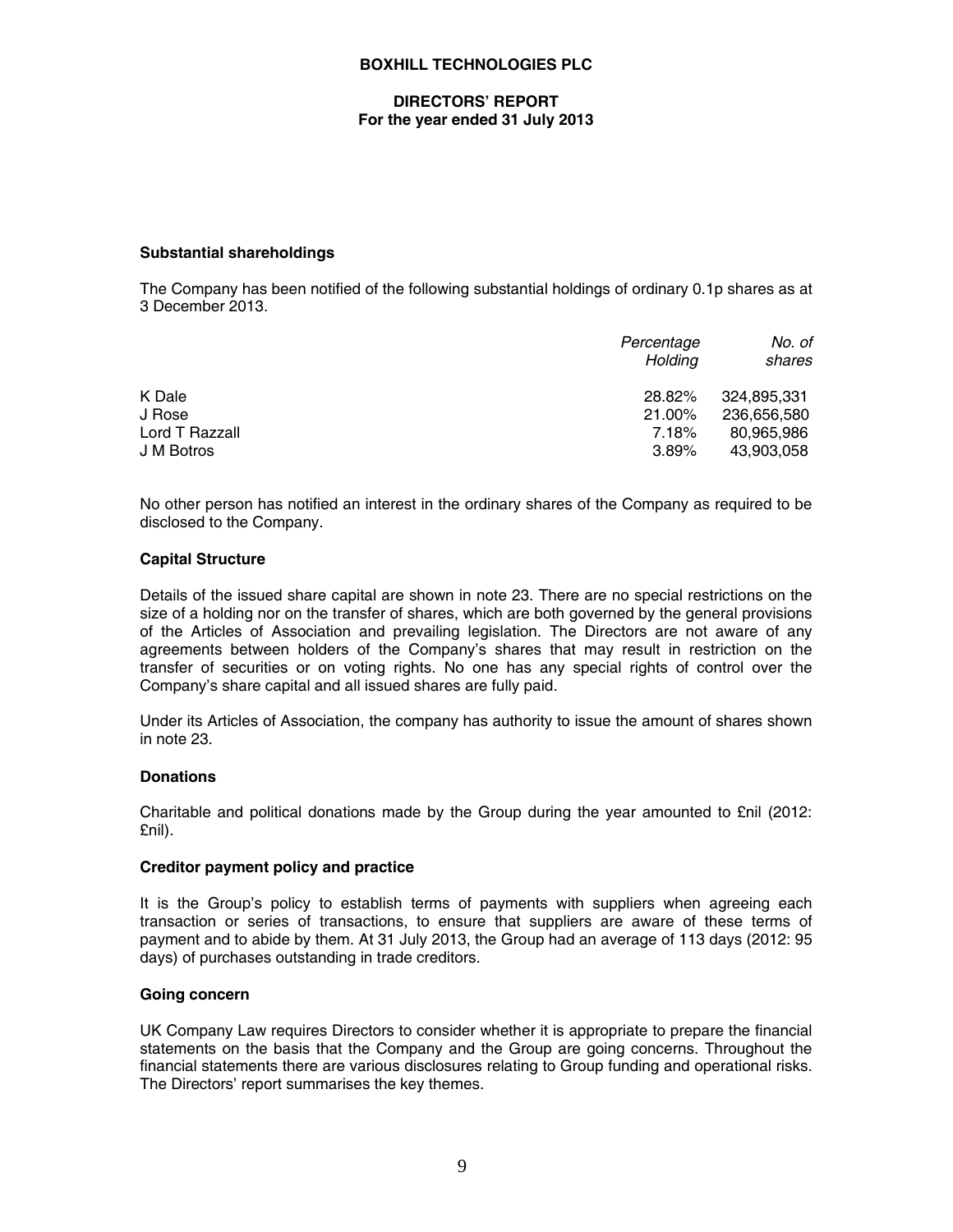# **DIRECTORS' REPORT For the year ended 31 July 2013**

The Group does have some exposure to current economic conditions which have the potential to impact annual revenues. To date the economic downturn has marginally reduced Group revenue on its principal lottery operations in the period. The Directors are confident that the Group has sufficient resources and support to ensure that the profit and cash generation derived from future trading are sufficient to meet the Group's future requirements. As a result of these reviews, the Directors are of the opinion that the Group has adequate resources to continue in operation for the foreseeable future. For this reason, they consider it appropriate to adopt the going concern basis in preparing the financial statements.

### **Environment policies**

The Group is always seeking ways to improve its consumption of resources and ways to protect the environment.

#### **Employee policies**

The Group places considerable value on the involvement of the employees and keeps them informed on matters affecting them as employees and on relevant matters affecting the performance of the Group.

The Group's employment policies include a commitment to equal opportunities regardless of sex, age, race, sexual orientation or ethnic origin.

The Group's policy is to give full and fair consideration to applications for employment made by disabled persons, bearing in mind the respective aptitudes of the applicants concerned. In the event of staff becoming disabled every effort would be made to ensure their continued employment within the Group and to provide specialised training where appropriate.

### **Information to shareholders**

The Group has its own website (www.boxhillplc.com) for the purposes of improving information flow to shareholders as well as potential investors.

#### **Corporate governance**

The Group intends to continue with measures previously put in place to ensure that it complies with the Corporate Governance Code in so far as is practicable and appropriate for a public company of its size and nature.

The Group has put into place an Audit Committee and a Remuneration Committee under the control of A J A Flitcroft, Finance Director. It has primary responsibility for monitoring the quality of internal control and ensuring the financial performance of the Group is properly measured and reported on and for reviewing reports from the Group's auditors relating to its accounting and internal controls. In all cases due regard is given to the interests of the shareholders. It also determines the terms and conditions of service of the executive Directors, including their remuneration and grant of options.

The Directors intend to comply with Rule 21 of the AIM Rules for Companies relating to Directors' dealings as applicable to AIM companies and will also take all reasonable steps to ensure compliance by the Group's applicable employees. In line with the AIM rules for Companies, the Group has adopted an AIM rules compliance policy setting out the procedures to be followed in order that the Company will fully comply with the AIM Rules for Companies.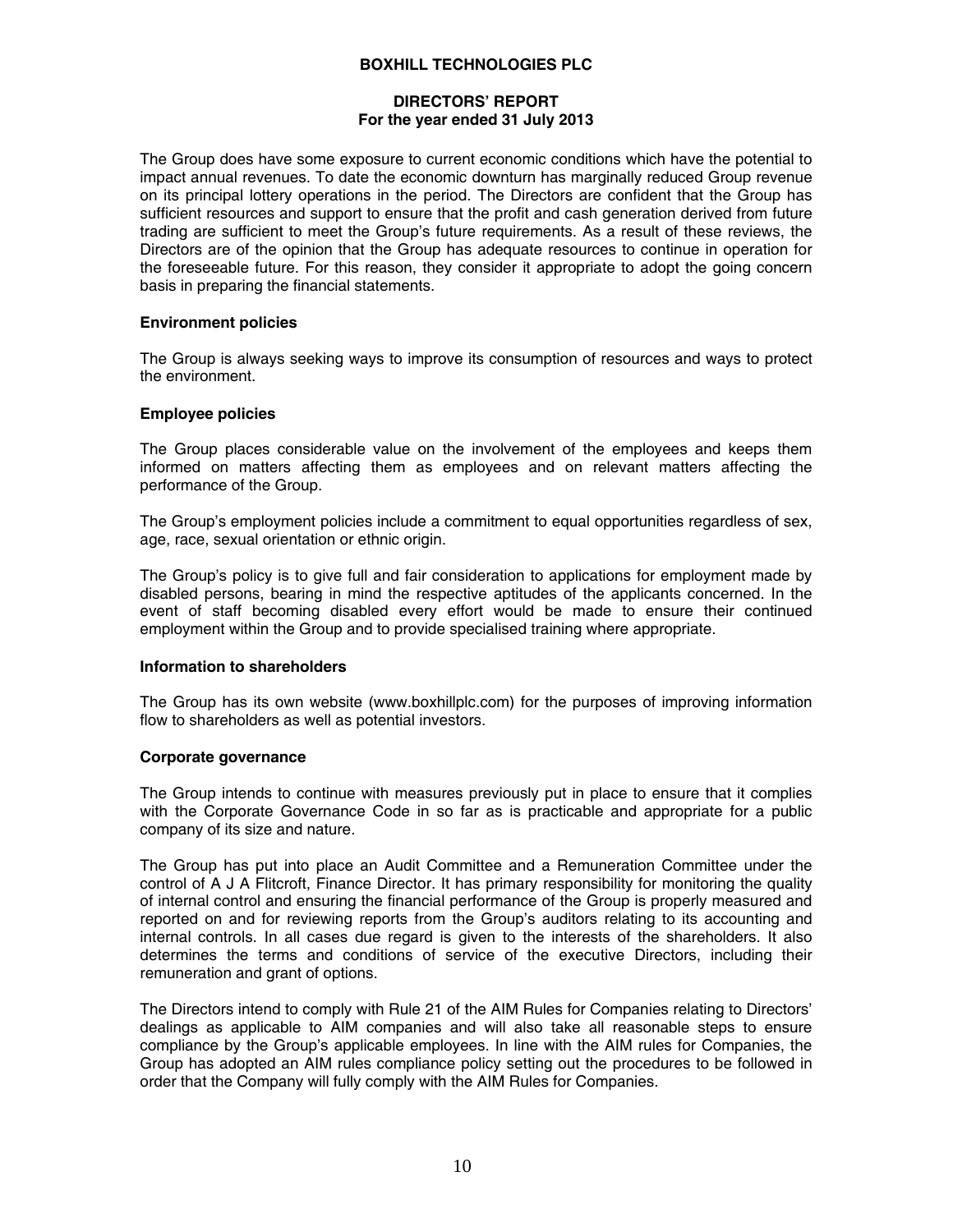### **DIRECTORS' REPORT For the year ended 31 July 2013**

#### **Relations with shareholders**

The Chairman is the Group's principal spokesperson with investors, fund managers, the press and other interested parties. At the Annual General Meeting, private investors are given the opportunity to question the Board.

#### **Internal control**

The Board acknowledges its responsibility for establishing and monitoring the Group's systems of internal control. Although no system of internal control can provide absolute assurance against material misstatement or loss, the Group's systems are designed to provide the Directors with reasonable assurance that problems are identified on a timely basis and so can be dealt with appropriately.

#### **Statement of Directors' responsibilities**

The Directors are responsible for preparing the Annual Report and the Group and Parent Company financial statements in accordance with applicable law and regulations. Company law requires the Directors to prepare Group and Parent Company financial statements for each financial year. As required by the AIM Rules of the London Stock Exchange the Directors are required to prepare the Group Financial Statements in accordance with IFRS's as adopted by the EU and applicable laws and have elected to prepare the Parent Company Financial Statements in accordance with UK Accounting Standards and applicable law (UK Generally Accepted Accounting Practice).

The Group Financial Statements are required by law and IFRS's as adopted by the EU to present fairly the financial position and the performance of the Group; the Companies Act 2006 provides in relation to such financial statements that references in the relevant part of that Act to financial statements giving a true and fair view are references to their achieving a fair presentation.

The Parent Company financial statements are required by law to give a true and fair view of the state of affairs of the Parent Company. In preparing each of the Group and Parent Company financial statements, the Directors are required to:

- select suitable accounting policies and then apply them consistently;
- make judgements and estimates that are reasonable and prudent;
- for the Group financial statements, state whether they have been prepared in accordance with IFRS's as adopted by the EU;
- for the Parent Company financial statements, state whether applicable UK Accounting Standards have been followed, subject to any material departures disclosed and explained in the financial statements; and
- prepare the financial statements on a going concern basis, unless it is inappropriate to presume that the Group and Parent Company will continue in business.

The Directors are responsible for keeping proper accounting records, for safeguarding the assets of the Group and for taking reasonable steps for the prevention and detection of fraud and other irregularities. The Directors are responsible for ensuring that the Directors Report and other information contained in the annual report is prepared in accordance with company law in the United Kingdom.

The Directors are responsible for the maintenance and integrity of the corporate and financial information included in the Company's website. Legislation in the UK governing the preparation and dissemination of the financial statements may differ from legislation in other jurisdictions.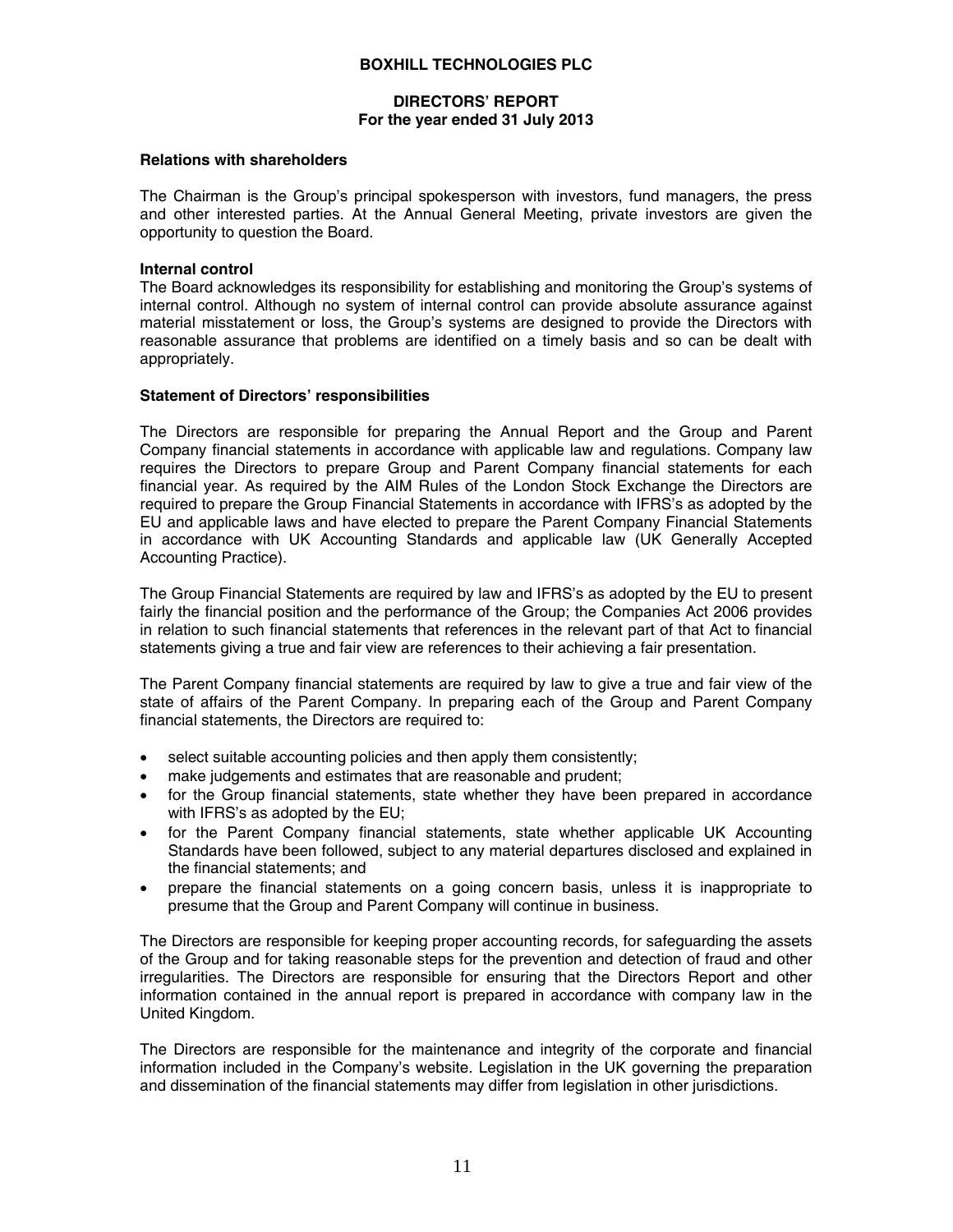# **DIRECTORS' REPORT For the year ended 31 July 2013**

### **Disclosure of information to auditors**

The Directors who held office at the date of approval of this Directors' Report each confirm the following:

- so far as they are aware, there is no relevant audit information of which the Group's auditors are unaware, and
- they have taken all the steps that they ought to have taken as Director in order to make themselves aware of any relevant audit information and to establish that the Group's auditors are aware of that information.

**P I Jackson Director** 

20 December 2013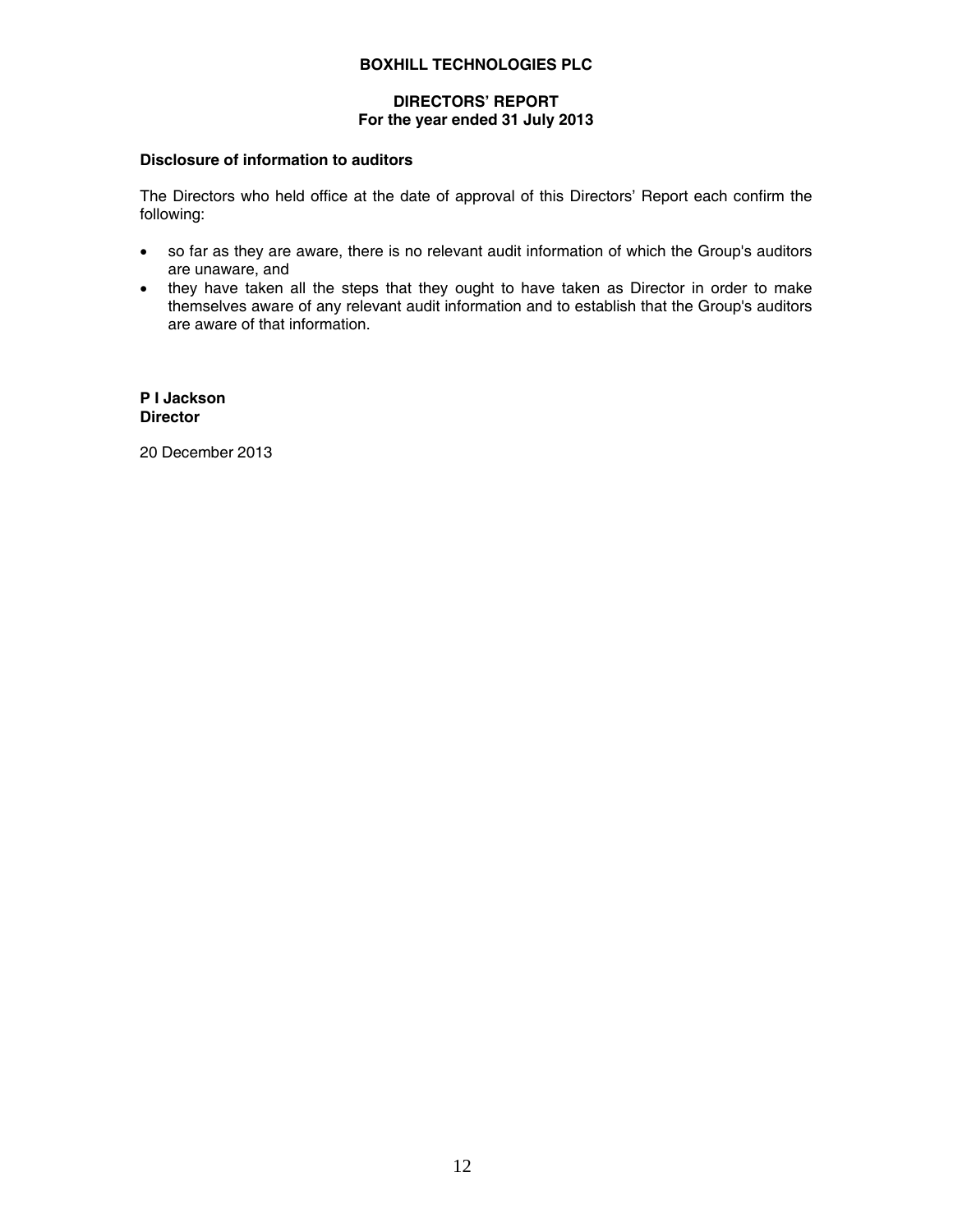### **INDEPENDENT AUDITORS' REPORT TO THE MEMBERS OF**

### **BOXHILL TECHNOLOGIES PLC For the year ended 31 July 2013**

We have audited the financial statements of Boxhill Technologies Limited for the year ended 31 July 2013 which comprise the Consolidated Income Statement, the Consolidated Statement of Financial Position and Parent Company Balance Sheet, the Consolidated Statement of Changes in Equity, the Consolidated Cash Flow Statement and the related notes. The financial reporting framework that has been applied in the preparation of the consolidated financial statements is applicable law and International Financial Reporting Standards (IFRS's) as adopted by the European Union. The financial reporting framework that has been applied in the preparation of the parent company financial statements is applicable law and United Kingdom Accounting Standards (United Kingdom Generally Accepted Accounting Practice).

This report is made solely to the Company's members, as a body, in accordance with Sections 495 to 497A of the Companies Act 2006. Our audit work has been undertaken so that we might state to the Company's members those matters we are required to state to them in an Auditors' report and for no other purpose. To the fullest extent permitted by law, we do not accept or assume responsibility to anyone other than the Group and the Company and the Company's members as a body, for our audit work, for this report, or for the opinions we have formed.

### **Respective responsibilities of directors and auditors**

As explained more fully in the Directors' Responsibilities Statement (set out on page 11), the directors are responsible for the preparation of the financial statements and for being satisfied that they give a true and fair view. Our responsibility is to audit and express an opinion on the financial statements in accordance with applicable law and International Standards on Auditing (UK and Ireland). Those standards require us to comply with the Auditing Practices Board's (APB's) Ethical Standard for Auditors.

### **Scope of the audit of the financial statements**

An audit involves obtaining evidence about the amounts and disclosures in the financial statements sufficient to give reasonable assurance that the financial statements are free from material misstatement, whether caused by fraud or error. This includes an assessment of: whether the accounting policies are appropriate to the group's and the parent company's circumstances and have been consistently applied and adequately disclosed; the reasonableness of significant accounting estimates made by the directors; and the overall presentation of the financial statements. In addition we read all the financial and non-financial information in the Chairman's Statement and Directors' Report to identify material inconsistencies with the audited financial statements. If we become aware of any apparent material misstatements or inconsistencies we consider the implications for our report.

### **Opinion on financial statements**

In our opinion:

- the financial statements give a true and fair view of the state of the group's and parent company's affairs as at 31 July 2013 and of the group's loss for the year then ended;
- the group financial statements have been properly prepared in accordance with IFRSs as adopted by the European Union;
- the parent company financial statements have been properly prepared in accordance with United Kingdom Generally Accepted Accounting Practice;
- the parent company financial statements have been prepared in accordance with the requirements of the Companies Act 2006; and, as regards the group financial statements, Article 4 of the IAS Regulation.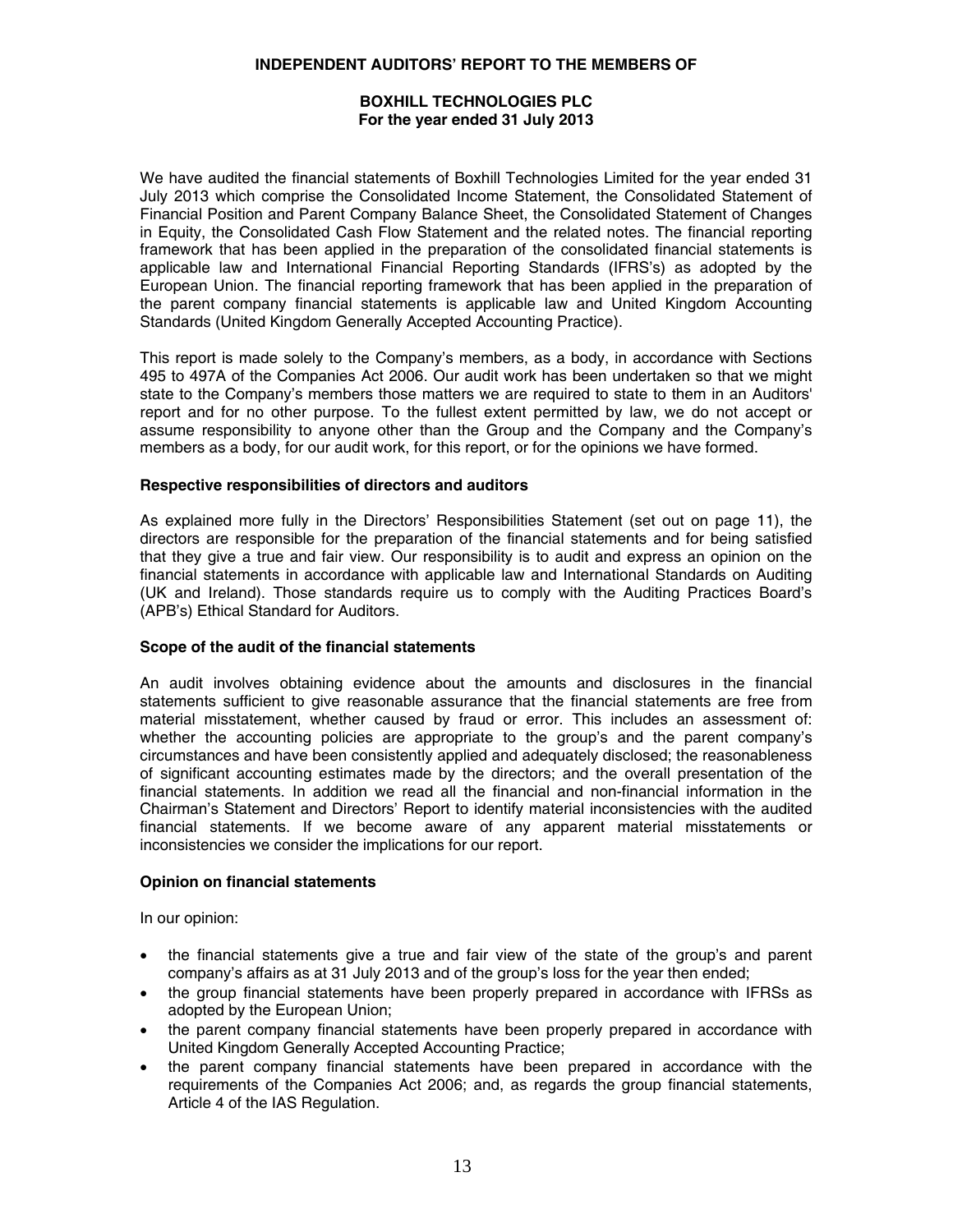### **INDEPENDENT AUDITORS' REPORT TO THE MEMBERS OF**

### **BOXHILL TECHNOLOGIES PLC For the year ended 31 July 2013**

### **Separate opinion in relation to IFRS's as issued by the IASB**

As explained in note 2 to the group financial statements, the group in addition to complying with its legal obligation to apply IFRS's as adopted by the European Union, has also applied IFRS's as issued by the International Accounting Standards Board (IASB).

In our opinion the group financial statements comply with IFRS's as issued by the IASB.

#### **Opinion on other matters prescribed by the Companies Act 2006**

In our opinion the information given in the Director's Report for the financial year for which the financial statements are prepared is consistent with the financial statements. Our responsibilities do not extend to any other information.

#### **Matters on which we are required to report by exception**

We have nothing to report in respect of the following matters where the Companies Act 2006 requires us to report to you if, in our opinion:

- adequate accounting records have not been kept by the group and parent company, or returns adequate for our audit have not been received from branches not visited by us; or
- the parent company financial statements are not in agreement with the accounting records and returns; or
- certain disclosure of directors' remuneration specified by law are not made; or
- we have not received all the information and explanations we require for our audit.

**Paul Dawson (Senior Statutory Auditor) for and on behalf of Hart Shaw LLP Chartered Accountants and Business Advisers** 

Europa Link Sheffield Business Park **Sheffield** South Yorkshire S9 1XU Date: 20 December 2013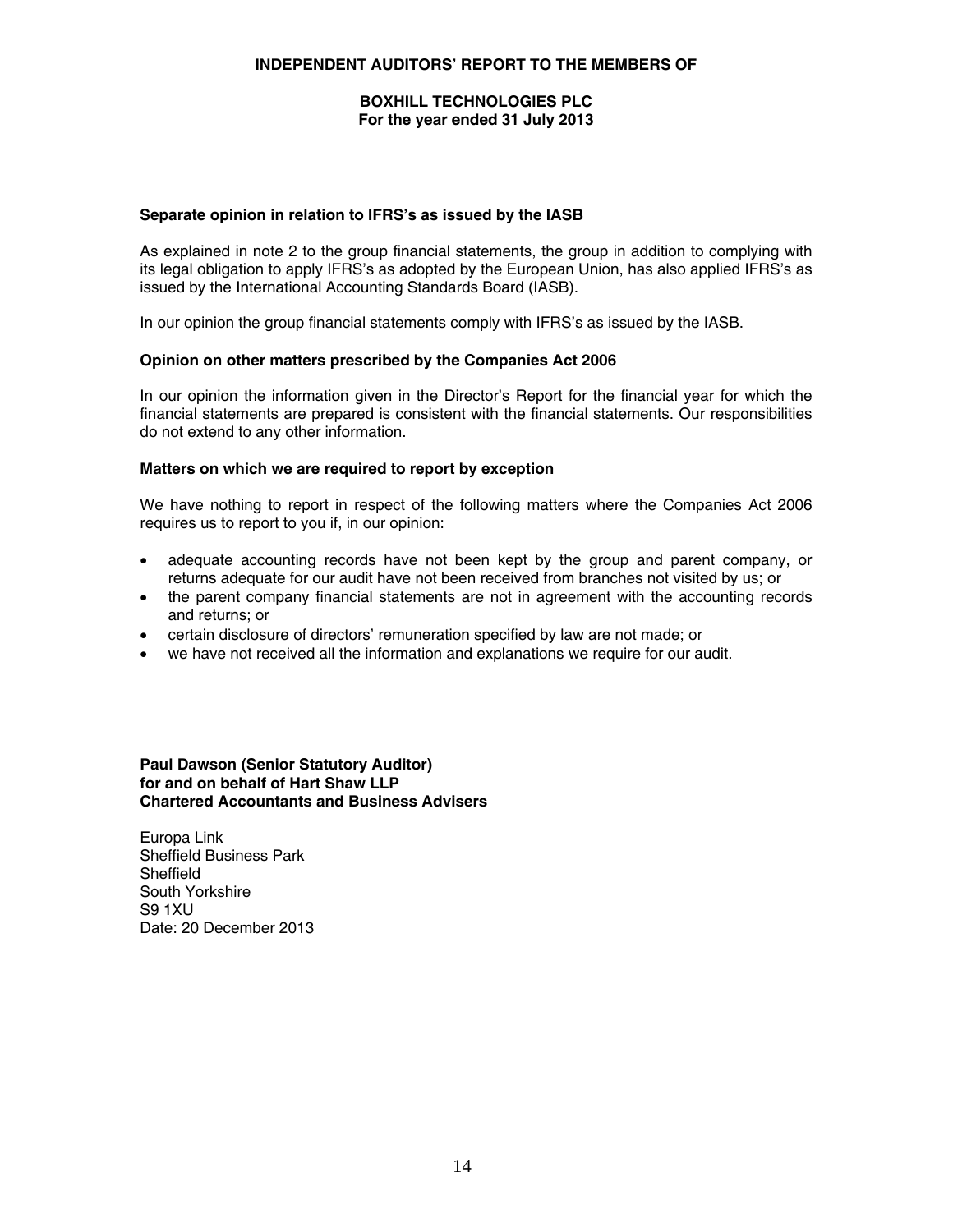### **CONSOLIDATED INCOME STATEMENT For the year ended 31 July 2013**

|                                                              | <b>Note</b> | 2013<br>£'000 | 2012<br>£'000 |
|--------------------------------------------------------------|-------------|---------------|---------------|
| <b>Revenue</b>                                               |             | 1,271         | 1,142         |
| Cost of sales                                                |             | (836)         | (723)         |
| <b>Gross profit</b>                                          |             | 435           | 419           |
| Administrative expenses                                      | 6           | (469)         | (705)         |
| <b>Operating loss before</b><br>exceptional items            |             | (34)          | (286)         |
| Impairment of intangible<br>assets<br>Impairment of tangible |             | (309)         |               |
| assets                                                       |             | (73)          |               |
| Loss before interest                                         |             | (416)         | (286)         |
| Finance income                                               | 9           |               |               |
| Finance costs                                                | 9           | (22)          | (5)           |
| Loss before taxation                                         |             | (438)         | (291)         |
| Income tax expense                                           | 10          |               |               |
| Loss                                                         |             | (438)         | (291)         |
| <b>PROFIT/(LOSS) PER</b><br><b>SHARE</b>                     |             |               |               |
| Basic profit/(loss) per<br>ordinary share                    | 11          | (0.06)        | (0.07)        |
| Diluted profit/(loss) per<br>ordinary share                  | 11          | (0.05)        | (0.06)        |

All of the (loss) for the period is attributable to equity holders of the parent company. The Group has no recognised gains or losses for the year other than the loss for the current year.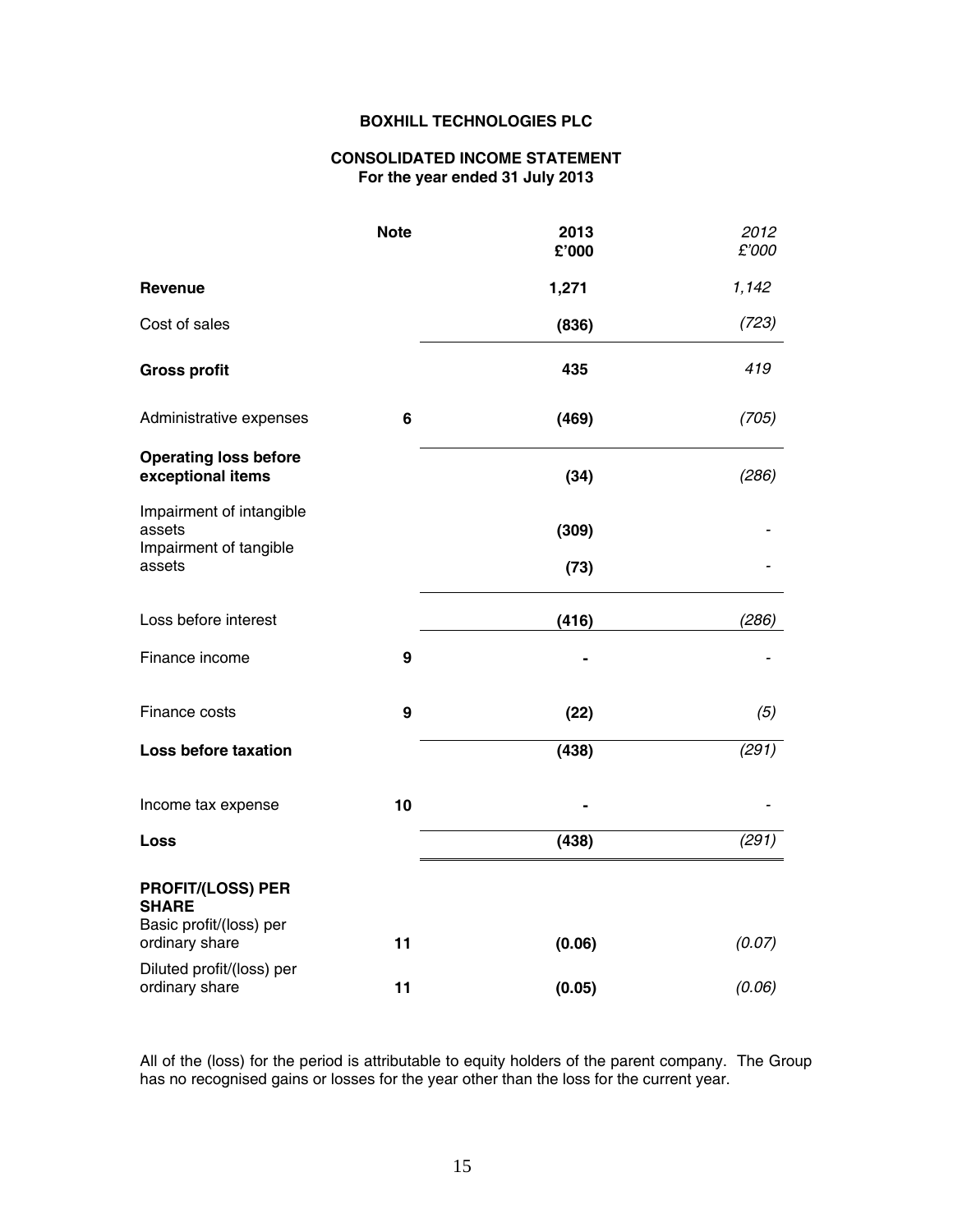# **CONSOLIDATED STATEMENT OF FINANCIAL POSITION For the year ended 31 July 2013**

|                                                                    | <b>Note</b> | 2013<br>£'000   | 2012<br>£'000 |
|--------------------------------------------------------------------|-------------|-----------------|---------------|
| <b>ASSETS</b>                                                      |             |                 |               |
| <b>Non current assets</b>                                          |             |                 |               |
| Property, plant and equipment                                      | 14          | 378             | 476           |
| Goodwill                                                           | 12          | 505             | 467           |
| Other intangible assets                                            | 13          | 34              | 44            |
| <b>Total non current assets</b>                                    |             | 917             | 987           |
| <b>Current assets</b>                                              |             |                 |               |
| Inventories                                                        | 16          | $\mathbf{2}$    | 2             |
| Trade and other receivables                                        | 17          | 120             | 101           |
| Cash and cash equivalents                                          | 17          | 256             | 18            |
| <b>Total current assets</b>                                        |             | 378             | 121           |
| <b>Total assets</b>                                                |             | 1,295           | 1,108         |
| <b>Current liabilities</b>                                         |             |                 |               |
| Trade and other payables                                           | 20          | 711             | 805           |
| Bank and other borrowings                                          | 18          | 287             | 37            |
| Current tax payable                                                |             |                 |               |
| <b>Total current liabilities</b><br><b>Non-current liabilities</b> |             | 998             | 842           |
| Trade and other payables                                           |             |                 | 40            |
| Bank and other borrowings                                          | 18          | 14              |               |
| Deferred tax provision                                             | 22          |                 |               |
| <b>Total non-current liabilities</b>                               |             | $\overline{14}$ | 40            |
| <b>Total liabilities</b>                                           |             | 1,012           | 882           |
| <b>Net assets</b>                                                  |             | 283             | 226           |
| <b>EQUITY</b>                                                      |             |                 |               |
| Share capital                                                      | 23          | 795             | 442           |
| Share premium account                                              | 24          | 1,463           | 1,321         |
| Retained earnings                                                  | 24          | (1, 975)        | (1, 537)      |
| <b>Equity attributable to equity</b><br>holders of the parent      |             | 283             | 226           |

The financial statements were approved by the Board of Directors and authorised for issue on 20 December 2013. They were signed on its behalf by:

**P I Jackson Director**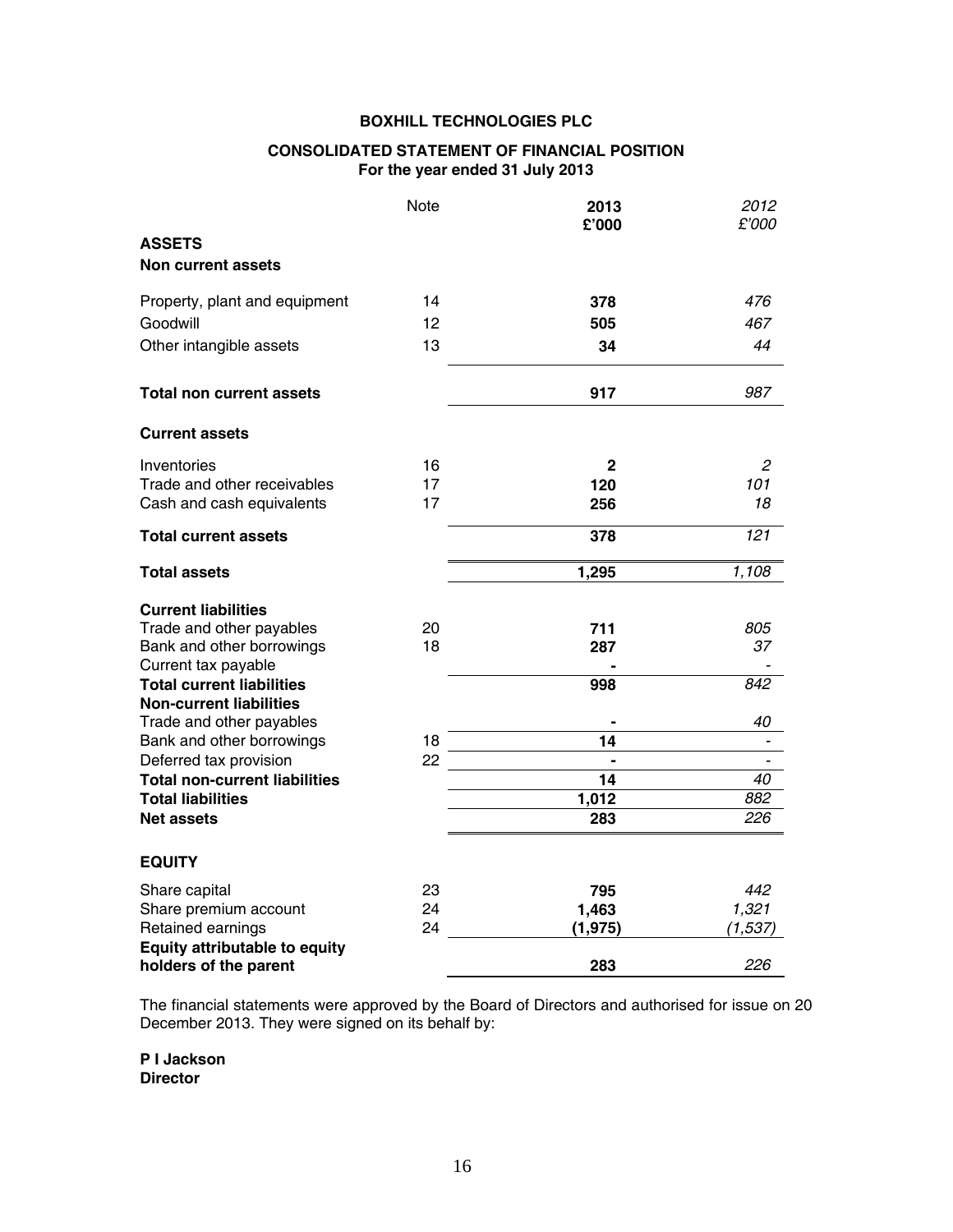#### **CONSOLIDATED STATEMENT OF CHANGES IN EQUITY For the year ended 31 July 2013**

|                                                    | Called up share | Share premium | Retained |                     |
|----------------------------------------------------|-----------------|---------------|----------|---------------------|
|                                                    | capital         | account       | Earnings | <b>Total Equity</b> |
|                                                    | £'000           | £'000         | £'000    | £'000               |
| <b>Balance 31 July</b><br>2011                     | 380             | 1,233         | (1, 246) | 367                 |
| (Loss) for the year                                |                 |               | (291)    | (291)               |
| Shares issued in<br>year less costs                | 62              | 88            |          | 150                 |
| <b>Balance 31 July</b><br>2012<br>Shares issued in | 442             | 1,321         | (1,537)  | 226                 |
| year less costs                                    | 353             | 142           |          | 495                 |
| (Loss) for the year                                | ۰               |               | (438)    | (438)               |
| <b>Balance 31 July</b><br>2013                     | 795             | 1,463         | (1, 975) | 283                 |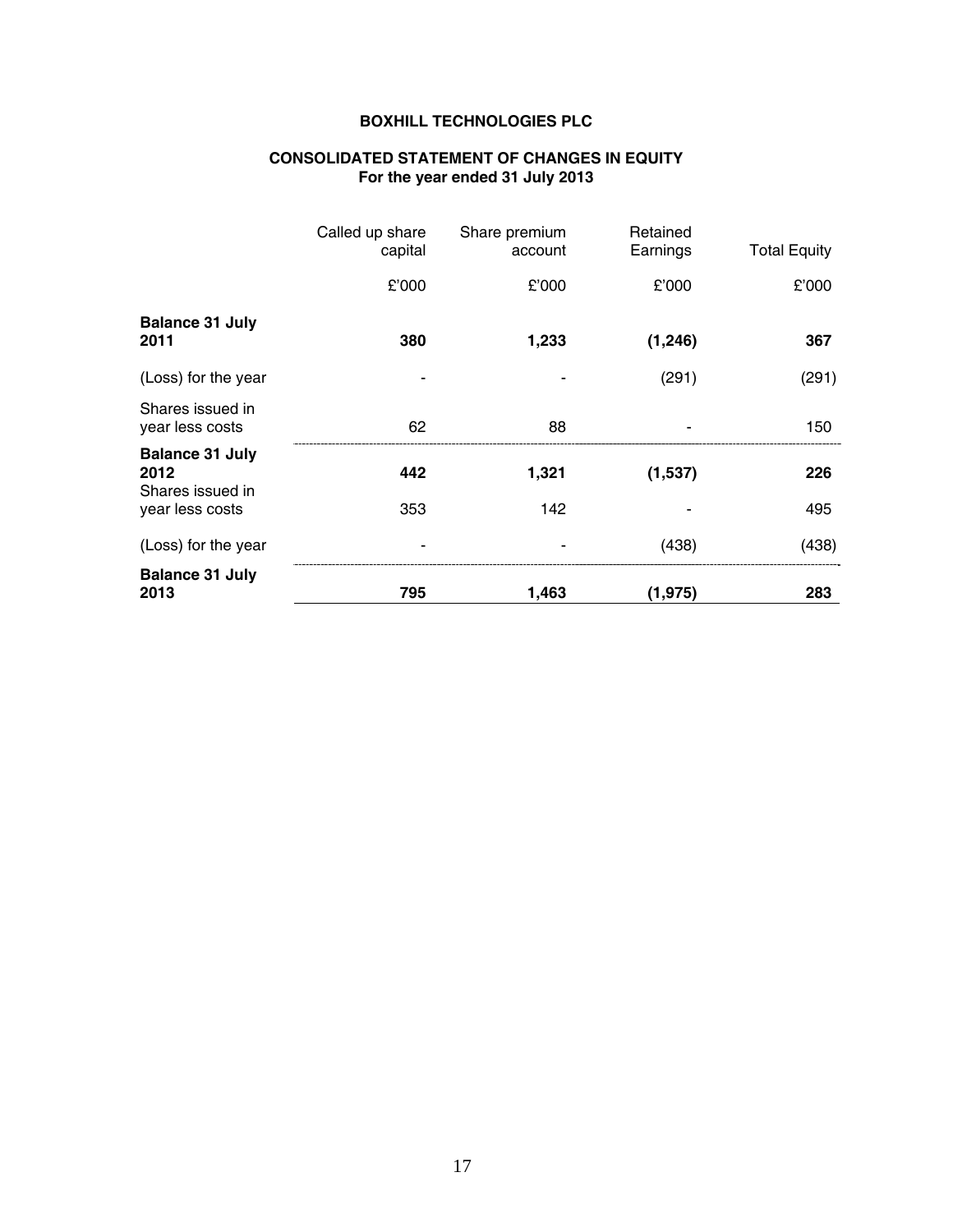# **CONSOLIDATED STATEMENT OF CASH FLOWS For the year ended 31 July 2013**

|                                                                                                                                      |      | Year ended 31 July<br>2013<br>£'000 |       | Year ended 31 July<br>2012<br>£'000 |       |
|--------------------------------------------------------------------------------------------------------------------------------------|------|-------------------------------------|-------|-------------------------------------|-------|
| Profit / (Loss) for the year                                                                                                         | Note |                                     | (438) |                                     | (291) |
| Adjustment for:                                                                                                                      |      |                                     |       |                                     |       |
| Finance costs recognised in profit or loss                                                                                           |      | 22                                  |       | 5                                   |       |
| Depreciation and amortisation of non-current<br>assets                                                                               |      | 35                                  |       | 71                                  |       |
| Impairment of non-current assets                                                                                                     |      | 382                                 |       |                                     |       |
| Expense recognised in respect of shares<br>issued in exchange for consulting services                                                |      | 109                                 |       |                                     |       |
|                                                                                                                                      |      |                                     | 548   |                                     |       |
|                                                                                                                                      |      |                                     | 110   |                                     | (215) |
| Movement in working capital:<br>Decrease / (increase) in receivables<br>Increase / (decrease) in payables                            |      | 59<br>(216)                         |       | 109<br>(29)                         |       |
|                                                                                                                                      |      |                                     | (157) |                                     | 80    |
| Cash generated from operations                                                                                                       |      |                                     | (47)  |                                     | (135) |
| Interest paid                                                                                                                        |      |                                     | (22)  |                                     | (5)   |
| Net cash generated / by operating<br>activities                                                                                      |      |                                     | (69)  |                                     | (140) |
| Cash flows from investing activities:                                                                                                |      |                                     |       |                                     |       |
| Payment for intangible assets                                                                                                        |      | (1)                                 |       | (11)                                |       |
| Net cash inflow on acquisition of subsidiary                                                                                         | 27   | 8                                   |       |                                     |       |
| Purchases of property, plant and equipment                                                                                           |      |                                     | 7     | (5)                                 | (16)  |
| Net cash generated / (used in) investing<br>activities                                                                               |      |                                     | 7     |                                     | (16)  |
| Cash flows from financing activities<br>Proceeds from issue of equity instruments of<br>the company<br>Payment for share issue costs |      | 63<br>(27)                          |       | 150                                 |       |
| Proceeds from borrowings                                                                                                             |      | 267                                 |       |                                     |       |
| Repayment of borrowings                                                                                                              |      | (3)                                 | 300   | (50)                                | 100   |
| Net cash generated / (used in) financing                                                                                             |      |                                     | 300   |                                     | 100   |
| activities<br>Net increase/(decrease) in cash and cash<br>equivalents                                                                |      |                                     | 238   |                                     | (56)  |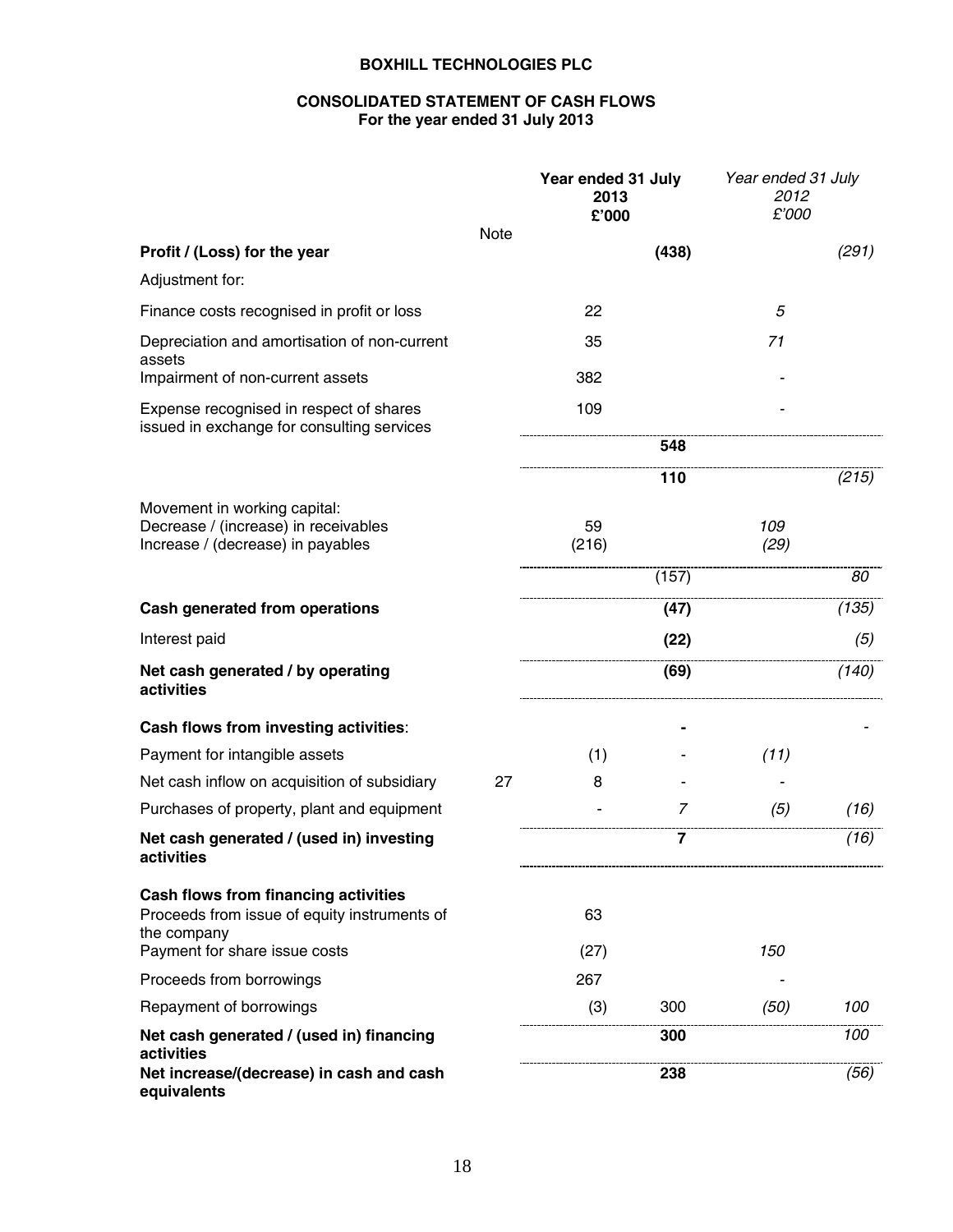### **CONSOLIDATED STATEMENT OF CASH FLOWS For the year ended 31 July 2013**

| Cash and cash equivalents at 1 August 2012                    |    | 18             | 74 |
|---------------------------------------------------------------|----|----------------|----|
| Cash and cash equivalents at 31 July 2013                     |    | 256            | 18 |
| <b>Comprising of:</b>                                         |    |                |    |
| Cash and cash equivalents per the balance sheet               |    | 256            | 18 |
| Less:<br>Bank overdraft                                       |    | $\blacksquare$ |    |
| Cash and cash equivalents for cash flow statement<br>purposes | 27 | 256            | 18 |

As described in the accounting policies, bank overdrafts and borrowings repayable on demand fluctuate from being positive to overdrawn and are considered an integral part of the Group's cash management for cash flow statement purposes.

There is no material difference between the fair value and the book value of cash and equivalents.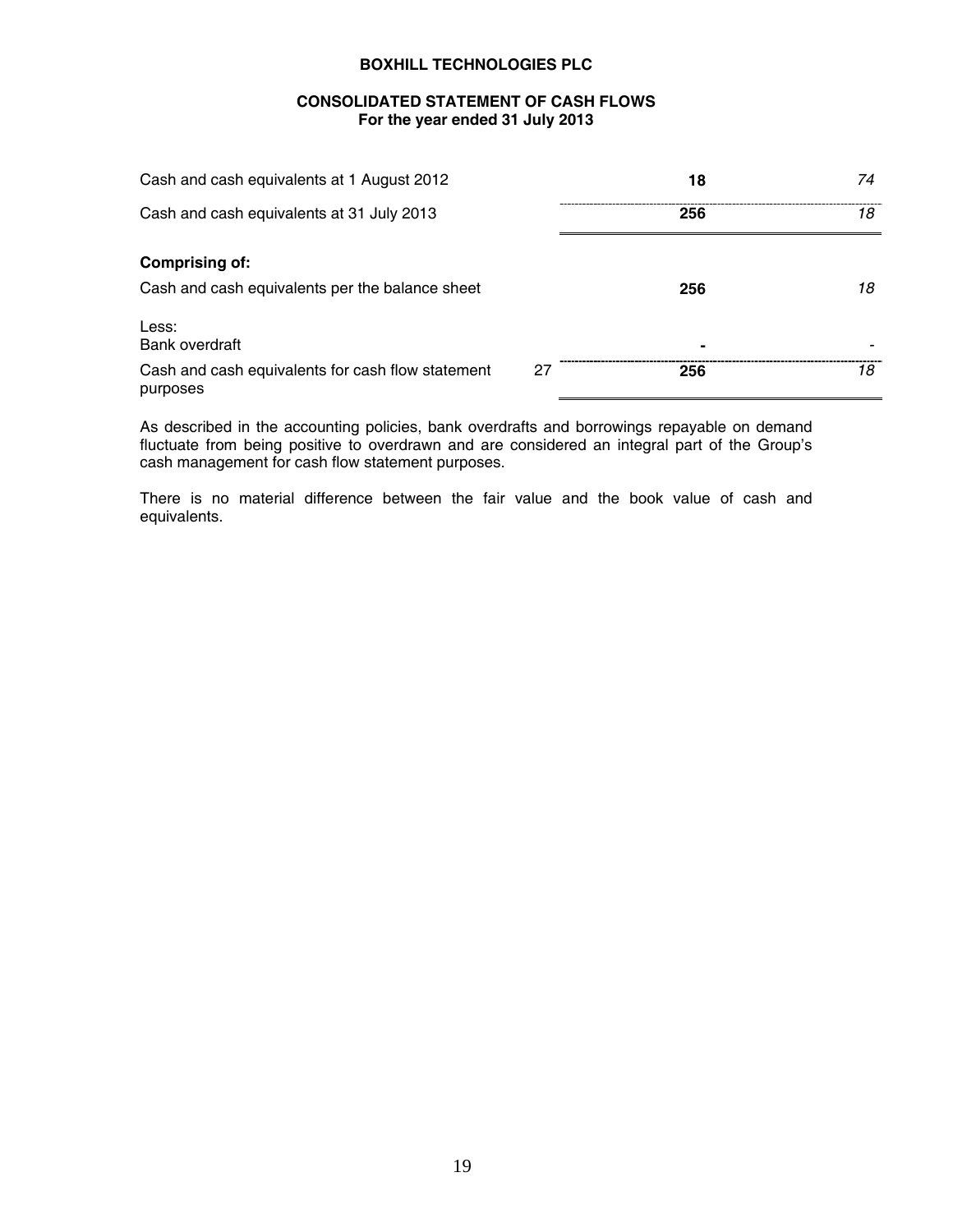### **NOTES TO THE CONSOLIDATED FINANCIAL STATEMENTS For the year ended 31 July 2013**

### **1. General Information**

Boxhill Technologies Plc is a company incorporated in the United Kingdom under the Companies Act 2006. The address of the registered office is 21 Knightsbridge, London, SW1X 7LY. The nature of the Group's operations and its principal activities are described in the Directors' Report.

These Financial Statements are presented in Pounds Sterling because that is the currency of the primary economic environment in which the Group operates.

### **2. Adoption of new and revised International Financial Reporting Standards**

In the current year, the Group has adopted all of the new and revised Standards and Interpretations issued by the International Accounting Standards Board (the IASB) and the International Financial Reporting Interpretations Committee (IFRIC) of the IASB that are relevant to its operations and effective for accounting periods beginning on or after 1 August 2012.

At the date of authorisation of these financial statements, the following Standards and Interpretations which have not been applied in these financial statements were in issue but not yet effective:

*IAS 19 – Employee Benefits IAS 27 – Consolidated and separate financial statements (revised) IAS 28 – Investments in associates and joint ventures (revised) IFRS 9 – Financial instruments (revised 2010) IFRS 10 – Consolidated financial statements IFRS 11 – Joint arrangements IFRS 12 – Disclosure of Interests in Other Entities* 

*IFRS 13 – Fair Value Measurement* 

These Standards and Interpretations are not expected to have any significant impact on the Group's Financial Statements in their periods of initial application.

### **3. Significant accounting policies**

### *Basis of Accounting*

The Financial Statements, upon which this financial information is based, have been prepared using accounting policies consistent with International Financial Reporting Standards (IFRS).

The financial information has been prepared on a going concern basis, as at 31 July 2013, in accordance with International Financial Reporting Standards ("IFRS") as issued by the International Accounting Standards Board ("IASB") as well as all interpretations issued by the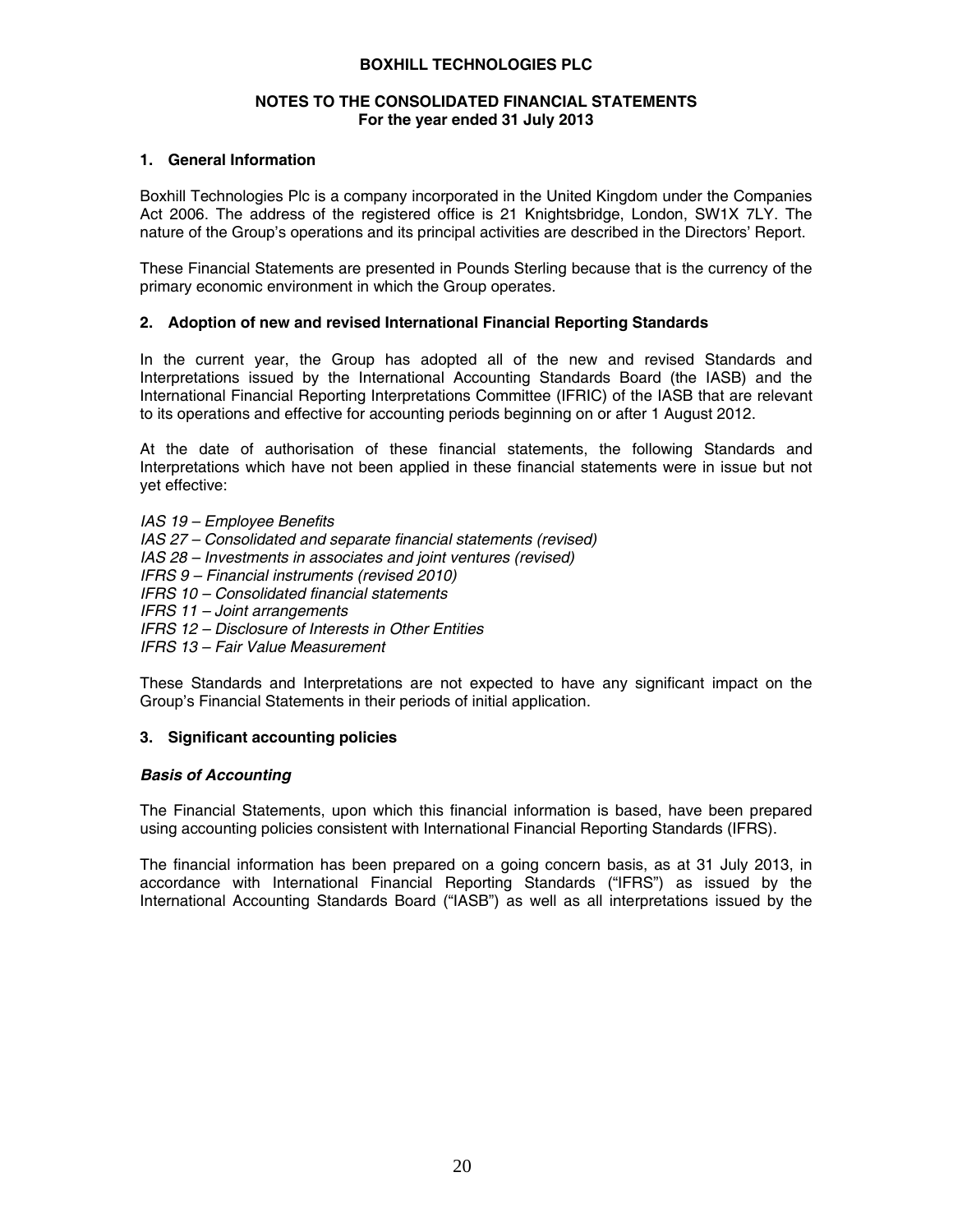### **NOTES TO THE CONSOLIDATED FINANCIAL STATEMENTS For the year ended 31 July 2013**

International Financial Reporting Interpretations Committee ("IFRIC"). The Group has not availed itself of early adoption options in such standards and interpretations.

The Financial Statements, upon which this financial information is based, have been prepared under the historical cost basis except where specifically noted. The principal accounting policies adopted are set out below:

### *Going concern*

The financial statements have been prepared on a going concern basis notwithstanding a loss for the financial year of £438,000.

The Directors' cashflow forecasts indicate that the Group will be able to operate within its existing bank facilities in the future. As with any business, there are uncertainties in the forecast, but as at the date of approval of these financial statements the Directors are unaware of any indications that would suggest inappropriate assumptions have been made in relation to trading volumes. As a result of these, the Directors are of the opinion that the Company and the Group have adequate resources to continue in operational existence for the foreseeable future and have continued to adopt the going concern basis in preparing the financial statements. The financial statements do not include any adjustments which would result from this basis of preparation being inappropriate.

### *Basis of consolidation*

The consolidated Financial Statements incorporate the Financial Statements of the Company and entities controlled by the Company (its subsidiaries) made up to 31 July each year. Control is achieved where the Company has the power to govern the financial and operating policies so as to obtain benefits from its activities.

The results of subsidiaries acquired or disposed of during the year are included in the consolidated income statement from the effective date of acquisition or up to the effective date of disposal, as appropriate.

Where necessary, adjustments are made to the Financial Statements of subsidiaries to bring the accounting policies used into line with those used by the Group.

All intra-group transactions, balances, income and expenses are eliminated on consolidation.

### *Business Combinations*

The purchase method of accounting is used for all acquired businesses as defined by IFRS 3 - Business Combinations.

As a result of the application of the purchase method of accounting, goodwill is initially recognised as an asset being the excess at the date of acquisition of the fair value of the purchase consideration plus directly attributable costs of acquisition over the net fair values of the identifiable assets, liabilities and contingent liabilities of the subsidiaries acquired. Where fair values are estimated on a provisional basis they are finalised within 12 months of acquisition with consequent changes to the amount of goodwill.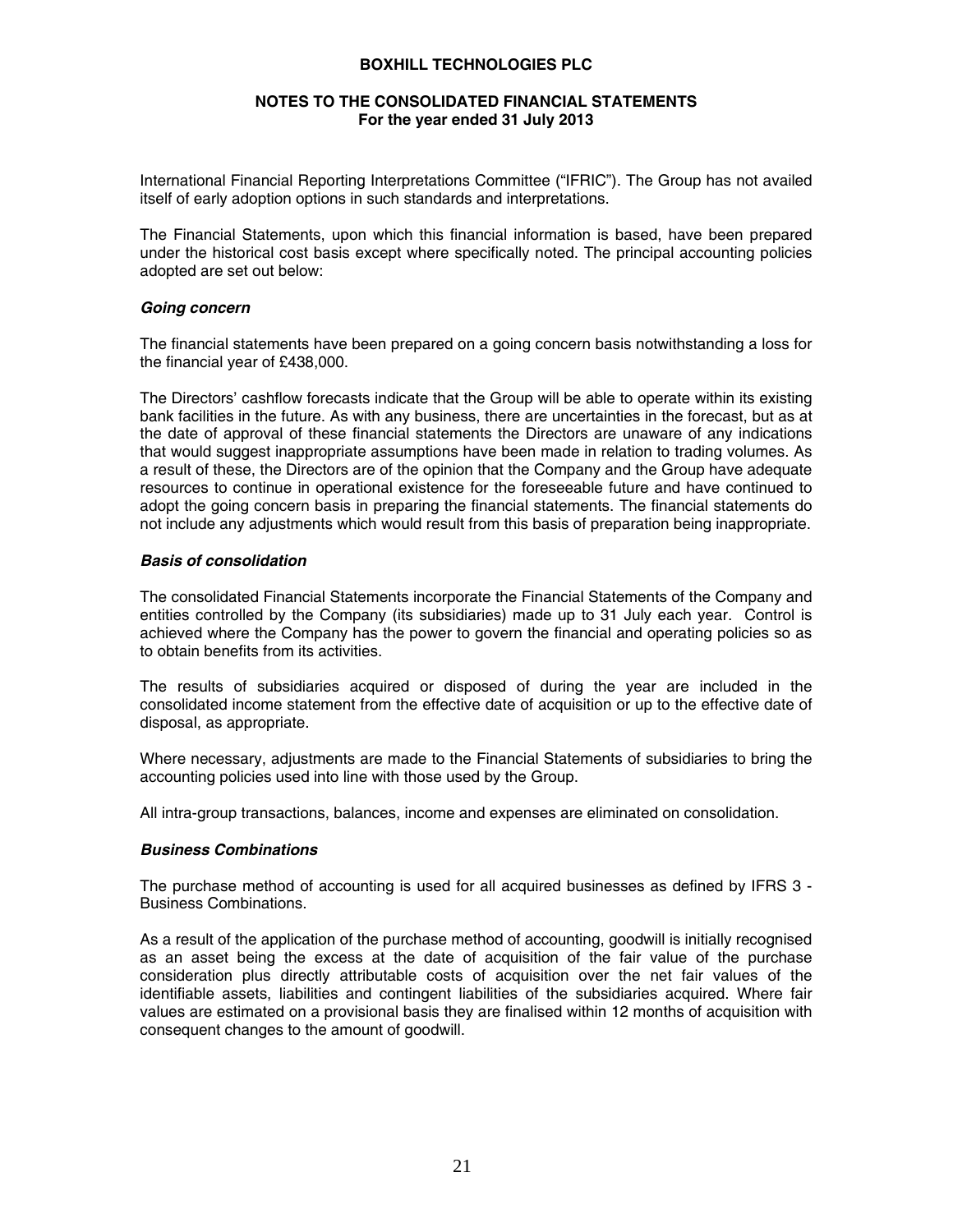### **NOTES TO THE CONSOLIDATED FINANCIAL STATEMENTS For the year ended 31 July 2013**

#### *Intangible assets*

Identifiable intangible assets acquired as part of a business combination are initially recognised separately from goodwill if the assets fair value can be measured reliably, irrespective of whether the asset had been recognised by the acquirer before the business combination was affected. An intangible asset is considered identifiable only if it is separable or arises from contractual or other legal rights, regardless of whether those rights are transferable or separable from the entity or from other rights and obligations.

Intangible assets relate to the development of the lottery and on-line gaming (software and related costs). It is considered that the software has a finite useful life and amortisation has been calculated so as to write off the carrying value of it over its useful economic life of 5 years.

#### *Goodwill*

Goodwill arising on consolidation represents the excess cost of acquisition over the Group's interest in the fair value of the identifiable assets and liabilities of a subsidiary at the date of acquisition. Goodwill is initially recognised as an asset and reviewed for impairment at least annually. Any impairment is recognised immediately in the income statement and is not subsequently reversed.

For the purpose of impairment testing, goodwill is allocated to each of the Group's cash generating units expected to benefit from the synergies of the combination. Cash-generating units to which goodwill has been allocated are tested for impairment annually, or more frequently when there is an indication of impairment. The amount of the impairment loss is allocated first to reduce the carrying amount of any goodwill allocated to the unit and then to the other assets of the unit pro-rata on the basis of the carrying amount of each asset in the unit. An impairment loss recognised for goodwill is not reversed in a subsequent period.

On disposal of a subsidiary the attributable amount of goodwill is included in the determination of the profit or loss on disposal.

Negative goodwill arising on consolidation is credited to the income statement where the Directors consider that the fair value of the assets is reliable and do not need adjustment and that the negative goodwill relates to a true bargain purchase.

#### *Revenue recognition*

Lottery turnover represents takings received for entry into the lottery prize draws. Revenue is recognised upon receipt of the money for the period that the draw takes place. Online gaming turnover represents commission earned on game plays. Football pitch turnover represents cash takings received. Payment processing turnover is recognised when transactions are processed.

### *Taxation*

The tax expense represents the sum of the tax currently payable and deferred tax.

The tax currently payable is based on taxable profits for the year. Taxable profit differs from net profit as reported in the income statement because it excludes items of income or expense that are taxable or deductible in other years and it further excludes items that are never taxable or deductible. The Group's liability for current tax is calculated using tax rates that have been enacted or substantively enacted by the balance sheet date.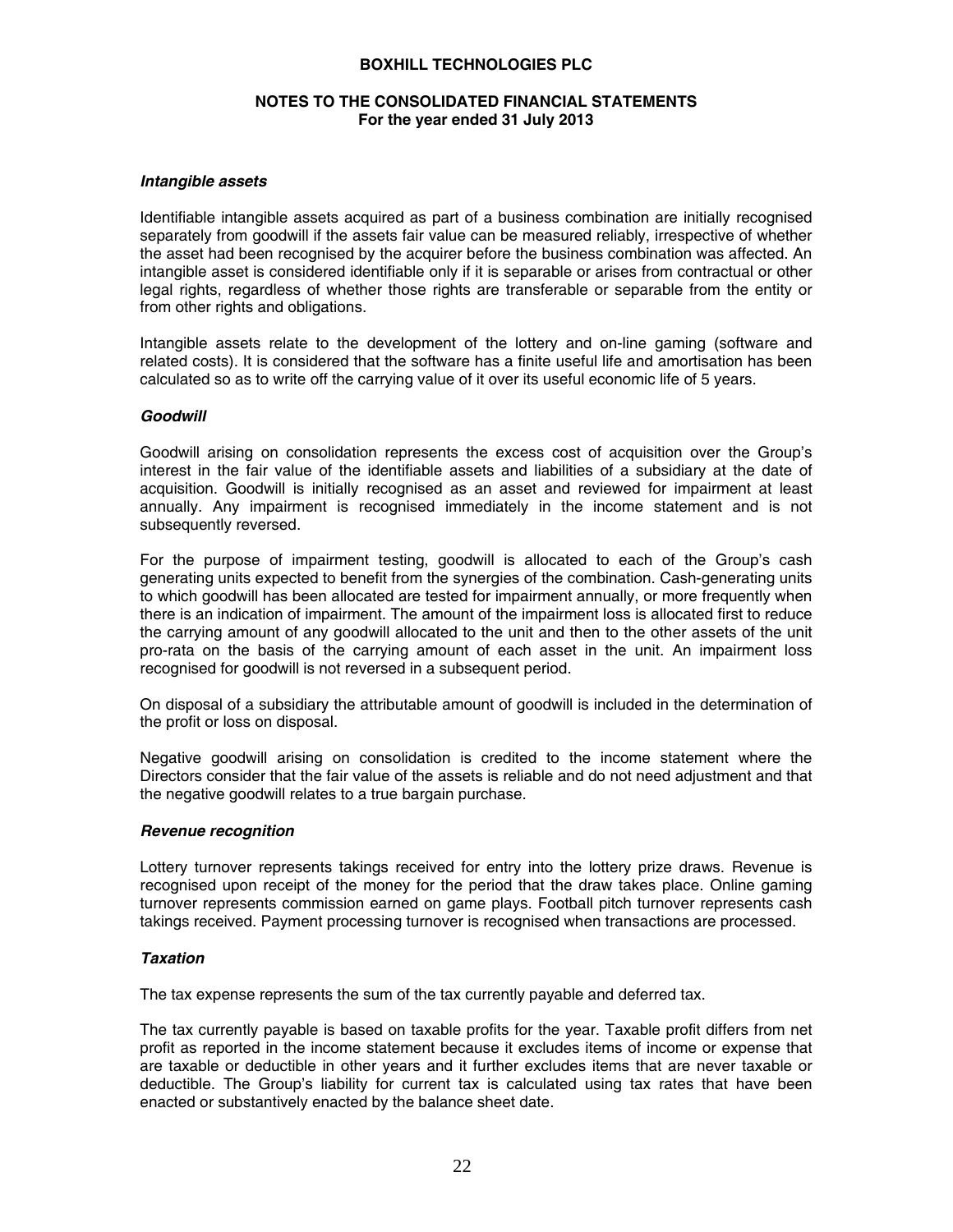### **NOTES TO THE CONSOLIDATED FINANCIAL STATEMENTS For the year ended 31 July 2013**

Deferred tax is the tax expected to be payable or recoverable on differences between the carrying amounts of assets and liabilities in the financial statements and corresponding tax bases used in the computation of taxable profit, and is accounted for using the balance sheet liability method. Deferred tax liabilities are generally recognised for all taxable temporary differences and deferred tax assets are recognised to the extent that it is probable that taxable profits will be available against which deductible temporary differences can be utilised. Such assets and liabilities are not recognised if the temporary difference arises from goodwill or from the initial recognition (other than in a business combination) of other assets and liabilities in a transaction that affects neither the tax profit nor the accounting profit.

The carrying amount of deferred tax assets is reviewed at each balance sheet date and reduced to the extent that is no longer probable that sufficient taxable profits will be available to allow all, or part, of the asset to be recovered.

Deferred tax is calculated at the tax rates that are expected to apply in the period when the liability is settled or the asset is realised. Deferred tax is charged or credited in the income statement, except when it relates to items charged or credited directly to equity, in which case the deferred tax is also dealt with in equity.

### *Property, plant and equipment*

Property, plant and equipment are stated at cost less accumulated depreciation and any recognised impairment loss. Useful lives are reviewed annually by the Directors.

Depreciation is charged so as to write off the cost or valuation of assets over their estimated useful lives using the straight-line method, on the following bases:

Property **- 5% per annum** Fixtures, fittings and equipment - 25% per annum

The gain or loss arising on the disposal or retirement of an asset is determined as the difference between the sales proceeds and the carrying amount of the asset and is recognised in income. Where there is evidence of impairment, fixed assets are written down to their recoverable amount.

### *Leased assets*

Rentals payable under non-onerous operating leases are expensed in the income statement on a straight-line basis over the lease term.

### *Impairment of tangible and intangible assets excluding goodwill*

At each balance sheet date, the Group reviews the carrying amounts of its tangible and intangible assets to determine whether there is any indication that those assets have suffered an impairment loss. If any such indication exists, the recoverable amount of the asset is estimated in order to determine the extent of the impairment loss (if any). Where the asset does not generate cash flows that are independent from other assets, the Group estimates the recoverable amount of the cash-generating unit to which the asset belongs. An intangible asset with an indefinite useful life is tested for impairment annually and whenever there is an indication that the asset may be impaired.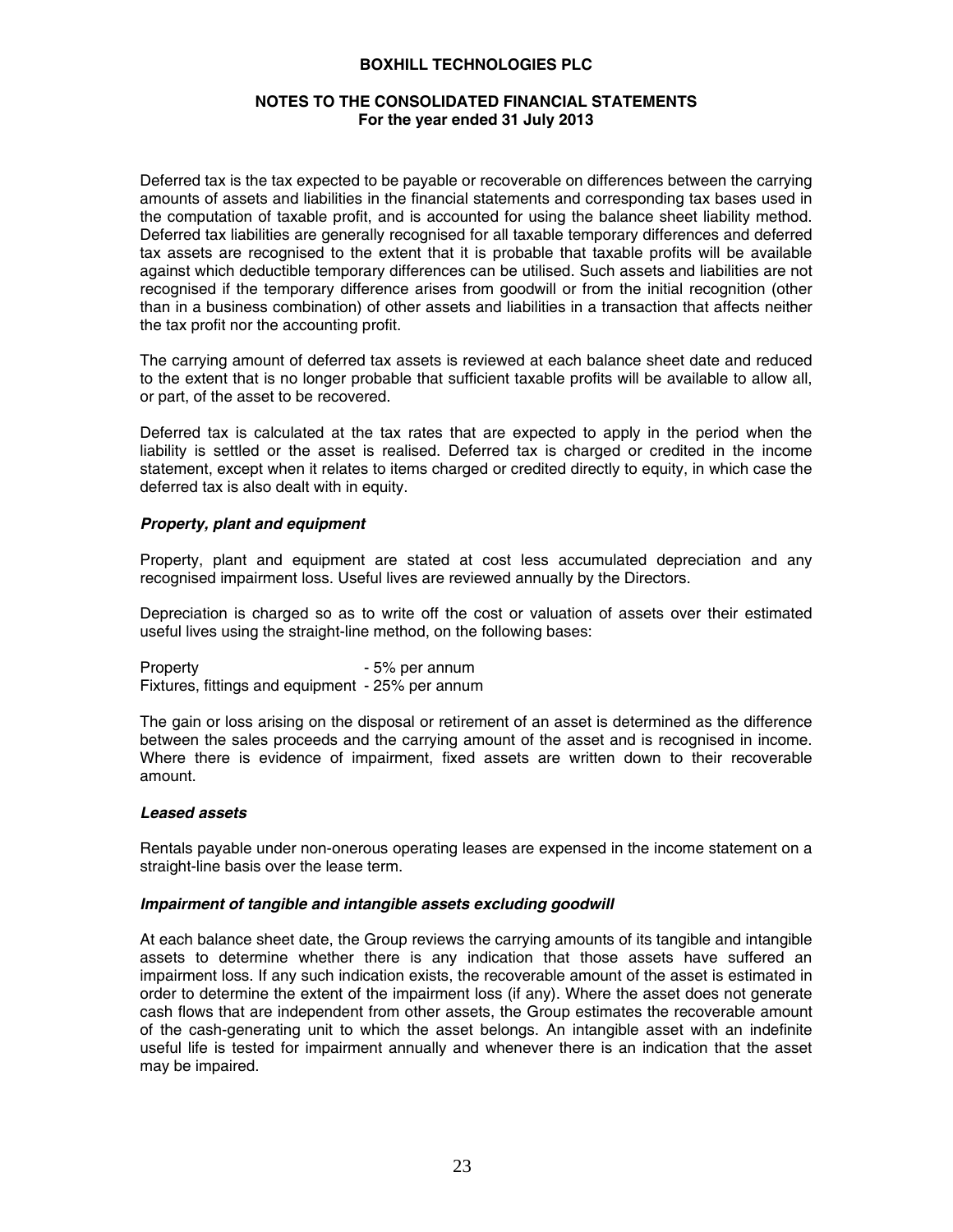### **NOTES TO THE CONSOLIDATED FINANCIAL STATEMENTS For the year ended 31 July 2013**

Recoverable amount is the higher of fair values less costs to sell and value in use. In assessing value in use, the estimated future cash flows are discounted to their present value using a pre-tax discount rate that reflects current market assessments of the time value of money and the risks specific to the asset for which the estimate of future cash flows have not been adjusted.

If the recoverable amount of an asset (or cash-generating unit) is estimated to be less than its carrying amount, the carrying amount of the asset (cash-generating unit) is reduced to its recoverable amount. An impairment loss is recognised as an expense immediately, unless the relevant asset is carried at a revalued amount, in which case the impairment loss is treated as a revaluation decrease.

Where an impairment loss subsequently reverses, the carrying amount of the asset (cash generating unit) is increased to the revised estimate of its recoverable amount, but so that the increased carrying amount does not exceed the carrying amount that would have been determined had no impairment loss been recognised for the asset (cash-generating unit) in prior years. A reversal of an impairment loss is recognised as income immediately, unless the relevant asset is carried at a revalued amount, in which case the reversal of the impairment loss is treated as a revaluation increase.

### *Foreign currencies*

The individual financial statements of each Group company are presented in the currency of the primary economic environment in which it operates (its functional currency). For the purpose of the consolidated financial statements, the results and financial position of each Group company are expressed in Pounds Sterling, which is the functional currency of the Group, and the presentation currency for the consolidated financial statements.

In preparing the financial statements of the individual companies, transactions in currencies other than the entity's function currency (foreign currencies) are recorded at the rates of exchange prevailing on the dates of the transactions. At each balance sheet date, monetary assets and liabilities that are denominated in foreign currencies are retranslated at the rates prevailing on the balance sheet date. Non-monetary items carried at fair value that are denominated in foreign currencies are translated at the rates prevailing at the date when the fair value was determined. Non-monetary items that are measured in terms of historical costs in a foreign currency are not retranslated.

Exchange differences are recognised in profit or loss in the period in which they arise.

# *Share based payments*

Other than for business combinations, the only share based payments of the Group are equity settled share options and certain liability settlements. The Group has applied the requirements of IFRS 2 Share-based Payments.

For share options granted an option pricing model is used to estimate the fair value of each option at grant date. That fair value is charged on a straight line basis as an expense in the income statement over the period that the holder becomes unconditionally entitled to the options (vesting period), with a corresponding increase in equity.

For shares issued in settlement of fees and/or liabilities, the Directors estimate the fair value of the shares at issue date and that value is charged on a straight line basis as an expense in the income statement (for fees) or reduction in the balance sheet liability (for liabilities) with a corresponding increase in equity.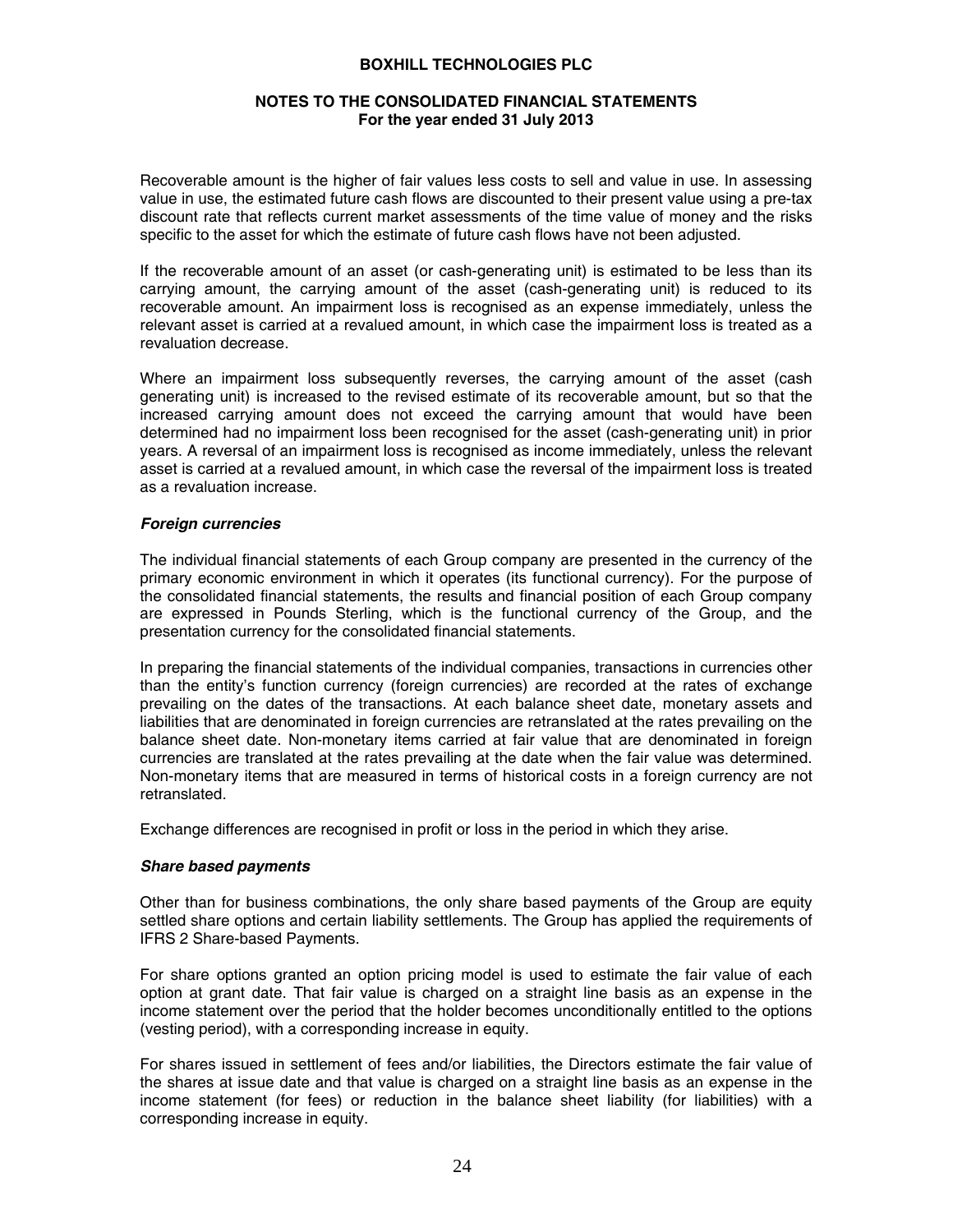### **NOTES TO THE CONSOLIDATED FINANCIAL STATEMENTS For the year ended 31 July 2013**

### *Inventories*

Inventories are stated at the lower of cost and net recognised value. Cost comprises direct materials using the first in first out (FIFO) basis. Net recognised value represents the estimated selling price less estimated costs of completion, marketing and selling.

### *Cash and cash equivalents*

Cash and cash equivalents comprise of cash on hand and demand deposits and are subject to an insignificant risk of changes in value.

### *Trade receivables*

Trade receivables are measured at initial recognition at fair value, and are subsequently measured at amortised cost using the effective interest rate method. Appropriate allowances for estimated irrecoverable amounts are recognised in profit and loss when there is objective evidence that the asset is impaired. The allowance recognised is measured as the difference between the asset's carrying amount and the present value of estimated future cash flows discounted at the effective interest rate compound at initial recognition.

Trade receivables do not carry any interest and are stated at their nominal value as reduced by appropriate allowances for estimated irrecoverable amounts.

### *Financial liability and equity*

Financial liabilities and equity instruments are classified according to the substance of the contractual agreements entered into. An equity instrument is any contract that evidences a residual interest in the assets of the Group after deducting all of its liabilities. Equity instruments are recognised at the amount of proceeds received net of costs directly attributable to the transaction. To the extent that those proceeds exceed the par value of the shares issued they are credited to a share premium account.

### *Bank borrowings*

Interest-bearing bank loans and overdrafts are recorded at the proceeds received, net of direct issue costs. Finance charges, including premiums payable on settlement or redemption and direct issue costs, are accounted for on an accrual basis in profit or loss using effective interest rate method and are added to the carrying amount of the instrument to the extent that they are not settled in the period in which they arise.

### *Trade payables*

Trade payables are not interest-bearing and are stated at their nominal value.

### *Provisions*

Provisions are recognised when the Group has a present obligation as a result of a past event, and it is probable that the Group will be required to settle that obligation. Provisions are measured at the Directors' best estimate of the expenditure required to settle the obligation at the balance sheet date, and are discounted to present value where the effect is material.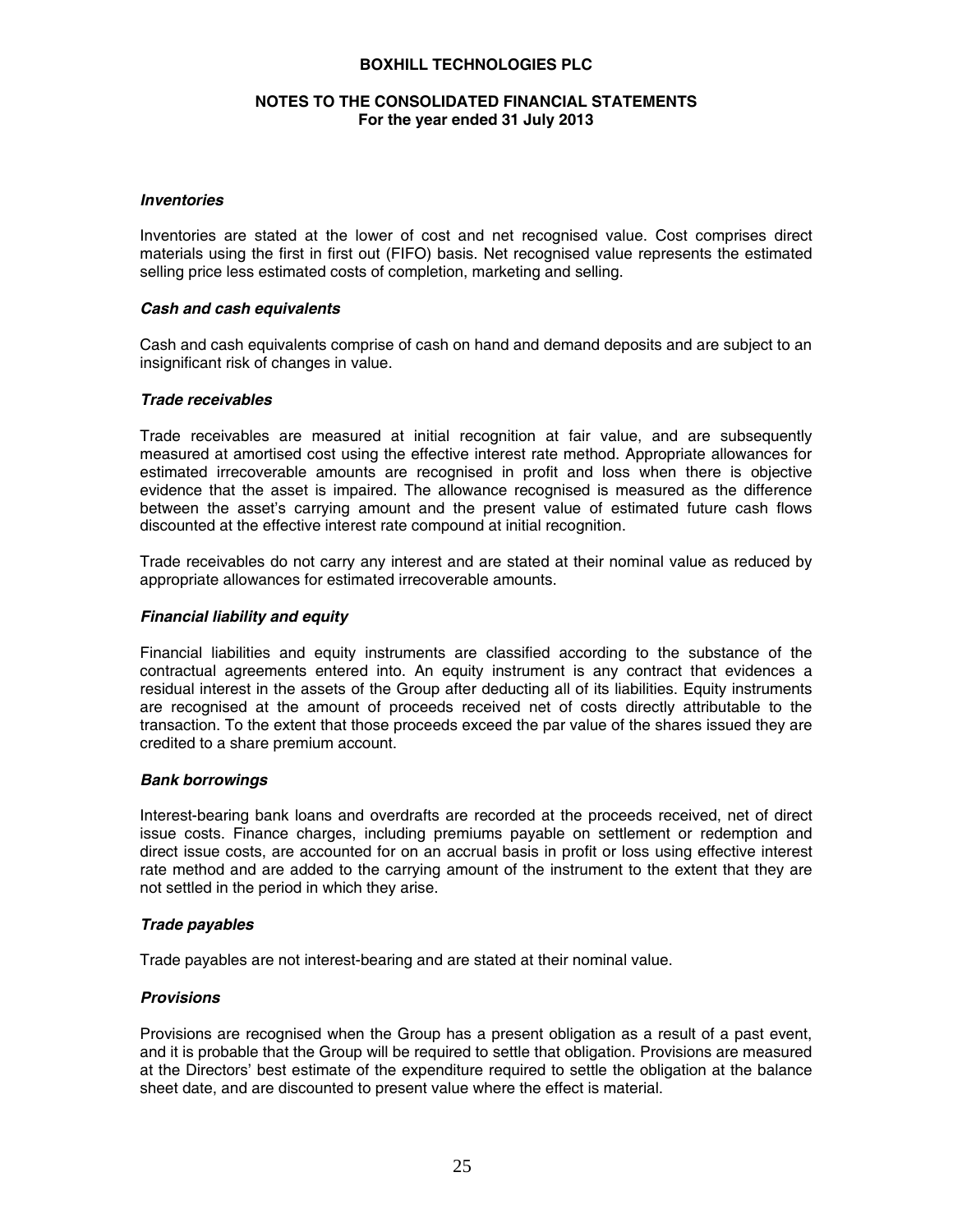### **NOTES TO THE CONSOLIDATED FINANCIAL STATEMENTS For the year ended 31 July 2013**

#### **4. Critical accounting judgements and key sources of estimation uncertainty**

In application of the Group's accounting policies above, the Directors are required to make judgements, estimates and assumptions about the carrying amount of assets and liabilities. These estimates and assumptions are based on historical experience and other factors considered relevant. Actual results may differ from estimates.

The estimates and underlying assumptions are reviewed on an ongoing basis. Revisions to accounting estimates are recognised in the period which the estimate is revised if the revision affects only that period or in the period of the revision and future payments if the revision affects both current and future periods.

#### *Key sources of estimation uncertainty*

The key assumptions concerning the future, and other key sources of estimation uncertainty at the balance sheet date, that have a significant risk of causing a material adjustment to the carrying amounts of assets and liabilities within the next financial year, are discussed below.

#### *Impairment of goodwill*

Determining whether goodwill is impaired requires an estimation of the value in use of cash generating units to which goodwill has been allocated. The value in use calculation requires the entity to estimate the future cash flows expected to arise from the cash-generating unit and a suitable discount rate in order to calculate present value.

#### *Share-based payments*

Share-based payments are measured at grant date fair value. For share options granted to employees, in many cases market prices are not available and therefore the fair value of the options granted shall be estimated by applying an option pricing model. Such models need input data such as expected volatility of share price, expected dividends or the risk-free interest rate for the life of the option. The overall objective is to approximate the expectations that would be reflected in a current market price or negotiated exchange price for the option. Such assumptions are subject to judgements and may turn out to be significantly different to expected.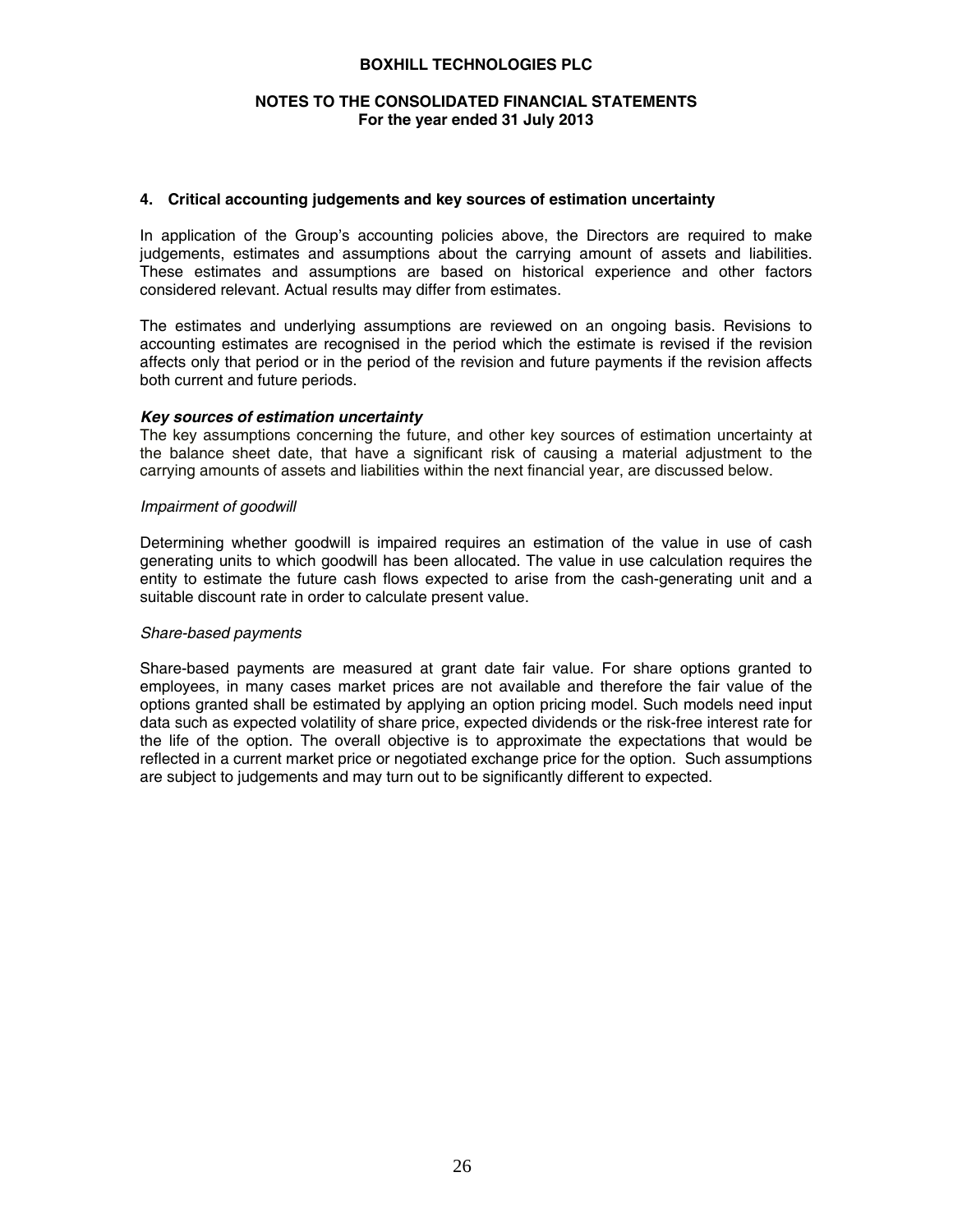### **NOTES TO THE CONSOLIDATED FINANCIAL STATEMENTS For the year ended 31 July 2013**

### **5. Segment analysis**

The primary reporting format is by business segment, based on the different services offered by the operating companies within the Group. The Directors consider that the Group now has four business segments, namely that of lottery administration, on-line gaming, IT facilities and astroturf football pitches. The Group operates solely in one geographical area, the United Kingdom.

The Directors consider that none of the operations are classed as Discontinued and hence all operations are considered to be Continuing throughout the period. Since the year end the online gaming segment has discontinued following the sale of Devil Fish Poker Limited.

The analysis of operations per segment for the year ended 31 July 2013 is as follows:

|                                   | Lottery | On-line<br>Gaming | <b>IT Facilities</b> | <b>Football</b><br><b>Pitches</b> | <b>Unallocated</b> | <b>Group total</b> |
|-----------------------------------|---------|-------------------|----------------------|-----------------------------------|--------------------|--------------------|
|                                   | £'000   | £'000             | £'000                | £'000                             | £'000              | £'000              |
| Revenue                           | 798     | 35                | 394                  | 44                                | $\blacksquare$     | 1,271              |
| Amortisation                      |         | 10                |                      |                                   |                    | 10                 |
| Depreciation                      |         |                   |                      | 24                                | 1                  | 25                 |
| Impairment                        |         | 309               |                      | 73                                |                    | 382                |
| Operating<br>profit/(loss)        | (30)    | (255)             | 35                   | (55)                              | (111)              | (416)              |
| Finance costs                     | ä,      |                   | ä,                   |                                   | (22)               | (22)               |
| Profit/(loss)<br>before tax       | (30)    | (255)             | 35                   | (55)                              | (133)              | (438)              |
| Tax charge                        |         |                   |                      |                                   |                    |                    |
| Profit/(loss)<br>for the year     | (30)    | (255)             | 35                   | (55)                              | (133)              | (438)              |
| <b>Balance</b><br>sheet           |         |                   |                      |                                   |                    |                    |
| <b>Total assets</b>               | 254     | 11                | 124                  | 378                               | 528                | 1,295              |
| Non current<br>asset<br>additions |         |                   |                      |                                   |                    |                    |
| <b>Total liabilities</b>          | 349     | $\overline{13}$   | 351                  | $\overline{12}$                   | 287                | 1,012              |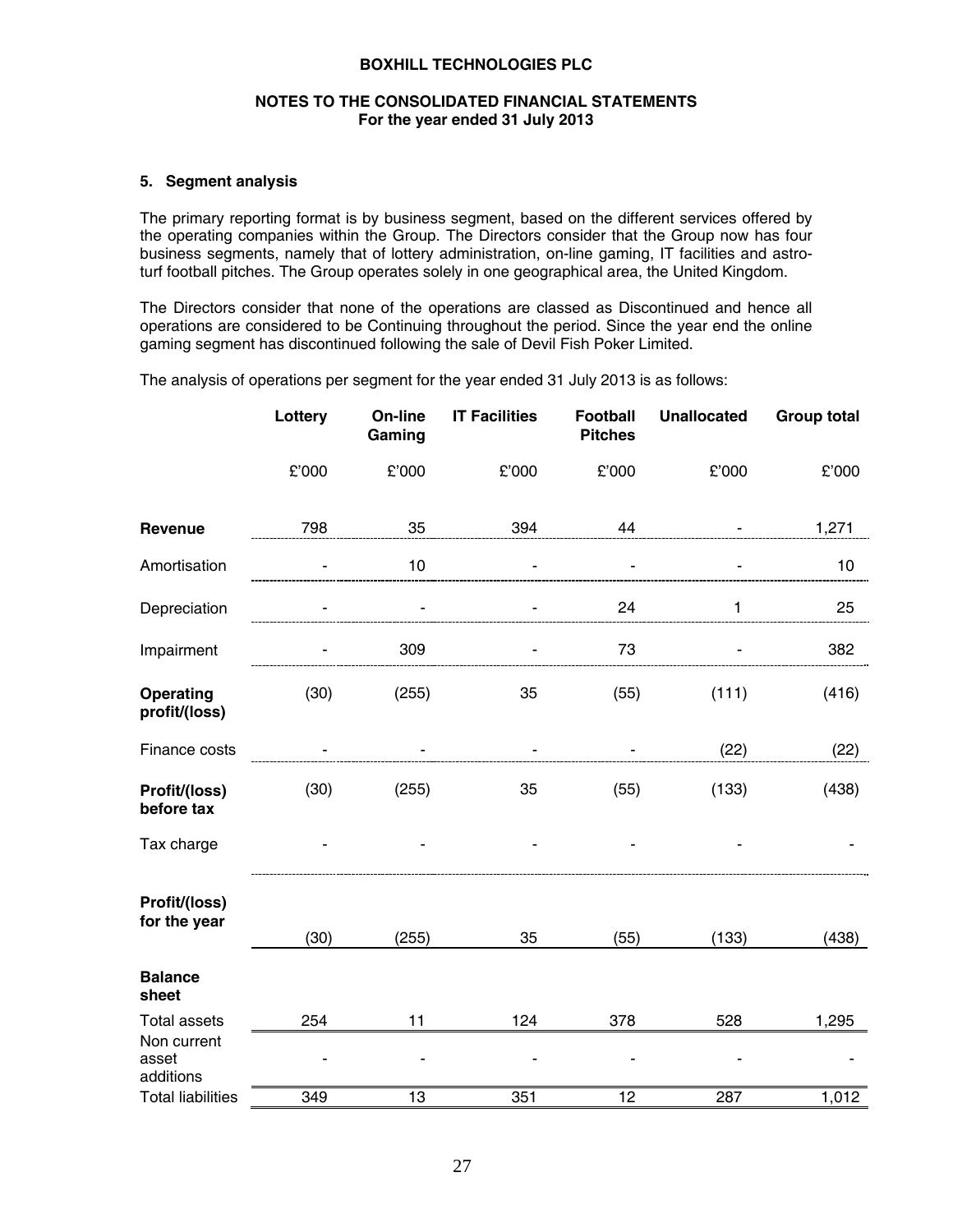### **NOTES TO THE CONSOLIDATED FINANCIAL STATEMENTS For the year ended 31 July 2013**

# **5. Segment analysis (continued)**

The following table analyses assets and liabilities not allocated to business segments as at 31 July 2013:

|                           | £'000 |
|---------------------------|-------|
| <b>Assets</b>             |       |
| Intangible fixed assets   | 18    |
| Tangible fixed assets     |       |
| Investments               | 488   |
| Other receivables         | 22    |
| Cash and cash equivalents |       |
|                           | 528   |
|                           |       |

# **Liabilities**

| Trade and other payables | 273 |
|--------------------------|-----|
| <b>Borrowings</b>        |     |
|                          | 287 |

## **6. Expenses**

The following material expenses are included in cost of sales:

|                                 | 2013<br>£'000  | 2012<br>£'000 |
|---------------------------------|----------------|---------------|
| Revenue Share                   | $\blacksquare$ | 91            |
| Processing and Transaction Fees | $\blacksquare$ | 32            |
| Fees to Clients                 | 664            | 389           |
| Prizes Payable                  | 129            | 111           |
| Player Rake Back                | 5              | 28            |

The following material expenses are included in administrative expenses:

|                       | 2013<br>£'000 | 2012<br>£'000 |
|-----------------------|---------------|---------------|
| Consultancy fees      | 52            | 190           |
| Office rent and rates | 50            | 37            |
| Hotel and travel      | 42            | 25            |
| Professional fees     | 84            | 80            |
| Bank charges          | 12            | 34            |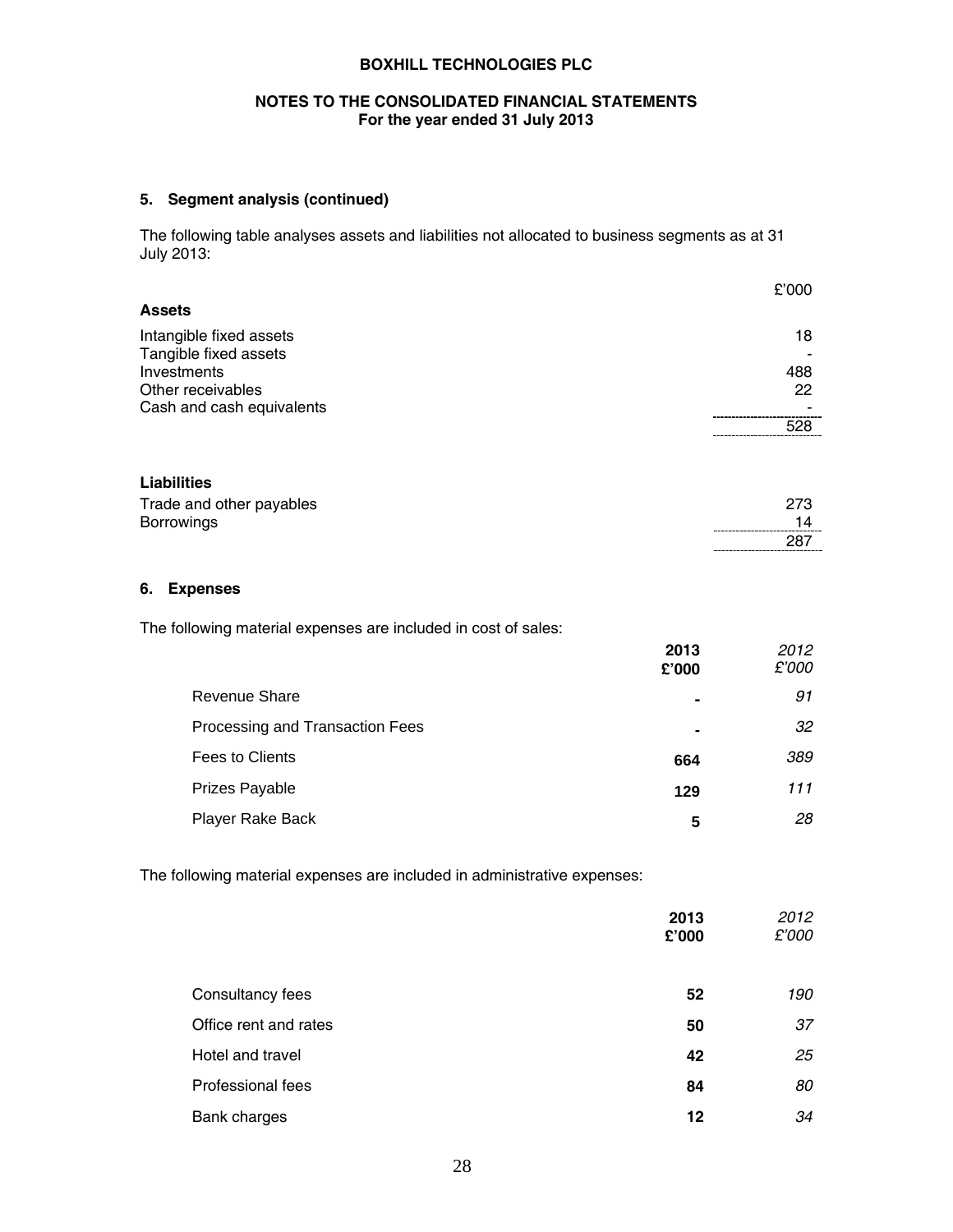# **NOTES TO THE CONSOLIDATED FINANCIAL STATEMENTS For the year ended 31 July 2013**

# **7. Operating (loss)**

Operating loss has been stated after charging/(crediting) the following:

|                                                                  | 2013<br>£'000 | 2012<br>£'000 |
|------------------------------------------------------------------|---------------|---------------|
| Impairment of goodwill in period                                 | 309           |               |
| Impairment of short term lease                                   | 73            |               |
| Amortisation of intangible fixed assets                          | 10            | 40            |
| Depreciation of tangible fixed assets                            | 25            | 32            |
| Operating lease charges                                          | 16            | 37            |
| Auditors' remuneration – Audit services to the parent<br>company | 6             |               |
| Auditors' remuneration – Audit services to the Group             | 11            | 10            |
| Auditors' remuneration - Taxation services                       | 2             |               |

As permitted by Section 408 of the Companies Act 2006, the holding company's profit and loss account has not been included in these financial statements. The loss for the period after taxation was £1,272,000 (2012 - £196,000).

### **8. Personnel costs**

|                                                                                                  | 2013  | 2012  |
|--------------------------------------------------------------------------------------------------|-------|-------|
| The average monthly number of employees<br>(including executive and non executive Directors) was | No.   | No.   |
|                                                                                                  | 10    | 7     |
| The split of employees by function within the Group is<br>as follows:                            | No.   | No.   |
| <b>Administration and Sales</b>                                                                  | 5     | 3     |
| Management                                                                                       | 5     | 4     |
| Total                                                                                            | 10    | 7     |
|                                                                                                  | 2013  | 2012  |
| Their aggregate remuneration comprised                                                           | £'000 | £'000 |
| Wages and salaries                                                                               | 75    | 80    |
| Social security costs                                                                            | 11    | 9     |
| Sums paid to third parties for services                                                          | 23    | 64    |
|                                                                                                  | 109   | 153   |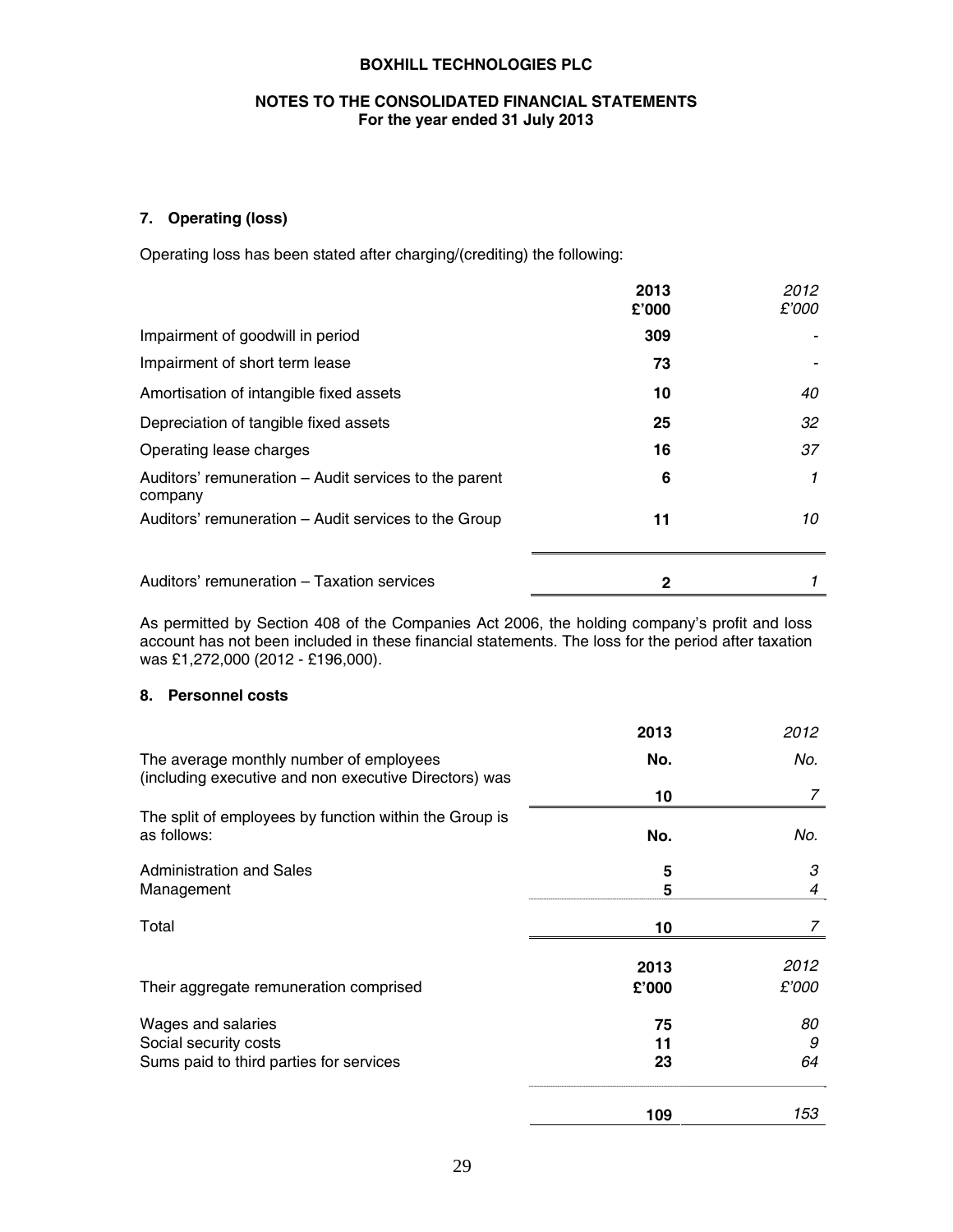### **NOTES TO THE CONSOLIDATED FINANCIAL STATEMENTS For the year ended 31 July 2013**

# **8. Personnel costs (continued)**

| Directors' emoluments<br>Emoluments<br>Sums paid to third parties for director services | £'000<br>23<br>20 | £'000<br>24<br>64 |
|-----------------------------------------------------------------------------------------|-------------------|-------------------|
|                                                                                         | 43                | 88                |
| Number of Directors accruing benefits<br>under money purchase schemes                   | No.               | No.               |
| Aggregate emoluments of highest paid Director                                           | 23                | 31                |

Included within Directors' emoluments is £20,000 (2012 - £64,000) paid to directors via related companies, as detailed in note 28. All of the Directors' emoluments relate to short-term employee benefits

### **9. Finance income and costs**

|                                 | 2013<br>£'000 | 2012<br>£'000 |
|---------------------------------|---------------|---------------|
| Finance income                  |               |               |
| Finance charges                 | $22 \,$       | 5             |
| 10. Income taxes                |               |               |
|                                 | 2013          | 2012          |
|                                 | £'000         | £'000         |
| <b>Current:</b>                 |               |               |
| Current tax for the year        |               |               |
| <b>Total current tax charge</b> |               |               |
| Deferred tax credit (note 22)   |               |               |
| <b>Total income taxes</b>       |               |               |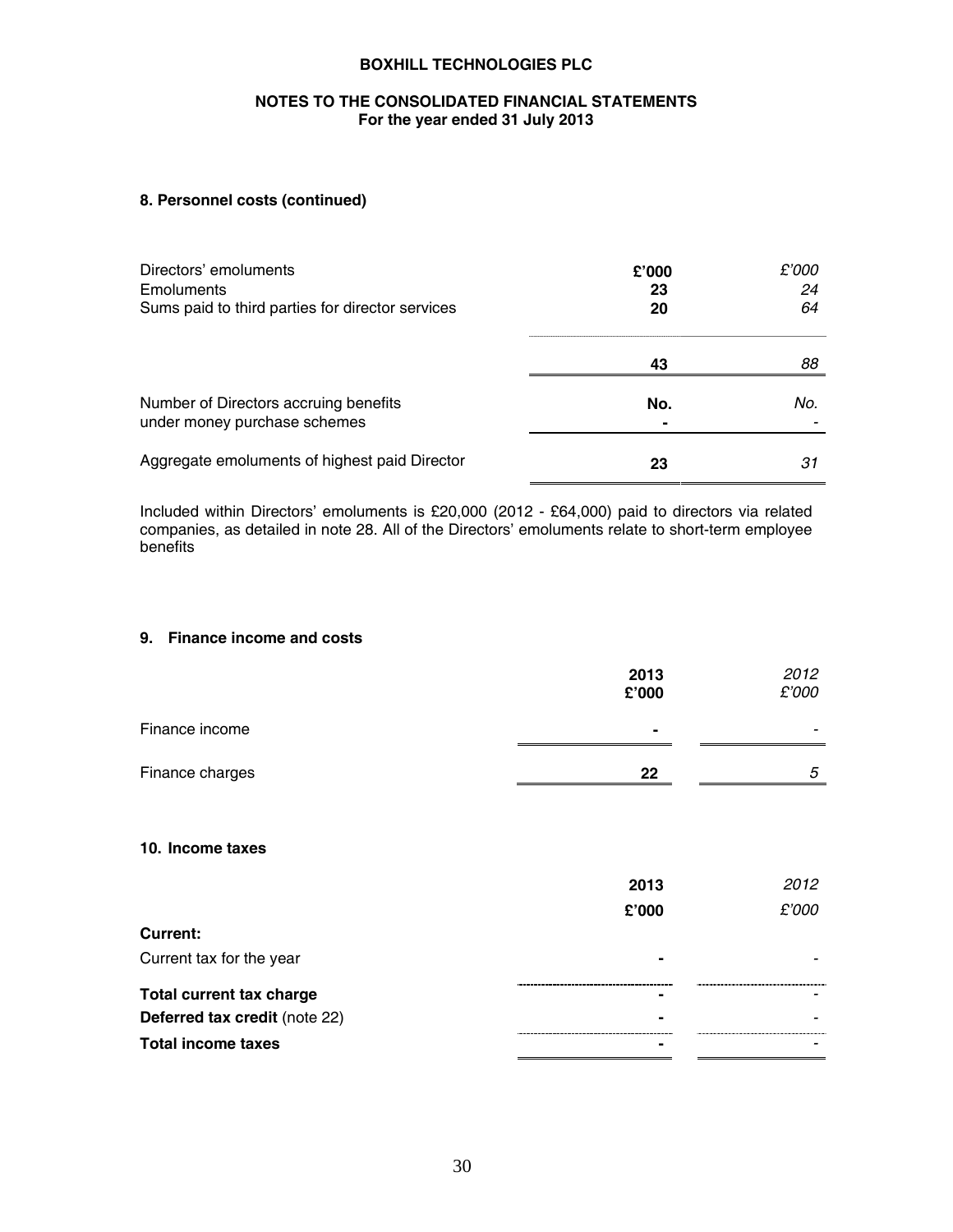### **NOTES TO THE CONSOLIDATED FINANCIAL STATEMENTS For the year ended 31 July 2013**

## **10. Income taxes (continued)**

#### **Tax rate reconciliation**

|                                                                                   | 2013<br>£'000 | 2012<br>£'000 |
|-----------------------------------------------------------------------------------|---------------|---------------|
| Profit/(Loss) for the year                                                        | (438)         | (291)         |
| Corporation tax charge thereon at 20%)                                            | (88)          | (58)          |
| Adjusted for the effects of:<br>Disallowed net expenses/(income) for tax purposes | 77            | (25)          |
| Depreciation in excess of capital allowances                                      |               | 26            |
| Taxable losses and excess charges carried forward                                 | 4             | 57            |
| Income tax expense for the year                                                   | -             |               |

#### **11. Earnings per share**

The calculation is based on the earnings attributable to ordinary shareholders divided by the weighted average number of Ordinary Shares in issue during the period as follows:

|                                                                                                        | 2013        | 2012        |
|--------------------------------------------------------------------------------------------------------|-------------|-------------|
| Numerator: earnings attributable to equity $(E'000)$<br>Denominator: weighted average number of equity | (438)       | (291)       |
| shares (No.)                                                                                           | 468,094,865 | 404.312.311 |

In June 2010 the Company issued 24 million options to subscribe for Ordinary shares of 0.1p each. At the year end 8.1 million options were outstanding. None of these options were exercised in either the prior or the current period, but had they been they would have increased the weighted average number of equity shares to 476,194,865 (2012 – 428,312,311) and this amount is used in the calculation of diluted earnings per share.

## **12. Goodwill**

|                         | £'000        |
|-------------------------|--------------|
| At 31 July 2012         | 467          |
| Additions<br>Impairment | 347<br>(309) |
| At 31 July 2013         | 505          |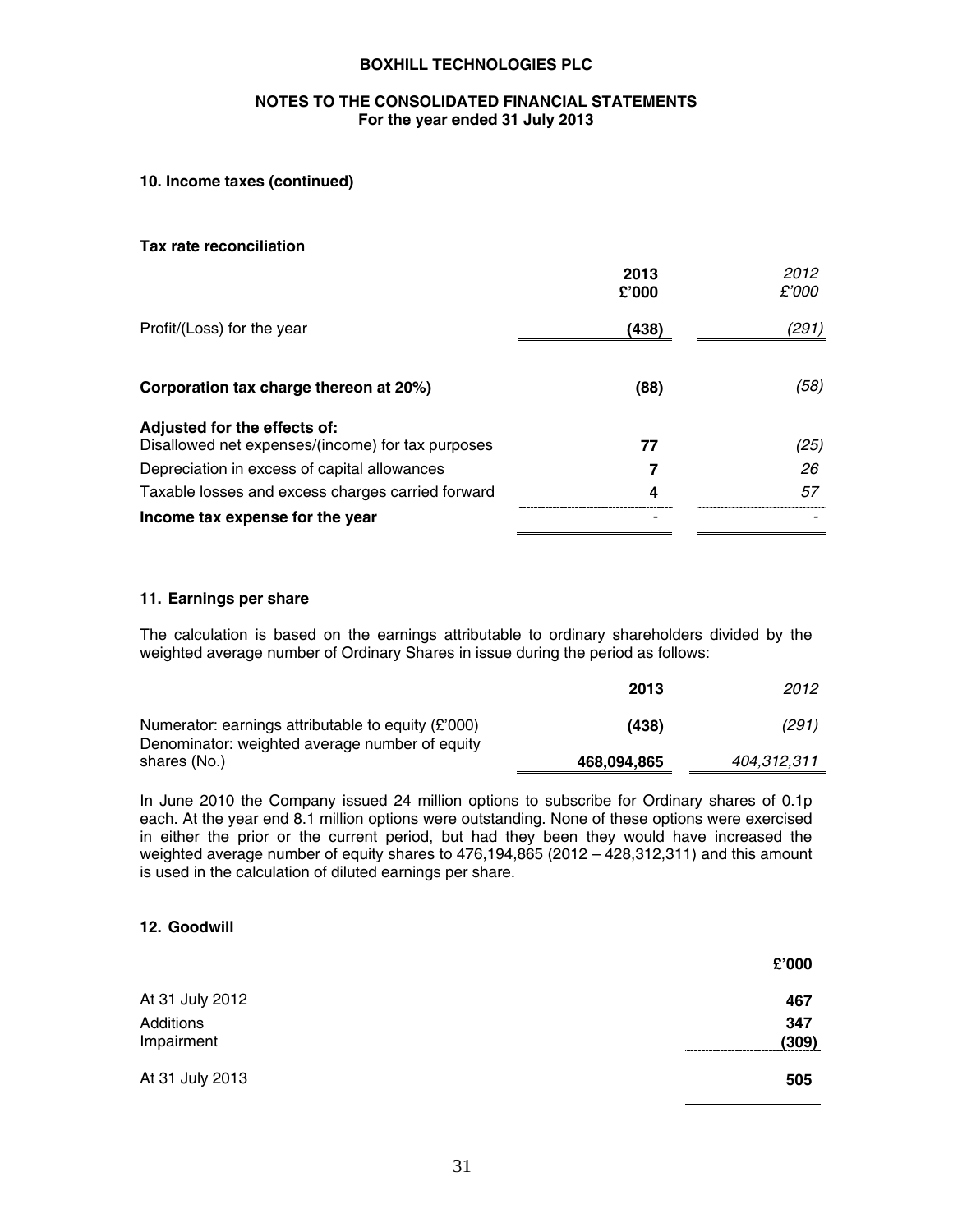### **NOTES TO THE CONSOLIDATED FINANCIAL STATEMENTS For the year ended 31 July 2013**

#### **12. Goodwill (continued)**

The Group carried out an impairment test of goodwill for the period ended 31 July 2013 as required by IFRS. The Directors consider there to be four cash-generating units, as per note 5. During the period impairment of the on-line gaming and football pitches cash-generating units have been impaired.

Included within goodwill is an amount relating to the subsidiaries Prize Provision Services Limited and Poseve Limited. The carrying amount for goodwill for these respective subsidiaries is £158,000 and £330,000 respectively.

The principal assumptions made (in both 2013 and 2012) in determining the value in use of the cash-generating unit were:

- Basis on which recoverable amount determined value in use;
- Period covered by management plans used in calculation 1 year;
- Pre-tax discount rate applied to cashflow projection 5%;
- Growth rate used to extrapolate cashflows beyond management plan 3%;
- Difference between above growth rate and long term rate for UK 0.5%

The calculation of value in use shown above is most sensitive to the assumptions on discount rates and growth rates. The assumptions used are considered to be realistically achievable in light of economic and industry measures and forecasts. The Directors believe that any reasonable possible change in the key assumptions on which the recoverable amount is based would not cause its carrying amount to exceed its recoverable amount.

Whilst there can be no certainty that the forecasts used in the impairment calculation will be achieved, the carrying value of goodwill at 31 July 2013 reflects the Directors best estimate based on their knowledge of the business at 20 December 2013 and reflects all matters of which the Directors are aware as at the date of approval of these financial statements.

#### **13. Other intangible assets**

|                       | development | Website and software design and |  |
|-----------------------|-------------|---------------------------------|--|
|                       | 2013        | 2012                            |  |
|                       | £'000       | £'000                           |  |
| Cost                  |             |                                 |  |
| At 1 August 2012      | 258         | 247                             |  |
| Additions             |             | 11                              |  |
| At 31 July 2013       | 258         | 258                             |  |
| Amortisation          |             |                                 |  |
| At 1 August 2012      | 214         | 174                             |  |
| Charge for the year   | 10          | 22                              |  |
| Impairment            |             | 18                              |  |
| At 31 July 2013       | 224         | 214                             |  |
| <b>Net Book Value</b> |             |                                 |  |
| At 31 July 2013       | 34          | 44                              |  |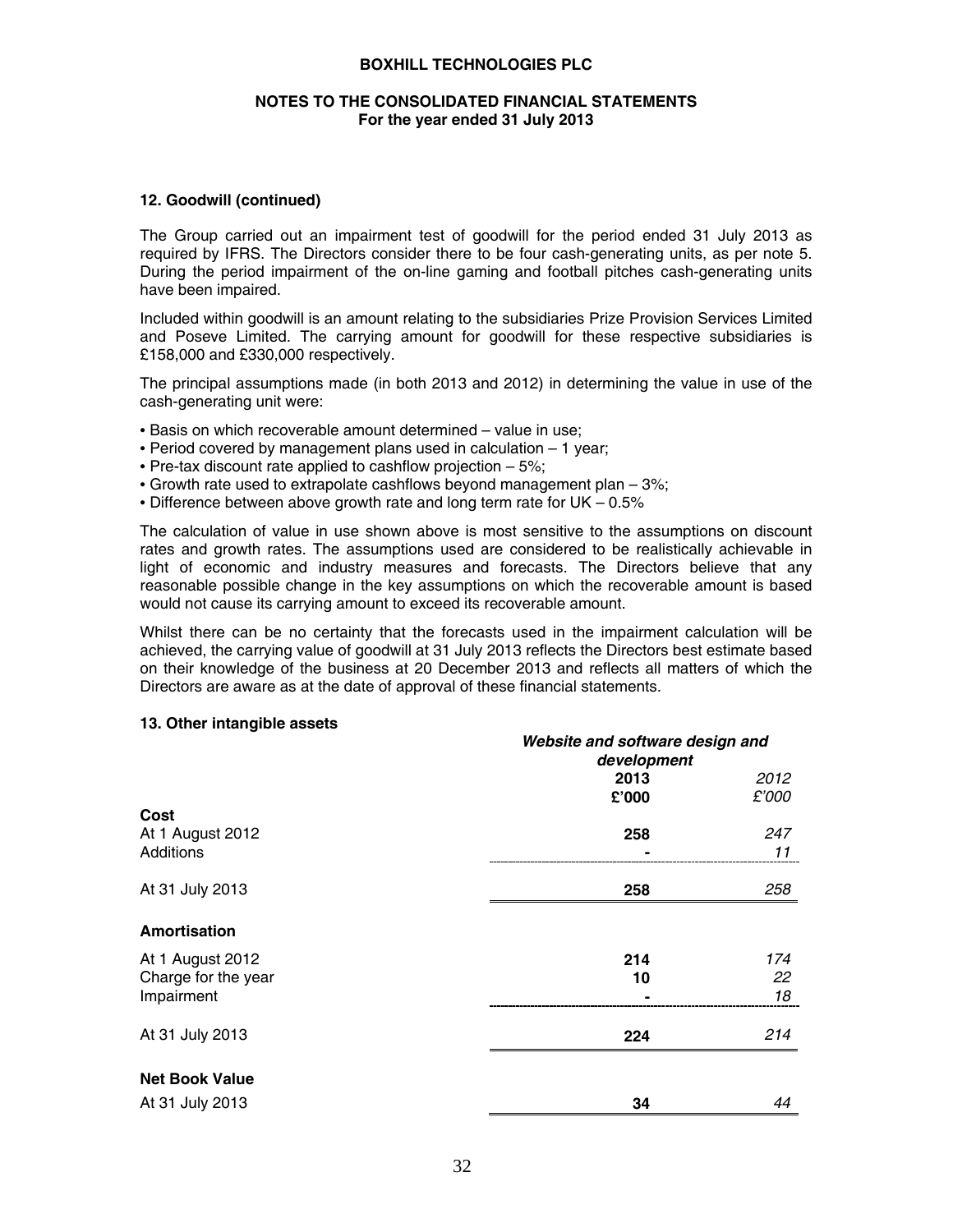# **NOTES TO THE CONSOLIDATED FINANCIAL STATEMENTS For the year ended 31 July 2013**

# **14. Property and office equipment**

|                                                      | Land and buildings | Office equipment | Total         |
|------------------------------------------------------|--------------------|------------------|---------------|
|                                                      | £'000              | £'000            | 2013<br>£'000 |
| <b>Cost or valuation</b><br>At 1 August<br>Additions | 503                | 16               | 519           |
| At 31 July                                           | 503                | 16               | 519           |
| <b>Depreciation</b>                                  |                    |                  |               |
| At 1 August                                          | 28                 | 15               | 43            |
| Charge for the year                                  | 24                 |                  | 25            |
| Impairment                                           | 73                 |                  | 73            |
| At 31 July                                           | 125                | 16               | 141           |
| <b>Net Book Value</b>                                |                    |                  |               |
| At 31 July 2013                                      | 378                |                  | 378           |
| At 31 July 2012                                      | 475                | 1                | 476           |

# **15. Subsidiaries**

Details of the company's subsidiaries at 31 July 2013 are as follows:

|                                     |                | Place of<br>incorporation<br>(or registration) | <b>Proportion of</b><br>ownership<br>interest & |                    |                                        |
|-------------------------------------|----------------|------------------------------------------------|-------------------------------------------------|--------------------|----------------------------------------|
| <b>Name of Subsidiary</b>           | Company number | and operation                                  | voting power<br>held                            | <b>Holding</b>     | <b>Principal activity</b>              |
| <b>Prize Provision</b><br>Services  | 03152966       | England and<br>Wales                           | 100%                                            | Ordinary<br>shares | Lottery provider                       |
| <b>FC Betz Limited</b>              | 07304154       | England and<br>Wales                           | 100%                                            | Ordinary<br>shares | Online gaming activities               |
| <b>Clicknow Holdings</b><br>Limited | 05391900       | England and<br>Wales                           | 100%                                            | Ordinary<br>shares | Dormant company                        |
| Devil Fish Poker<br>Limited         | 05529624       | England and<br>Wales                           | 100%                                            | Ordinary<br>shares | Commission earned via<br>website       |
| Soccerdome Limited                  | 02948017       | England and<br>Wales                           | 100%                                            | Ordinary<br>shares | Operates floodlit pitches              |
| <b>Click Now Limited</b>            | 05391900       | England and<br>Wales                           | 100%                                            | Ordinary<br>shares | Operator of community<br>search engine |
| <b>Barrington Lewis</b><br>Limited  | 07190212       | England and<br>Wales                           | 100%                                            | Ordinary<br>shares | Payment processing<br>products         |
| Poseve Limited                      | 126971C        | Isle of Man                                    | 100%                                            | Ordinary<br>shares | Non trading holding<br>company         |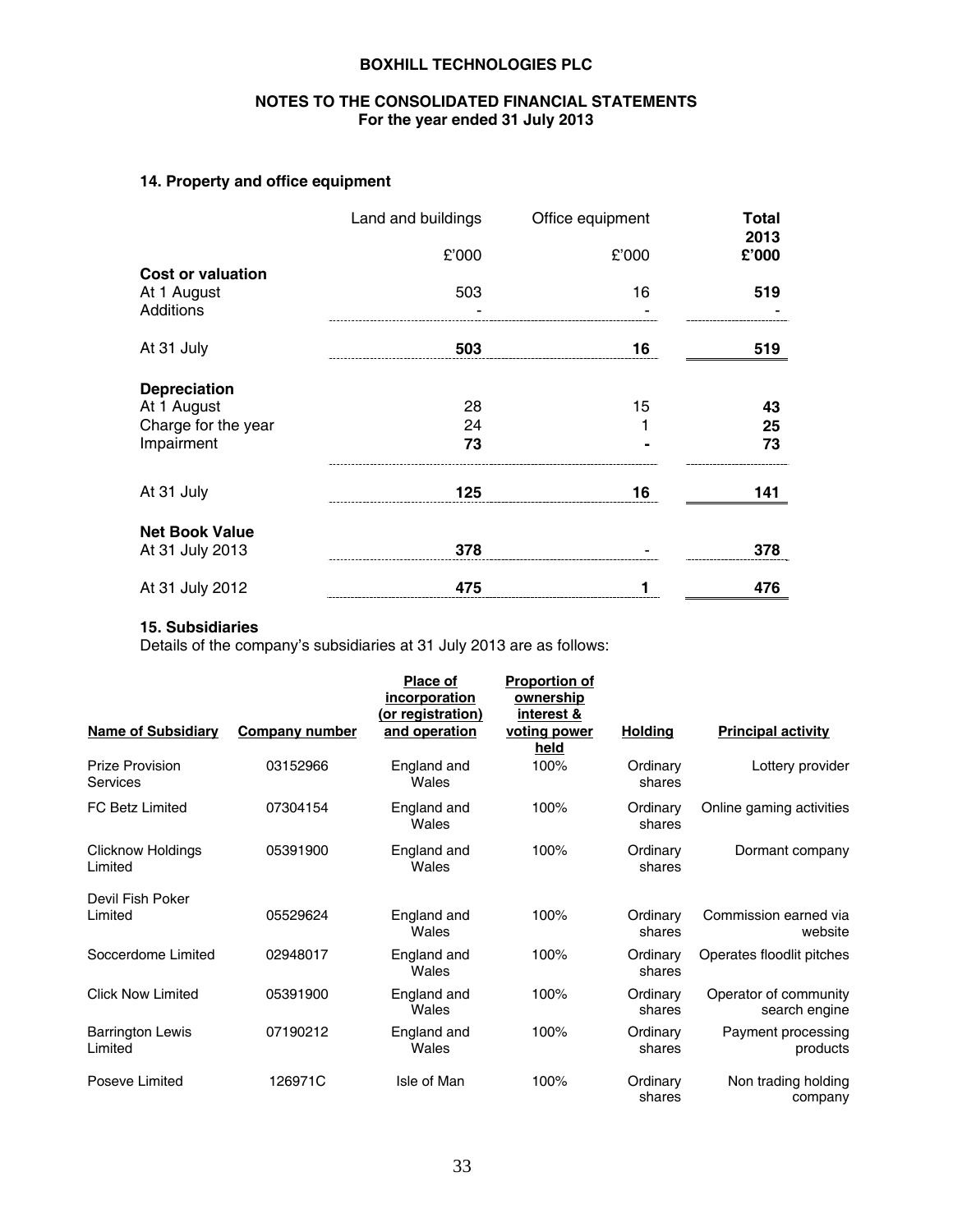### **NOTES TO THE CONSOLIDATED FINANCIAL STATEMENTS For the year ended 31 July 2013**

#### **16. Inventories**

|                                | 2013<br>£'000 | 2012<br>£'000 |
|--------------------------------|---------------|---------------|
| Finished goods                 | $\mathbf 2$   | 2             |
|                                |               |               |
| 17. Other financial assets     |               |               |
| Trade and other receivables    |               |               |
|                                | 2013          | 2012          |
|                                | £'000         | £'000         |
| Trade receivables              | 89            | 2             |
| Other receivables              | 15            | 44            |
| Prepayments and accrued income | 16            | 55            |
|                                | 120           | 101           |
|                                |               |               |

The average credit period taken on all sales is 26 days for the year ended 31 July 2013, 1 day for the year ended 31 July 2012.

The Group has provided fully for all receivables which are not considered recoverable. In determining the recoverability of all receivables, the Group considers any change in the credit quality of the receivable up to the reporting date. As at the year end date there were no receivables past due which were either not provided against nor not covered by set-off arrangements with trade payables.

The Directors consider that the carrying amount of the receivables approximates their fair value.

| Cash and cash equivalents |       |       |
|---------------------------|-------|-------|
|                           | 2013  | 2012  |
|                           | £'000 | £'000 |
| Cash and cash equivalents | 256   | 18    |

Cash and cash equivalents comprises cash held by the Group and short-term bank deposits with an original maturity of 6 months or less. The carrying amount of these assets approximates their fair value.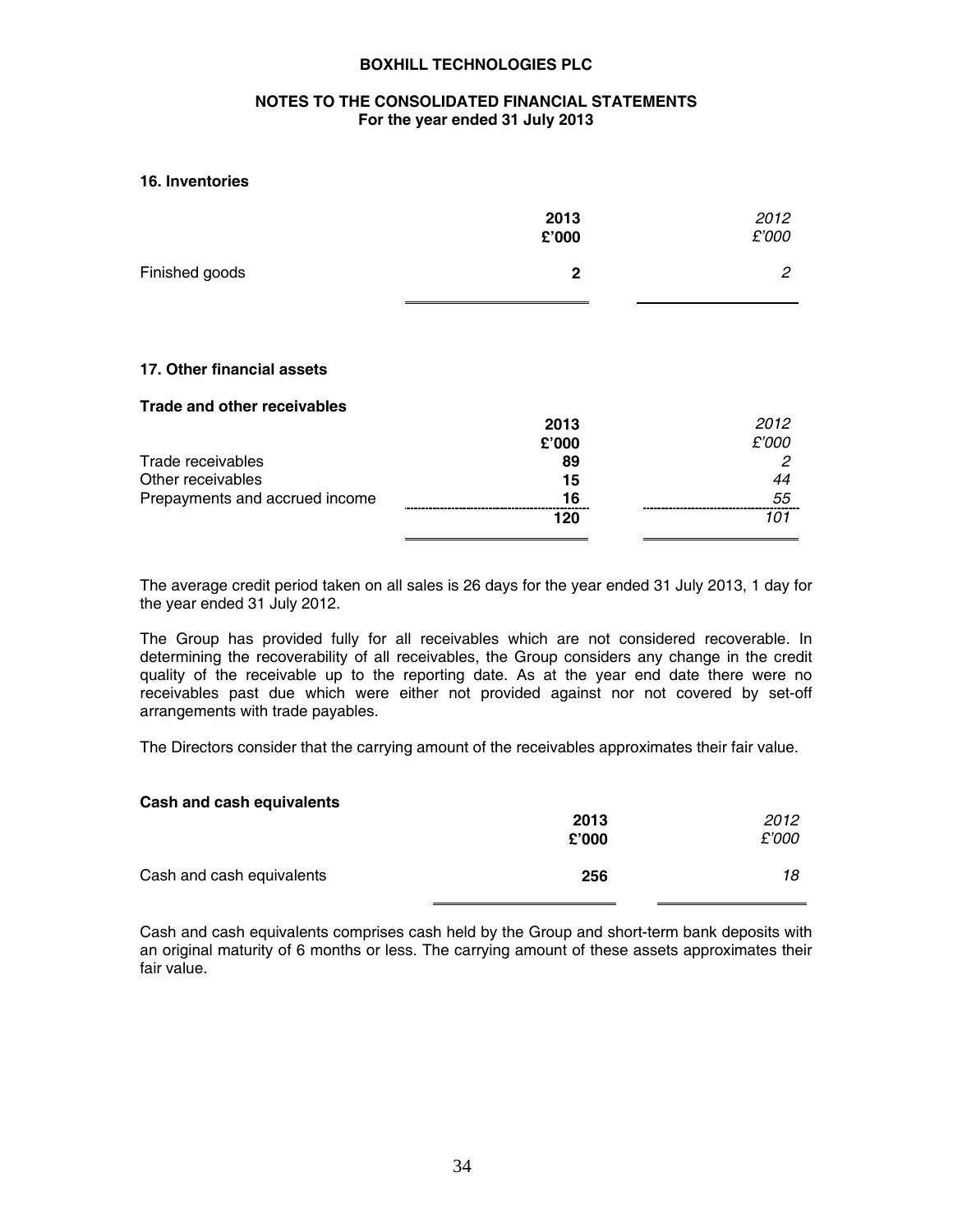### **NOTES TO THE CONSOLIDATED FINANCIAL STATEMENTS For the year ended 31 July 2013**

### **18. Borrowings**

Borrowings at 31 July 2013 include bank loans of £301,000 (2012 : £14,000). All of the loans are repayable on a fixed monthly repayment basis.

£14,000 of the borrowings are due for settlement after 12 months but within 5 years, with £287,000 being due for settlement within 12 months.

Included within borrowings is a loan of £250,000 which can be converted at any point to 31 December 2014, at the lenders discretion, into ordinary shares at a fixed sum of 0.11p per share to repay the outstanding loan and any additional interest and fees.

#### **19. Derivatives financial instruments and hedge accounting**

At 31 July 2013 and 2012 the Group had no derivatives in place for cash flow hedging purposes.

#### **20. Other financial liabilities**

#### **Trade and other payables**

|                                         | 2013  | 2012  |
|-----------------------------------------|-------|-------|
|                                         | £'000 | £'000 |
| Trade payables                          | 260   | 395   |
| Other payables                          | 401   | 349   |
| Accrued liabilities and deferred income | 50    | 101   |
|                                         | 711   | 845   |
| Other payables comprise:                |       |       |
|                                         | £'000 | £'000 |
| Social security and other taxes         | 138   | 29    |
| Other                                   | 263   | 320   |
|                                         | 401   | 349   |
| <b>Presented as:</b>                    |       |       |
| Current<br>۰                            |       | 805   |
| Non-current<br>۰                        | 711   | 40    |

Accrued liabilities and deferred income represents miscellaneous contractual liabilities that relate to expenses that were incurred, but not paid for at the year-end and income received during the period, for which the Group had not supplied the goods or services at the end of the year.

The Directors consider that the book value of trade payables, accrued liabilities and deferred income approximates to their fair value at the balance sheet date.

The average credit period taken for trade purchases is 113 days (2012 : 95 days).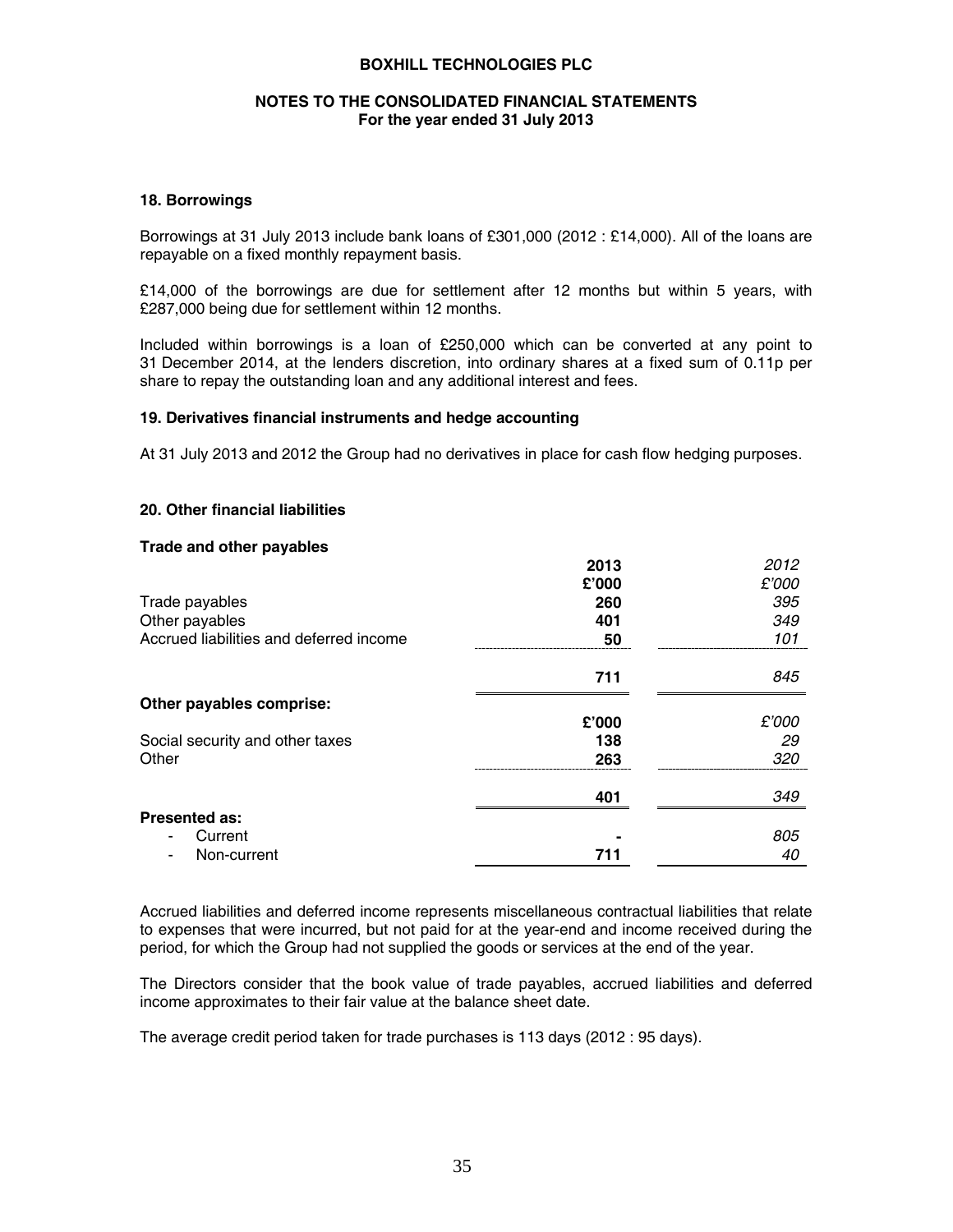### **NOTES TO THE CONSOLIDATED FINANCIAL STATEMENTS For the year ended 31 July 2013**

### **21. Financial instruments: information on financial risks**

Financial risks are discussed in the Directors' Report and below.

#### *Capital risk management*

The Group manages its capital to ensure that the Group as a whole will be able to continue as a going concern while maximising the return to stakeholders through the optimisation of the debt and equity balance. The capital structure of the Group consists of debt, which includes the borrowings disclosed in note 18, cash and cash equivalents and equity attributable to equity holders of the parent, comprising issued capital, reserves and retained earnings as disclosed in notes 23 to 24.

#### *Gearing ratio*

As at 31 July 2012 the Group gearing ratio was 8.4%. As at 31 July 2013 the gearing ratio is as follows:

|                                   | £'000        |
|-----------------------------------|--------------|
| Debt<br>Cash and cash equivalents | (301)<br>256 |
| Net Debt                          | (45)         |
| Equity                            | 283          |
| Net debt to equity ratio          | 15.9%        |

Debt is defined as long and short-term borrowings.

Equity includes all capital and reserves of the Group attributable to equity holders of the parent.

### *Financial risk management objectives*

The main market risks to which the Group is exposed are interest rates. There is also exposure to credit risk and liquidity risk. The Group monitors these risks and will take appropriate action to minimize any exposure.

#### *Credit risk*

The Group's exposure to credit risk is minimal due to turnover being in the main recognised upon cash receipt, hence the amount of trade receivables is negligible.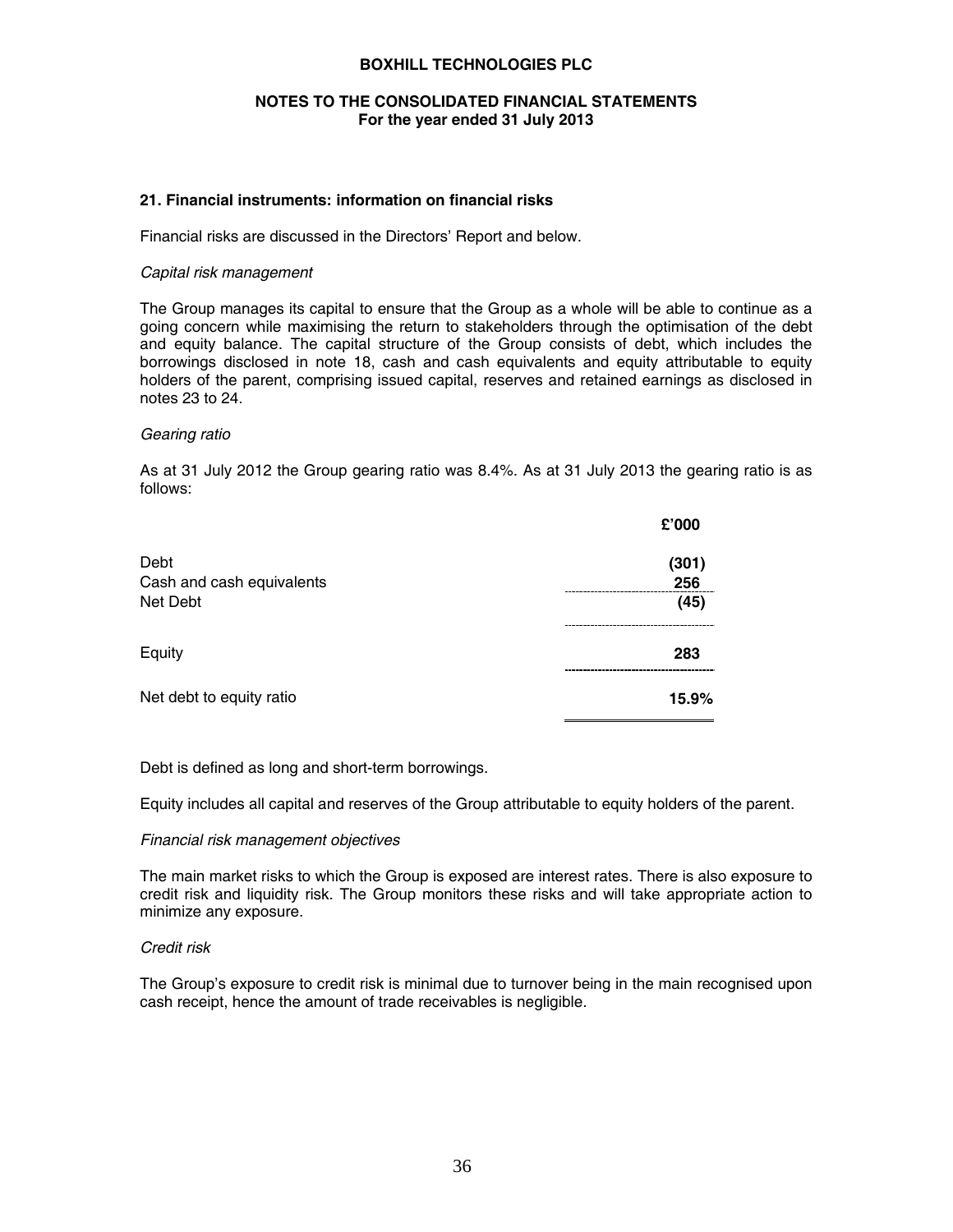### **NOTES TO THE CONSOLIDATED FINANCIAL STATEMENTS For the year ended 31 July 2013**

### **21. Financial instruments: information on financial risks (continued)**

#### *Liquidity risk*

Ultimate responsibility for liquidity risk management rests with the Board of Directors, which has built an appropriate liquidity risk management framework for the management of the Group's short, medium and long-term funding and liquidity management requirements. The Group manages liquidity risk by maintaining adequate reserves, banking facilities and reserve borrowing facilities by continuously monitoring forecast and actual cash flows and matching the maturity profiles of financial assets and liabilities.

#### *Regulatory compliance risk*

Regulatory compliance risk is the risk of material adverse impact resulting from failure to comply with laws, regulations, codes of conduct or standards of good practice governing the sector in which the Group operates. The Group is monitored by the financial director who is responsible for meeting regulatory and compliance obligations.

#### *Interest rate risk*

The Group's exposure to interest rate risk mainly concerns financial assets and liabilities, which are subject to floating rates in the Group. At presents the Group's loans are on fixed rate interest rates and hence it is not exposed to risk on these should rates move.

### **22. Deferred taxation**

A deferred tax asset has not been recognised in the years ended 31 July 2013 nor 31 July 2012 in respect of taxable losses carried forward of approximately £1,187,000 (2012 £1,166,000) as there is insufficient historic evidence that it will be recoverable in full against taxable profits during the next 12 months.

There are not considered to be any material temporary differences associated with investments in subsidiaries for which deferred tax liabilities have not been recognised.

### **23. Equity share capital**

|                                                              | 2013<br>£'000 | 2012<br>£'000 |
|--------------------------------------------------------------|---------------|---------------|
| Allotted, called up and fully paid                           |               |               |
| 795,433,397 (2012: 441,627,159) Ordinary Shares of 0.1p each | 795           | 442           |

During the year the Company issued 0.1p Ordinary shares as follows:

- 236,656,580 shares issued at 0.1479p each on 30 May 2013 to J Rose in exchange for the entire share capital of Poseve Limited;
- 74,149,659 shares issued at 0.1479p each on 30 May 2013 to Allenby Capital Limited, A J A Flitcroft, J M Botros, Lord E T Razzall and J Williams to pay outstanding creditors.
- 42,999,999 shares issued at 0.1479p each on 30 May 2013 to new individual investors.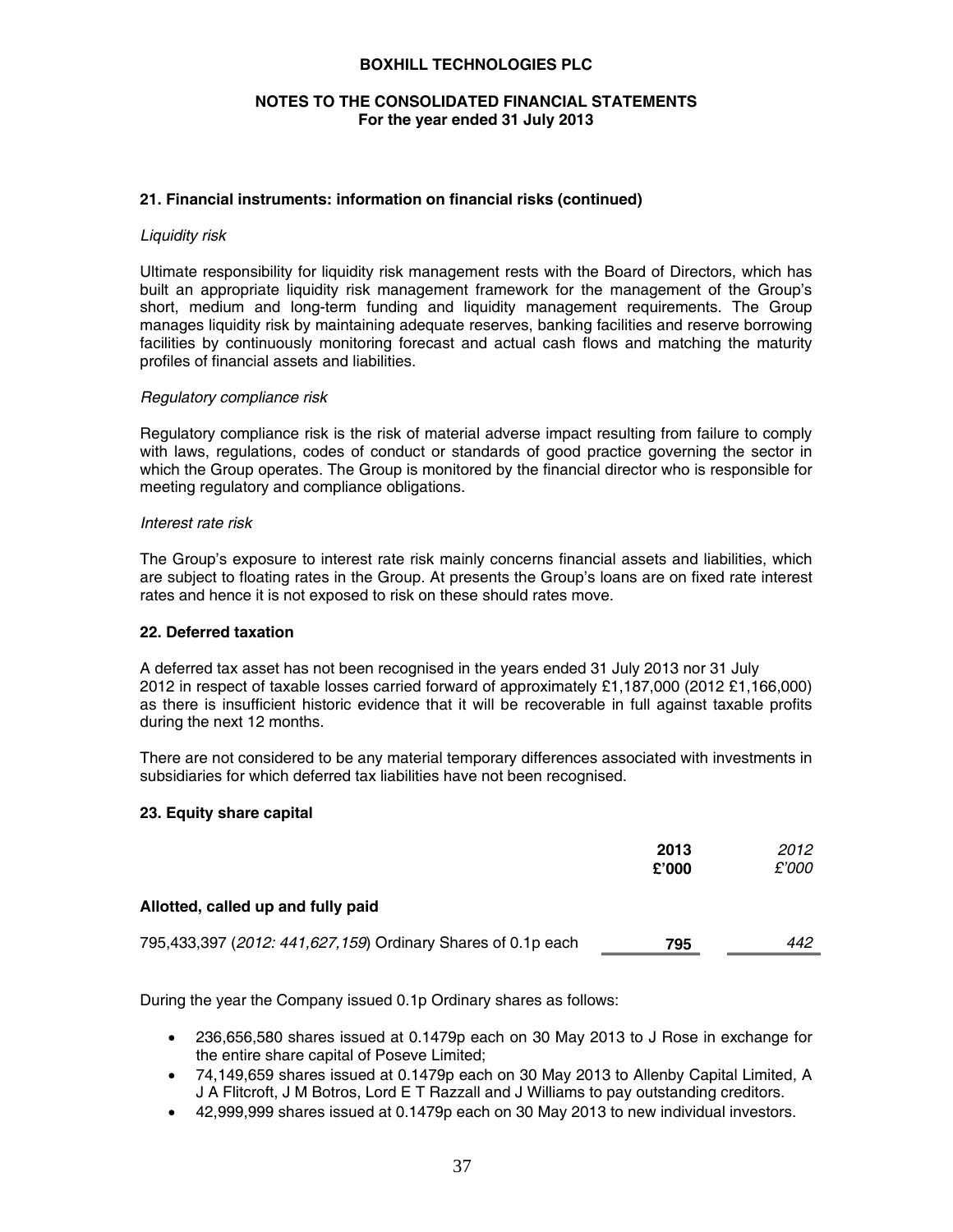### **NOTES TO THE CONSOLIDATED FINANCIAL STATEMENTS For the year ended 31 July 2013**

#### **24. Other reserves**

|                          | Share premium | Profit and loss |
|--------------------------|---------------|-----------------|
|                          |               | account         |
|                          | £'000         | £'000           |
| At 1 August 2012         | 1,321         | (1,537)         |
| Shares issued less costs | 142           |                 |
| Result for the period    | -             | (438)           |
| At 31 July 2013          | 1,463         | (1, 975)        |

#### **25. Share-based payments**

Certain Directors and key management were issued with share options on 8 June 2010, exercisable immediately at a price fixed at the date of issue. If the options remain unexercised after a period of seven years from the date of grant the options expire.

Details of options granted to date and still outstanding at the end of the year are as follows:

| Date of Grant                             | Exercise price<br>2013              |                                                | Exercise period                                                                        |
|-------------------------------------------|-------------------------------------|------------------------------------------------|----------------------------------------------------------------------------------------|
|                                           | No.<br>£'000                        |                                                |                                                                                        |
| 8 June 2010<br>8 June 2010<br>8 June 2010 | 2,700,000<br>2,700,000<br>2,700,000 | 0.75 <sub>p</sub><br>1.0 <sub>p</sub><br>1.25p | 8 June 2010 to 2 June 2017<br>8 June 2010 to 2 June 2017<br>8 June 2010 to 2 June 2017 |

All of the above options were outstanding at the year end. The options had a weighted average exercise price of 1p and a remaining contractual life of 4.8 years. The Directors consider that the estimated fair values of the options at grant date was £nil due to the prevailing market price being lower than the exercise price. As the fair value is currently considered to be £nil, no amount has been recognised in either the income statement or in equity in respect of these options.

As detailed in note 23, during the year shares were issued to third parties as settlement for certain liabilities to the value of £109,000.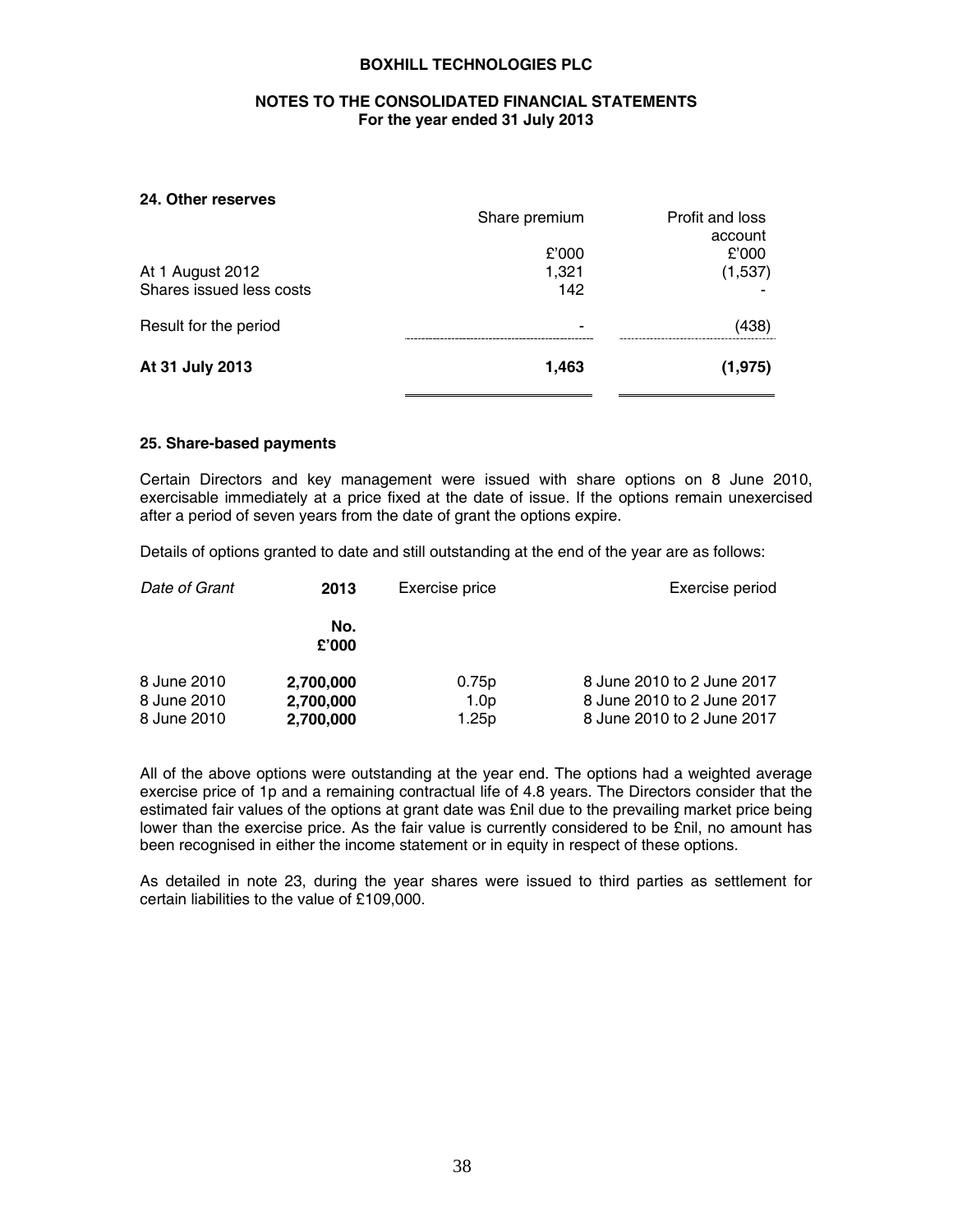## **NOTES TO THE CONSOLIDATED FINANCIAL STATEMENTS For the year ended 31 July 2013**

# **26. Business combinations**

# **Subsidiaries acquired**

|                | <b>Principal</b><br>activity   | Date of<br>acquisition | <b>Proportion of</b><br>voting interests<br>acquired | <b>Consideration</b><br>transferred<br>£'000 |
|----------------|--------------------------------|------------------------|------------------------------------------------------|----------------------------------------------|
| Poseve Limited | Non trading<br>holding company | 22 May 2013            | 100%                                                 | 350                                          |

# **Consideration transferred**

|                                | <b>Poseve</b><br>Limited<br>£'000 |
|--------------------------------|-----------------------------------|
| Shares issued as consideration | 350<br>350                        |

### **Assets acquired and liabilities recognised at the date of acquisition**

|                                | <b>Poseve</b><br>Limited<br>£'000 | Total<br>£'000 |
|--------------------------------|-----------------------------------|----------------|
| <b>Current assets</b>          |                                   |                |
| Cash and cash equivalents      | 8                                 | 8              |
| Trade and other receivables    | 78                                | 78             |
| Non-current assets<br>Goodwill | 16                                | 16             |
| <b>Current liabilities</b>     |                                   |                |
| Trade and other payables       | (82)                              | (82)           |
|                                | 20                                | 20             |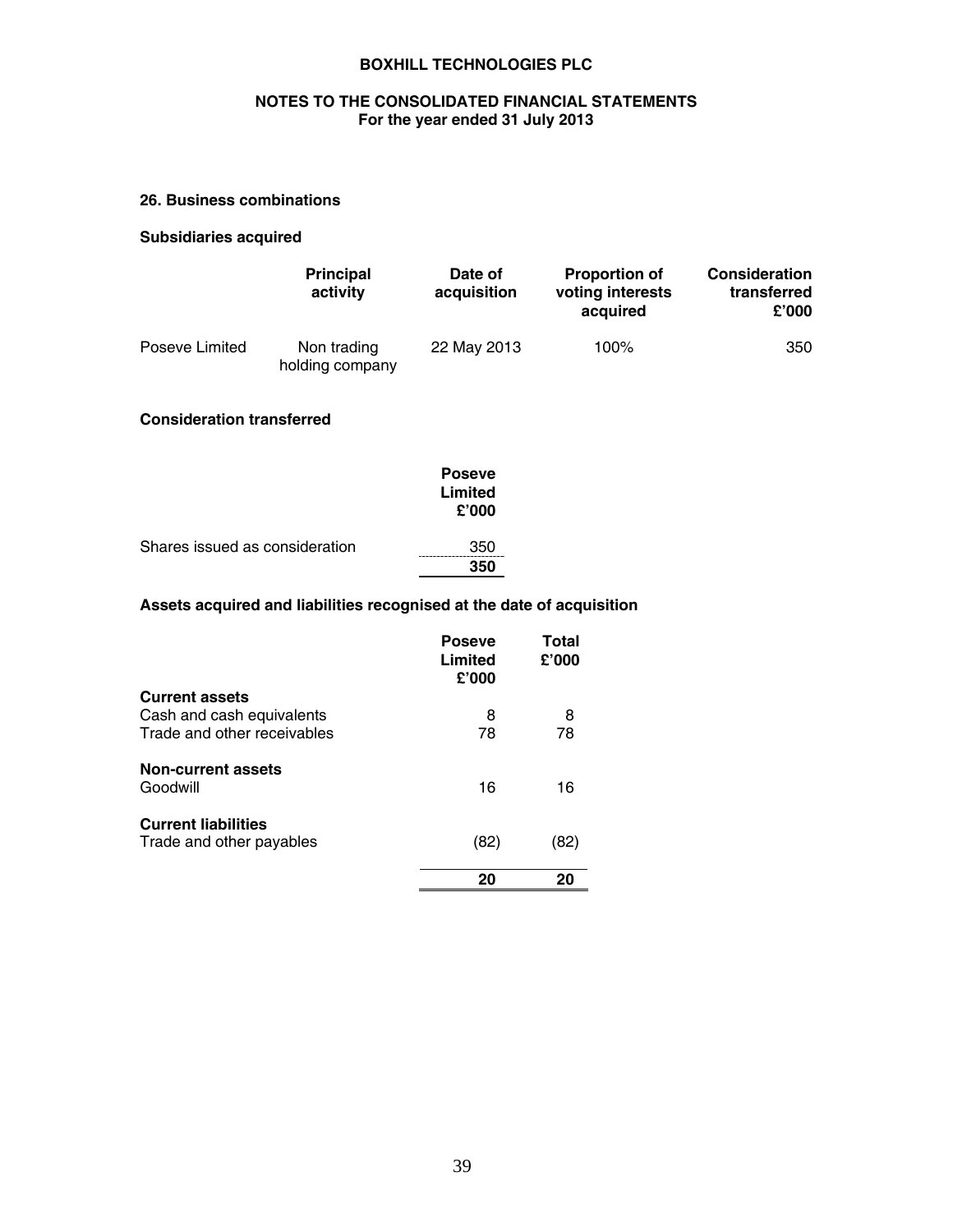### **NOTES TO THE CONSOLIDATED FINANCIAL STATEMENTS For the year ended 31 July 2013**

### **27. Goodwill arising on acquisition**

|                                                      | <b>Poseve</b><br>Limited<br>£'000 | Total<br>£'000 |
|------------------------------------------------------|-----------------------------------|----------------|
| <b>Consideration Transferred</b>                     | 350                               | 350            |
| Less: fair value of identifiable net assets acquired | 20                                | 20             |
| Goodwill arising on acquisition                      | 330                               | 330            |

### **Net cash inflow on acquisition**

|                                                  | Year<br>ended 31<br><b>July 2013</b><br>£'000 |
|--------------------------------------------------|-----------------------------------------------|
| Consideration paid in cash                       |                                               |
| Less: cash and cash equivalent balances acquired | (8)                                           |
|                                                  |                                               |

### **28. Transactions with related parties**

The transactions set out below took place between the Group and certain related parties.

# *Lord E T Razzall*

Lord E T Razzall, a director, charged the Group £19,500 (2012 £13,750) in the year, for directorship services provided, via an entity trading as R T Associates. At the year end R T Associates was owed £2,400 (2012 £1,600).

### *J M Botros*

J M Botros, the Company Secretary, charged the Group £42,677 (2012 £80,000) in the year, for Company Secretarial and legal services provided. At the year end there was no balance outstanding (2012: £35,000).

### **A J A Flitcroft**

A J A Flitcroft, a director charged the group £30,000 in the year for accountancy services. At the year end a balance of £26,530 was outstanding.

### **28. Transactions with related parties (continued)**

### *J S Williams*

J S Williams, a former director of the group, charged the Group £36,250 (2012: £51,250) in the year for his services provided, via FCBid Limited and interest of £7,200 on a loan he provided to the company. A balance of £60,000 was owed to the company (2012: (£13,023)) at the year end.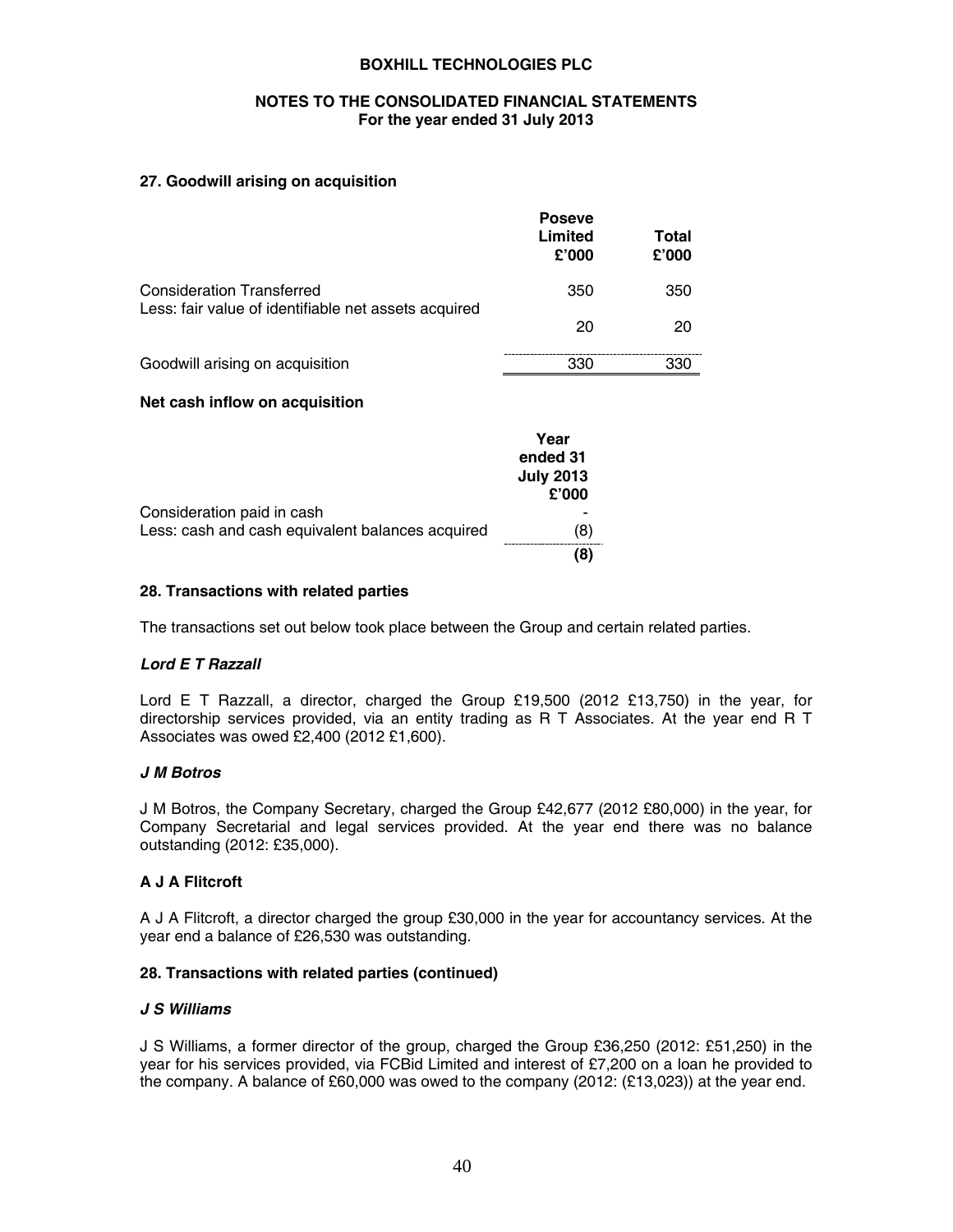### **NOTES TO THE CONSOLIDATED FINANCIAL STATEMENTS For the year ended 31 July 2013**

### **Issue of Equity**

On 30 May 2013 the Company issued the following ordinary 0.1p shares ("Shares") in part settlement of fees due to Company personnel.

- The Right Honourable Lord E T Razzall CBE, Non-Executive Chairman, 14,965,986 Shares in settlement of £22,000 fees due.
- J M Botros, Company Secretary and Legal Adviser, 23,809,524 Shares in settlement of £35,000 fees due.
- J S Williams, General Manager, 14,965,986 Shares in settlement of £22,000 fees due.
- A Flitcroft, a director of the company 13,605,442 Shares in settlement of £20,000 fees due.

The new shares were issued at 0.147p per share, which was the 5 day average of the closing mid market price to 16 May 2013.

As referred to in Note 25, share options were granted in 2010 to Directors and key management, all of which were outstanding at the year end. The following options were held by the Directors and key management at the year end:

|                  | <b>Options No.</b> | <b>Option details</b> |
|------------------|--------------------|-----------------------|
| Lord E T Razzall | 3.200.000          | See A below           |
| J M Botros       | 4.800.000          | See B below           |

A – 1,100,000 at 0.75p, 1,100,000 at 1p and 1,000,000 at 1.25p

B – 1,600,000 at 0.75p, 1,600,000 at 1p and 1,600,000 at 1.25p

All of the options are exercisable by 2 June 2017.

### **Remuneration of key management personnel**

The remuneration of the Directors, who are the key management personnel of the Group, is as referred to above, on page 8 within the Directors Report and in Note 7.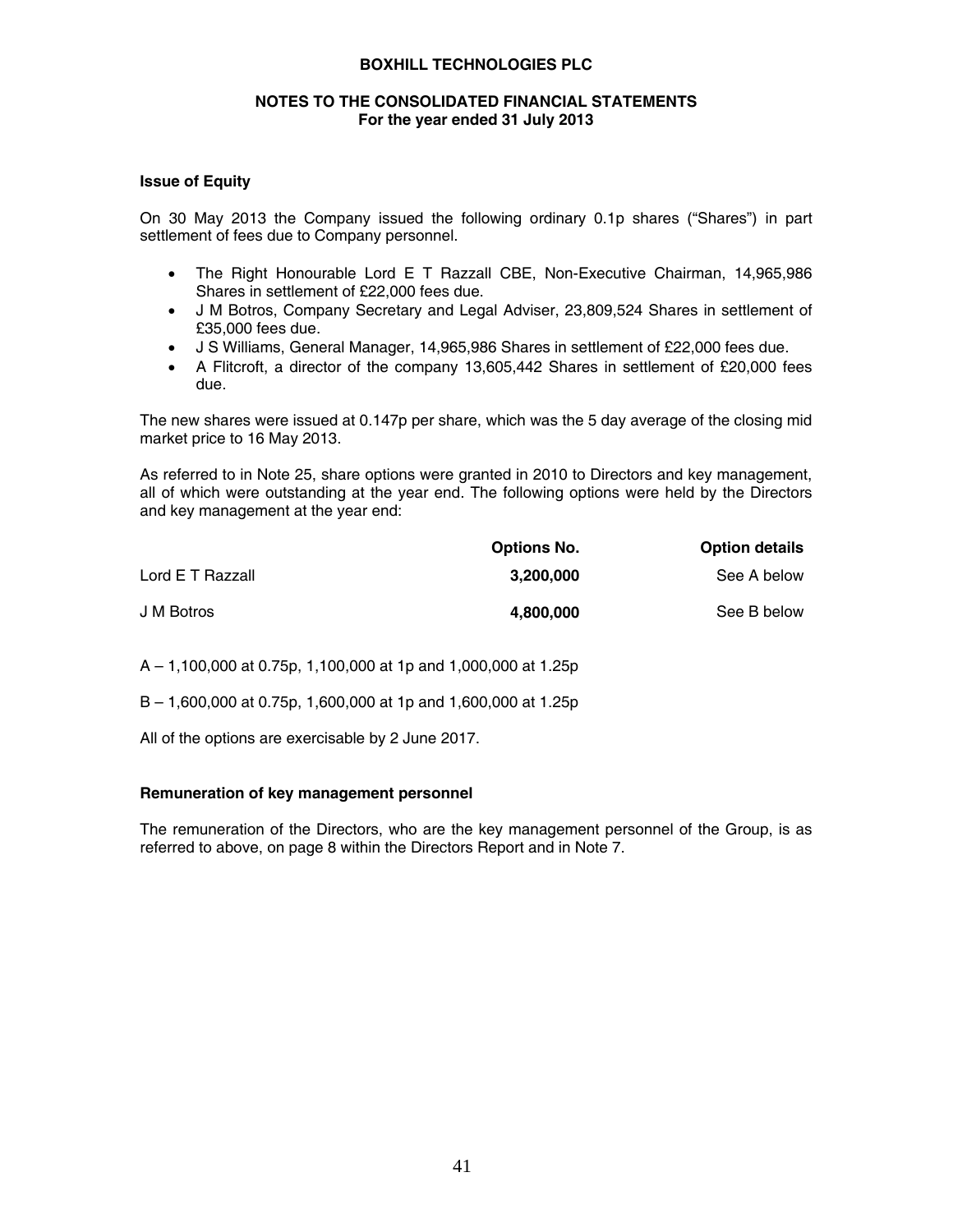### **NOTES TO THE CONSOLIDATED FINANCIAL STATEMENTS For the year ended 31 July 2013**

### **29. Operating lease commitments**

At the balance sheet date, the Group had outstanding commitments for future minimum lease payments under non-cancellable operating leases, which fall due as follows:

|                                        | 2013                     | 2012  |
|----------------------------------------|--------------------------|-------|
|                                        | £'000                    | £'000 |
| Land and buildings:                    |                          |       |
| Within one year                        |                          |       |
| In the second to fifth years inclusive | 16                       | 16    |
| After five years                       |                          |       |
| Other:                                 | $\overline{\phantom{0}}$ |       |
| Within one year                        |                          |       |
| In the second to fifth years inclusive |                          |       |
| After five years                       | 16                       | 16    |
|                                        |                          |       |

Operating lease payments represent rentals payable by the Group for office premises. Leases are negotiated over the term considered most relevant to the individual subsidiary and rentals are fixed where possible for that term.

#### **30. Controlling Party**

No single individual has sole control of the company.

### **31. Events after the balance sheet date**

Following the year end the company issued 324,895,331 0.1p ordinary shares to acquire the entire share capital of Sormelle Limited.

During September 2013 the company sold Devil Fish Poker Limited to a former director J S Williams.

#### **32. Going Concern**

The Group made a loss for the year of £438,000 (2012: £291,000) and an EBITDA profit of £1,000 (2012: (£231,000)). The significant trading loss is a result of an impairment charge of £382,000 from the impairment of goodwill and the value of a leasehold on the football pitches business.

The management are continuing to control costs as well as pursue acquisitions of profitable cash generative companies, which has been seen with the acquisitions of Poseve Limited and Sormelle Limited. The group is forecasting turnover growth as a result of the acquisitions, with turnover of £4m expected and cash reserves being built up.

Given these changes made to the Group's ongoing operations, together with the additional capital available from the supporting shareholders, the Directors consider that the Group continues to be a going concern and they forecast that that there is sufficient funding in place to enable the continuance of the Group.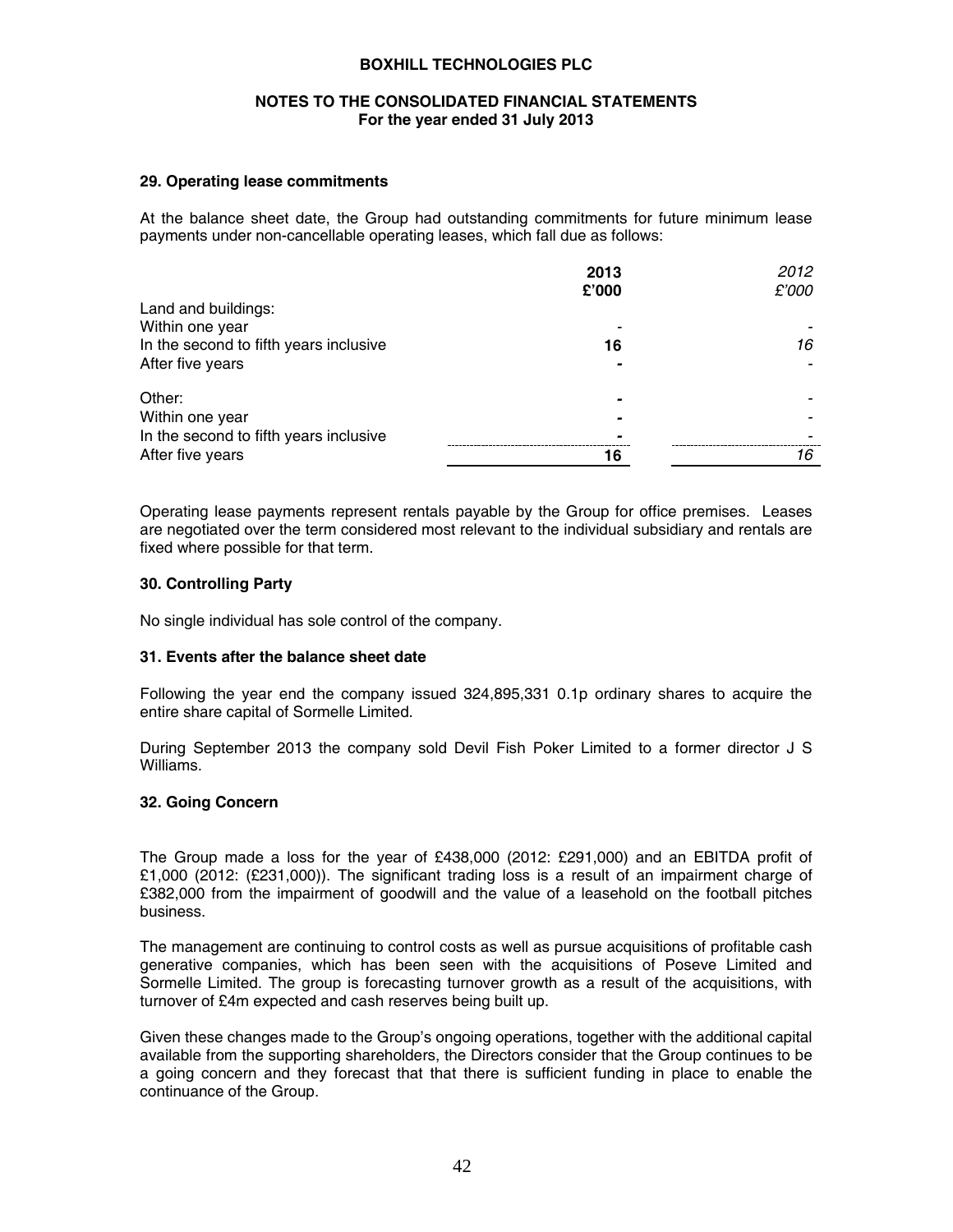# **BOXHILL TECHNOLOGIES PLC PARENT COMPANY BALANCE SHEET For the year ended 31 July 2013**

|                                                | <b>Note</b> | 2013<br>£'000 | 2012<br>£'000  |
|------------------------------------------------|-------------|---------------|----------------|
| <b>Fixed assets</b>                            |             |               |                |
| Intangible fixed assets                        | Ш           | 18            | 18             |
| Property, Plant and Equipment                  | Ш           |               | $\mathfrak{p}$ |
| Investments                                    | Ш           | 745           | 675            |
|                                                |             | 763           | 695            |
| <b>Current assets</b>                          |             |               |                |
| <b>Debtors</b>                                 | IV          | 26            | 882            |
| Cash at bank and in hand                       |             |               | 10             |
|                                                |             | 26            | 892            |
| Creditors: Amounts falling due within one year | v           | (874)         | (909)          |
| Net current (liabilities) / assets             |             | (848)         | (17)           |
| <b>Total assets less current liabilities</b>   |             | (85)          | 678            |
| Creditors: Amounts falling due over one year   | v           | (14)          |                |
| <b>Net assets</b>                              |             | (99)          | 678            |
| <b>Capital and Reserves</b>                    |             |               |                |
| Share capital                                  | VI          | 795           | 442            |
| Share premium                                  | Vi          | 1,463         | 1,321          |
| Profit and loss account                        | VII         | (2, 357)      | (1,085)        |
| Equity shareholders' funds                     |             | (99)          | 678            |

The Financial Statements were approved by the Board of Directors and authorised for issue on 20 December 2013. They were signed on its behalf by:

**P I Jackson Director**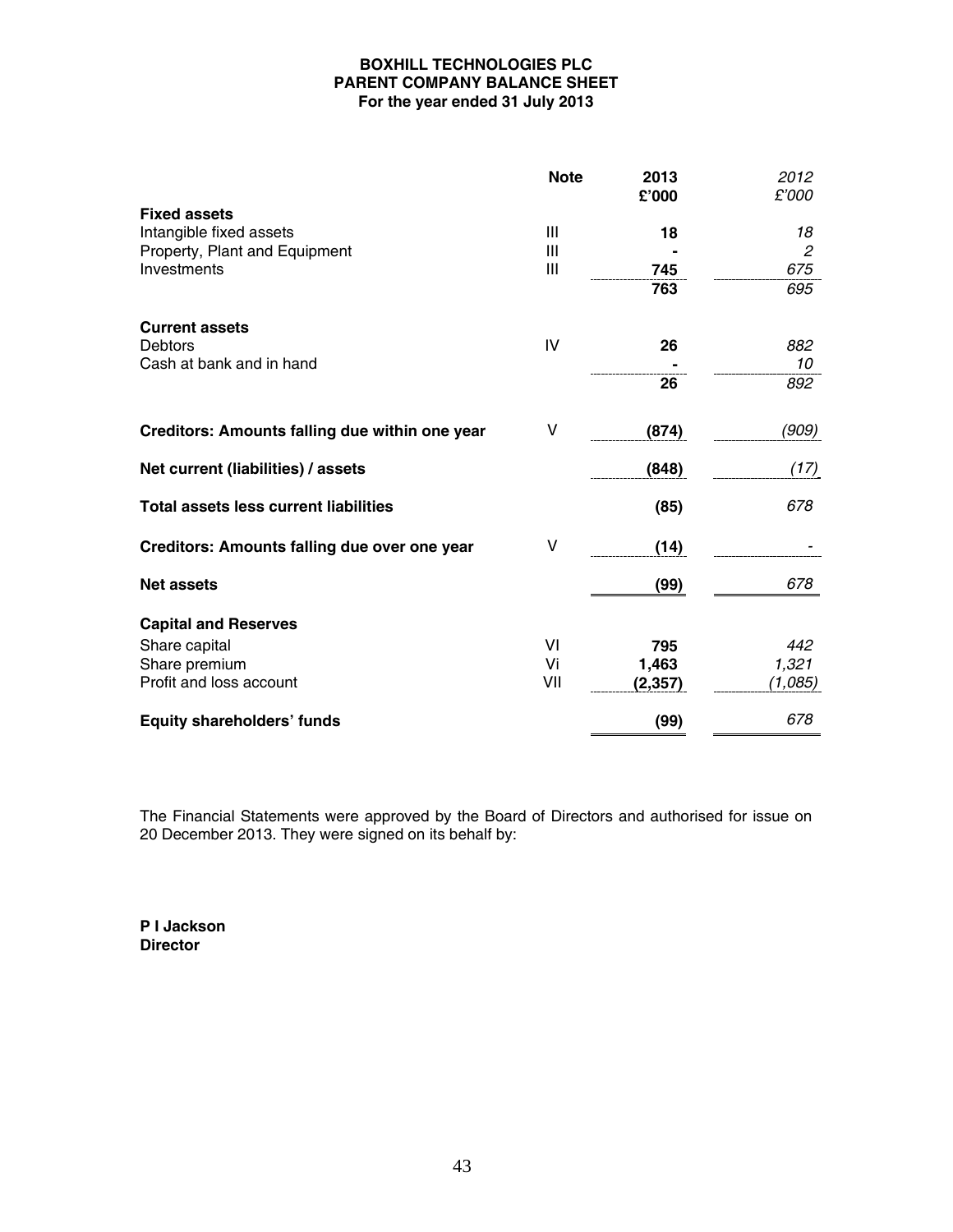### **NOTES TO PARENT COMPANY FINANCIAL STATEMENTS For the year ended 31 July 2013**

#### **I. Accounting Policies**

There are no material differences between the accounting policies of the Group except as detailed below:

Investments in subsidiaries are stated at cost less, where appropriate, provisions for impairment.

The separate Financial Statements of the Company are presented as required by the Companies Act 2006. As permitted by that Act, the separate Financial Statements have been prepared in accordance with United Kingdom accounting standards.

The Company's financial risk management policies are disclosed in the consolidated financial statements.

### **II. Operating profit**

The auditors' remuneration for audit and other services is disclosed in note 7 of the consolidated financial statements.

In the current year the company had no employees other than the Directors, who are all remunerated by the company.

#### **III. Fixed Assets**

The company's intangible assets consist of research and development costs of £18,000 (2012: £18,000) as detailed in note 13 of the consolidated financial statements. There was no amortisation in the period due to the amount being considered immaterial.

The company's tangible fixed assets consist of office equipment with a net book value of £nil when rounded to £'000s.

The company's investments consist of investments in subsidiaries of £745,000 (2012: £675,000).

Details of the Company's subsidiaries at 31 July 2013 can be found in Note 15 of the attached consolidated Financial Statements.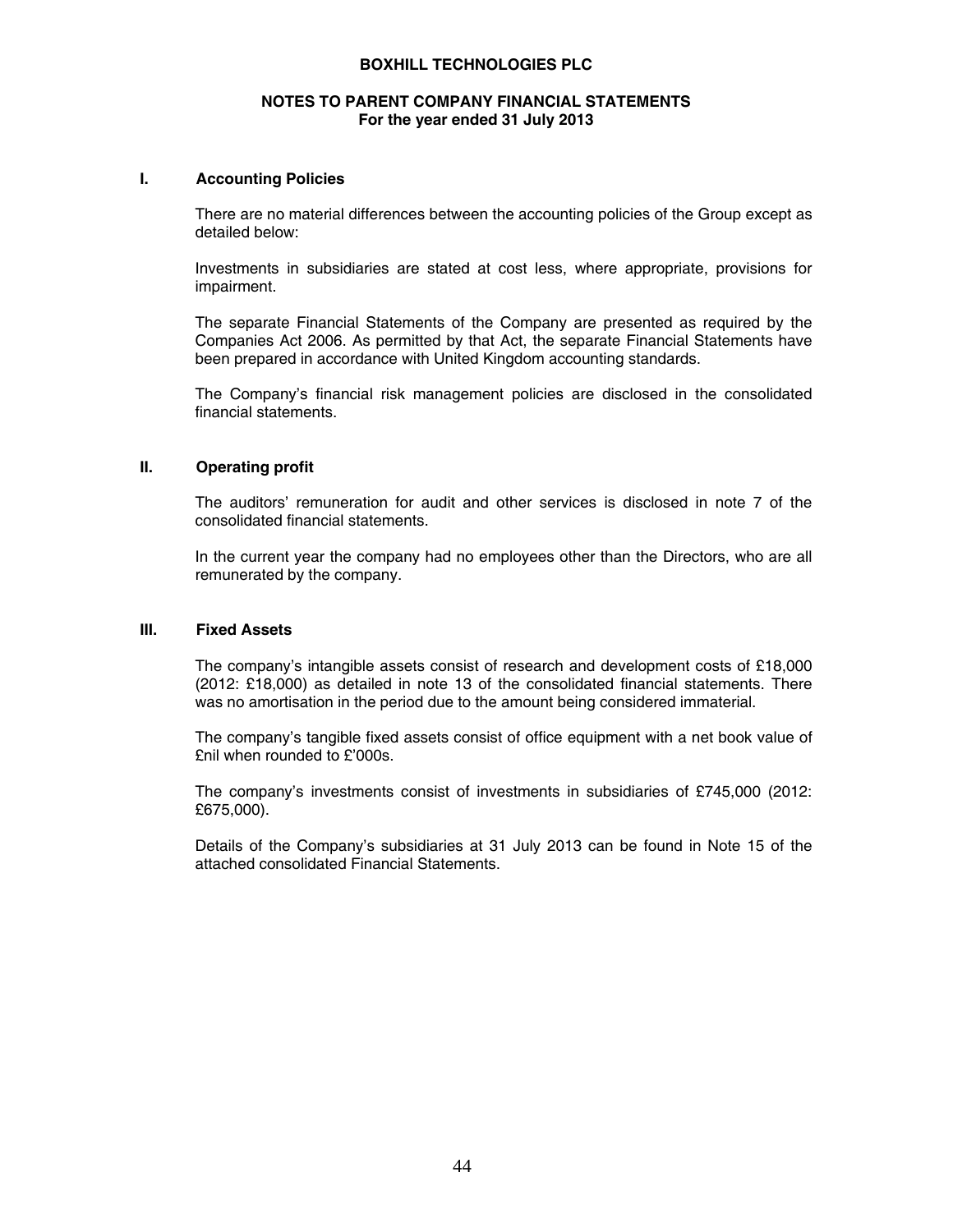# **NOTES TO PARENT COMPANY FINANCIAL STATEMENTS For the year ended 31 July 2013**

### **III. Fixed Assets (continued)**

| Cost and net book value of Shares in subsidiary undertakings | 2013<br>£'000       | 2012<br>£'000 |
|--------------------------------------------------------------|---------------------|---------------|
| Cost as at 1 August 2012<br>Additions<br>Impairment          | 675<br>351<br>(281) | 675           |
| Net Book Value at 31 July 2013                               | 745                 | 675           |

### **IV. Debtors**

**V**.

|                                          | 2013<br>£'000 | 2012<br>£'000 |
|------------------------------------------|---------------|---------------|
| Amounts due from subsidiary undertakings |               | 844           |
| Other debtors                            |               | 18            |
| Prepayments and accrued income           | 19            | 20            |
|                                          | 26            | 882           |
| <b>Creditors</b>                         |               |               |

|                                        | 2013  | 2012  |
|----------------------------------------|-------|-------|
|                                        | £'000 | £'000 |
| Amounts falling due within one year    |       |       |
| Amounts due to subsidiary undertakings | 284   | 536   |
| Bank and other borrowings              | 288   | 24    |
| Trade creditors                        | 203   | 273   |
| Other creditors                        | 49    | 17    |
| Accruals and deferred income           | 50    | 59    |
|                                        | 874   | 909   |
| Amounts falling due over one year      |       |       |
| <b>Trade Creditors</b>                 |       | 40    |
| Bank and other borrowings              | 14    |       |

# **VI. Share capital and share premium account**

The movements on share capital and share premium are disclosed in notes 23 and 24 to the consolidated financial statements.